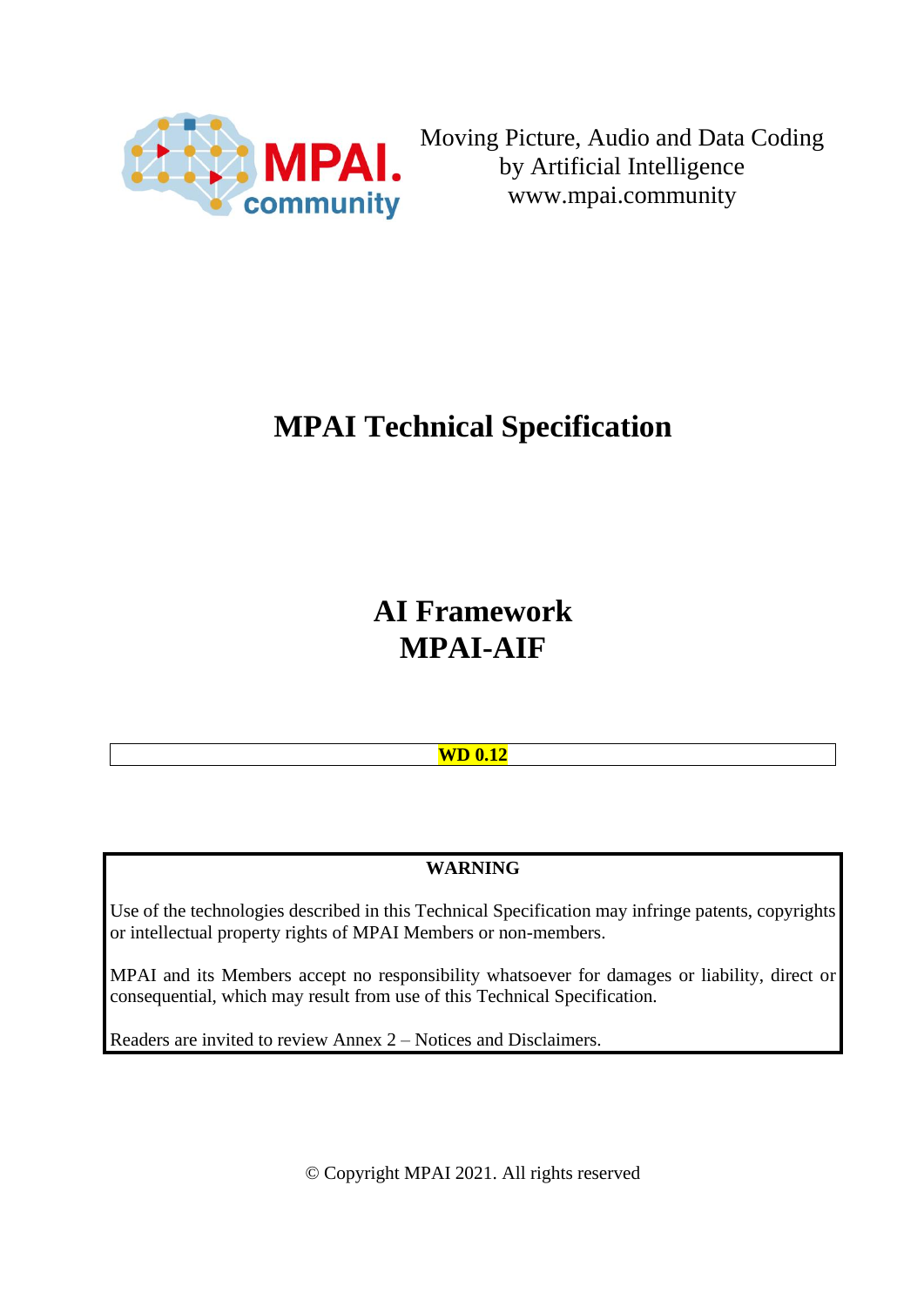# **AI Framework Version 1**

| 4.1<br>4.2<br>5.1<br>5.2<br>5.3 |                  |
|---------------------------------|------------------|
|                                 |                  |
|                                 |                  |
|                                 |                  |
|                                 |                  |
|                                 |                  |
|                                 |                  |
|                                 |                  |
|                                 |                  |
|                                 |                  |
| 5.4                             |                  |
| 5.4.1                           |                  |
| 5.4.2                           |                  |
| 5.4.3                           |                  |
| 5.4.4                           |                  |
| 5.4.4.1                         |                  |
|                                 |                  |
|                                 |                  |
| 6.1                             |                  |
| 6.1.1                           |                  |
|                                 |                  |
| 6.2                             |                  |
| 6.3                             |                  |
|                                 |                  |
| 7.1                             |                  |
| 7.2                             |                  |
| 7.2.1                           |                  |
| 7.2.2                           |                  |
| 73                              |                  |
| 7.3.1                           |                  |
|                                 |                  |
| 7.3.1.1                         |                  |
| 7.4                             |                  |
|                                 |                  |
| 7.4.1.1                         |                  |
| 7.4.1.2                         |                  |
| 7.4.1.3                         |                  |
| 7.4.1.4                         |                  |
| 7.4.2                           |                  |
| 7.4.2.1                         |                  |
| 7.4.2.2                         |                  |
| 7.4.2.3                         |                  |
| 7.4.2.4                         |                  |
| 7.4.3                           |                  |
| 7.4.3.1                         |                  |
| 7.4.4                           |                  |
| 7.4.4.1                         |                  |
|                                 | 5.4.4.2<br>6.1.2 |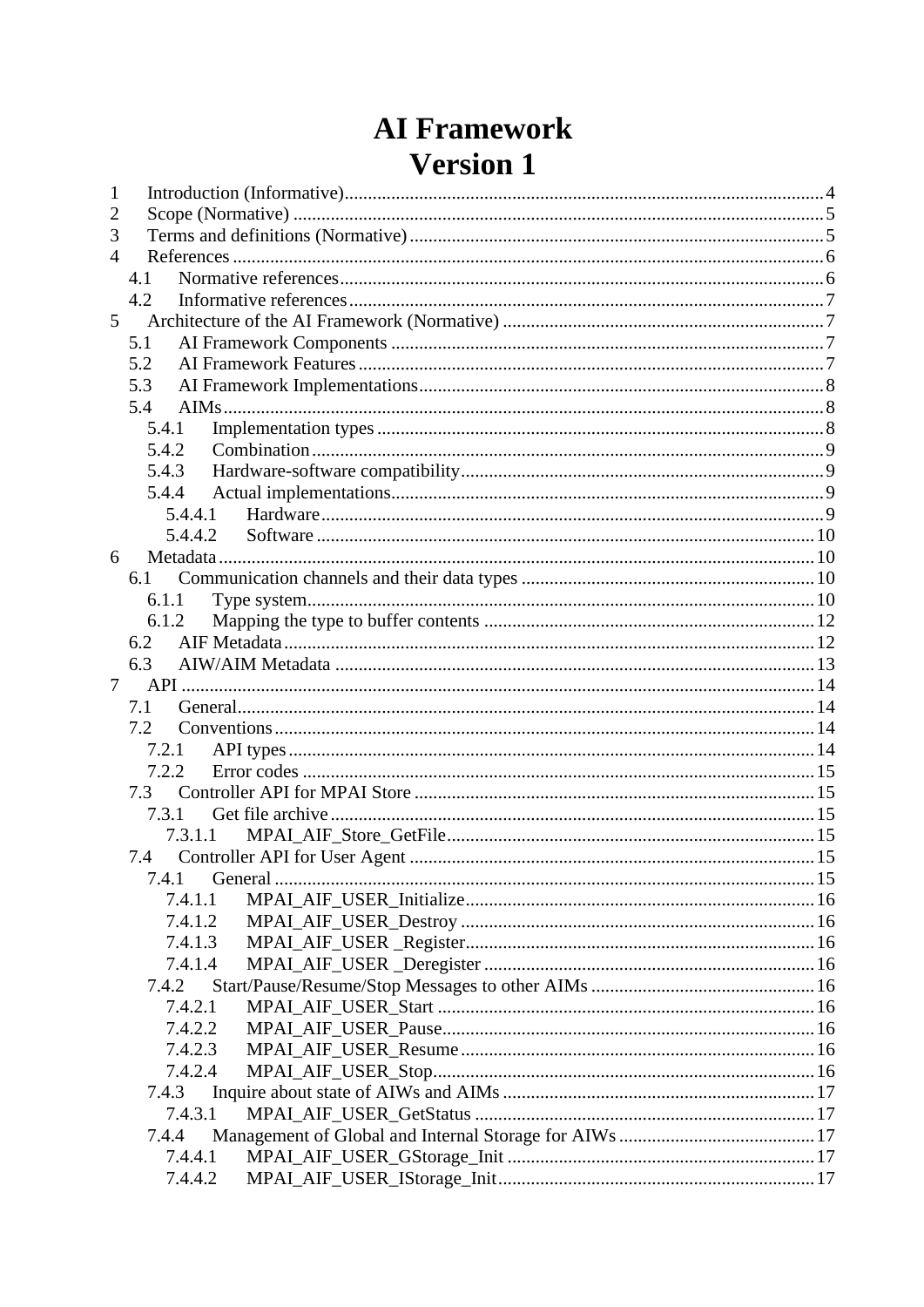| 7.4.5   |  |
|---------|--|
| 7.4.5.1 |  |
| 7.4.5.2 |  |
| 7.4.5.3 |  |
| 7.4.6   |  |
| 7.5     |  |
| 7.5.1   |  |
| 7.5.2   |  |
| 7.5.3   |  |
| 7.5.3.1 |  |
| 7.5.3.2 |  |
| 7.5.4   |  |
| 7.5.4.1 |  |
| 7.5.4.2 |  |
| 7.5.4.3 |  |
| 7.5.4.4 |  |
| 7.5.4.5 |  |
| 7.5.5   |  |
| 7.5.5.1 |  |
| 7.5.5.2 |  |
| 7.5.5.3 |  |
| 7.5.5.4 |  |
| 7.5.5.5 |  |
| 7.5.6   |  |
| 7.5.6.1 |  |
| 7.5.6.2 |  |
| 7.5.6.3 |  |
| 7.5.6.4 |  |
| 7.5.6.5 |  |
| 7.5.6.6 |  |
| 7.5.6.7 |  |
| 7.5.6.8 |  |
|         |  |
| 7.5.7.1 |  |
| 7.5.7.2 |  |
| 7.5.8   |  |
| 7.5.8.1 |  |
| 7.5.8.2 |  |
| 7.5.8.3 |  |
| 7.5.8.4 |  |
| 7.5.8.5 |  |
| 7.5.8.6 |  |
| 7.5.9   |  |
| 7.5.9.1 |  |
| 7.5.9.2 |  |
| 7.5.9.3 |  |
| 7.5.9.4 |  |
| 7.5.9.5 |  |
| 7.5.9.6 |  |
| 7.5.9.7 |  |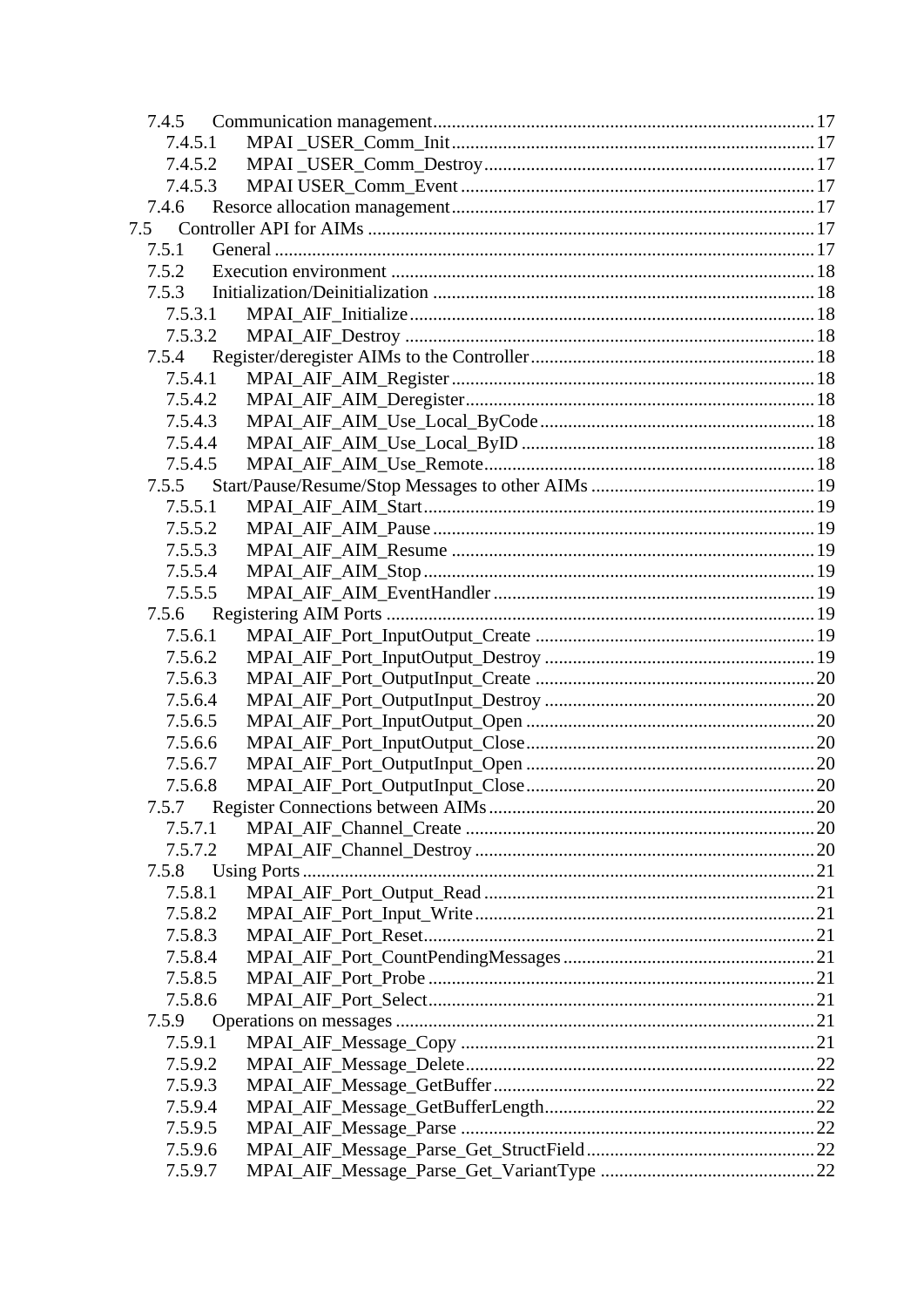| 7.5.9.8                                                                     |  |
|-----------------------------------------------------------------------------|--|
| 7.5.9.9                                                                     |  |
| 7.5.9.10                                                                    |  |
|                                                                             |  |
| 7.5.10.1                                                                    |  |
| 8                                                                           |  |
| 9                                                                           |  |
| 9.1                                                                         |  |
| 9.1.1                                                                       |  |
| 9.1.2                                                                       |  |
|                                                                             |  |
| 9.3                                                                         |  |
| 9.3.1                                                                       |  |
| 9.3.2                                                                       |  |
| 9.3.3                                                                       |  |
| 9.3.3.1                                                                     |  |
| 9.3.3.2                                                                     |  |
| 9.3.3.3                                                                     |  |
| 9.3.3.4                                                                     |  |
|                                                                             |  |
| Annex 2 - Notices and Disclaimers Concerning MPAI Standards (Informative)35 |  |
|                                                                             |  |

# <span id="page-3-0"></span>**1 Introduction (Informative)**

Moving Picture, Audio and Data Coding by Artificial Intelligence (MPAI) is an *international* [Standards Developing Organisation](http://mpai.community/) with the mission to develop *AI-enabled data coding standards*. Research has shown that data coding with AI-based technologies is generally *more efficient* than with existing technologies. Compression and feature-based description are notable examples of coding. MPAI Application Standards enable the development of AI-based products, applications and services.

In the following, Terms beginning with a capital letter are defined in *[Table 1](#page-4-2)* if they are specific to this Standard and in *[Table 4](#page-31-1)* if they are common to all MPAI Standards.

*[Figure 1](#page-3-1)* depicts the Reference Model of this AI Framework (AIF) Standard (MPAI-AIF) that provides the foundation on which Implementations of MPAI Application Standards operate.



<span id="page-3-1"></span>*Figure 1 – The AI Framework (AIF) Reference Model and its Components*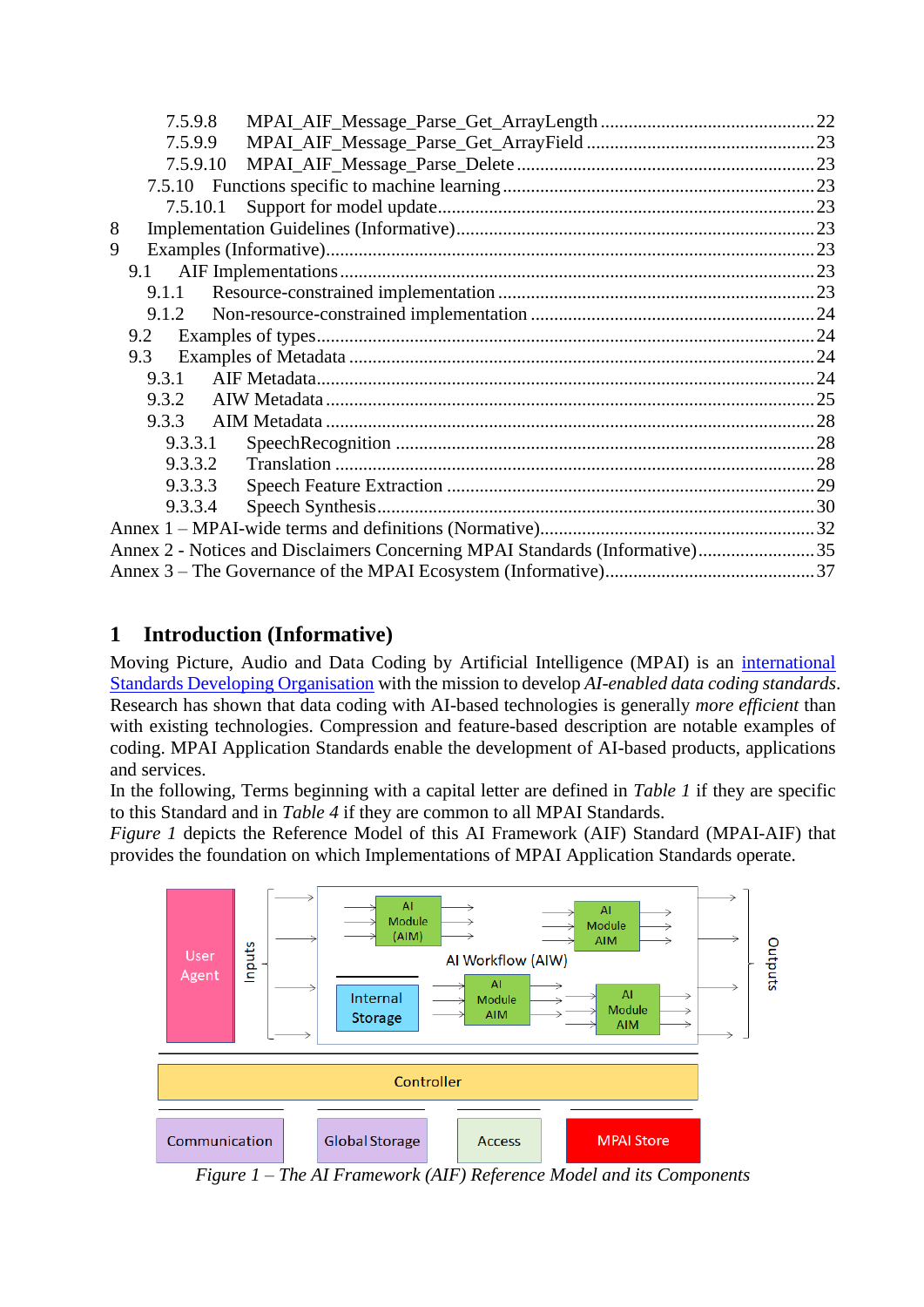An AIF Implementation allows execution of AI Workflows (AIW), composed by basic processing elements called AI Modules (AIM).

MPAI Application Standards normatively specify Semantics and Format of the input and output data and the Function of the AIW and the AIMs, and the Connections between and among the AIMs of an AIW.

In particular, an AIM is defined by its Function and Data, but not by its internal architecture, which may be based on AI or data processing, and implemented in software, hardware or hybrid software and hardware technologies.

MPAI defines Interoperability as the ability to replace an AIW or an AIM Implementation with a functionally equivalent Implementation. MPAI also defines 3 Interoperability Levels of an AIW that executes an AIW. The AIW may be:

- 1. Proprietary and composed of AIMs with proprietary functions using any proprietary data Format (*Level 1*).
- 2. Composed of AIMs having all their Functions, Formats and Connections specified by an MPAI Application Standard (*Level 2*).
- 3. Composed of AIMs that have the characteristics of point 2. above and certified by an MPAIappointed Assessor to possess the attributes of Reliability, Robustness, Replicability and Fairness – collectively called Performance (*Level 3*).

MPAI is the root of trust of the MPAI Ecosystem [\[1\]](#page-5-2) offering Users access to the promised benefits of AI with a guarantee of increased transparency, trust and reliability as the Interoperability Level of an Implementation moves from 1 to 3. Additional information is provided by Annex 3.

# <span id="page-4-0"></span>**2 Scope (Normative)**

The MPAI *AI Framework* (MPAI-AIF) Standard specifies architecture, interfaces, protocols and APIs of an AI Framework (AIF) capable of executing AI-based products, services and applications. MPAI-AIF has the following main features:

- Is component-based.
- Defines the interfaces amongst it Components.
- Is secure as the components operate in a trusted zone.
- Supports mixed hardware-software implementations.
- Supports distributed and local execution environments.
- Supports Machine Learning.
- Supports operation of AIFs in proximity.

The current version of MPAI-AIF has been developed by the MPAI AI Framework Development Committee (AIF-DC). Future Versions may revise and/or extend the Scope of the Standard.

# <span id="page-4-1"></span>**3 Terms and definitions (Normative)**

The Terms used in this standard whose first letter is capital are defined in *Table 1.* The Terms of MPAI-wide applicability are defined in *[Table 4](#page-31-1)*.

<span id="page-4-2"></span>

| Term         | <b>Definition</b>                                                          |
|--------------|----------------------------------------------------------------------------|
| Access       | Static or slowly changing data that are required by an application such as |
|              | domain knowledge data, data models, etc.                                   |
| AIF Metadata | The data set describing the capabilities of an AIF set by the AIF Implem-  |
|              | enter.                                                                     |

*Table 1 – MPAI-AIF Terms*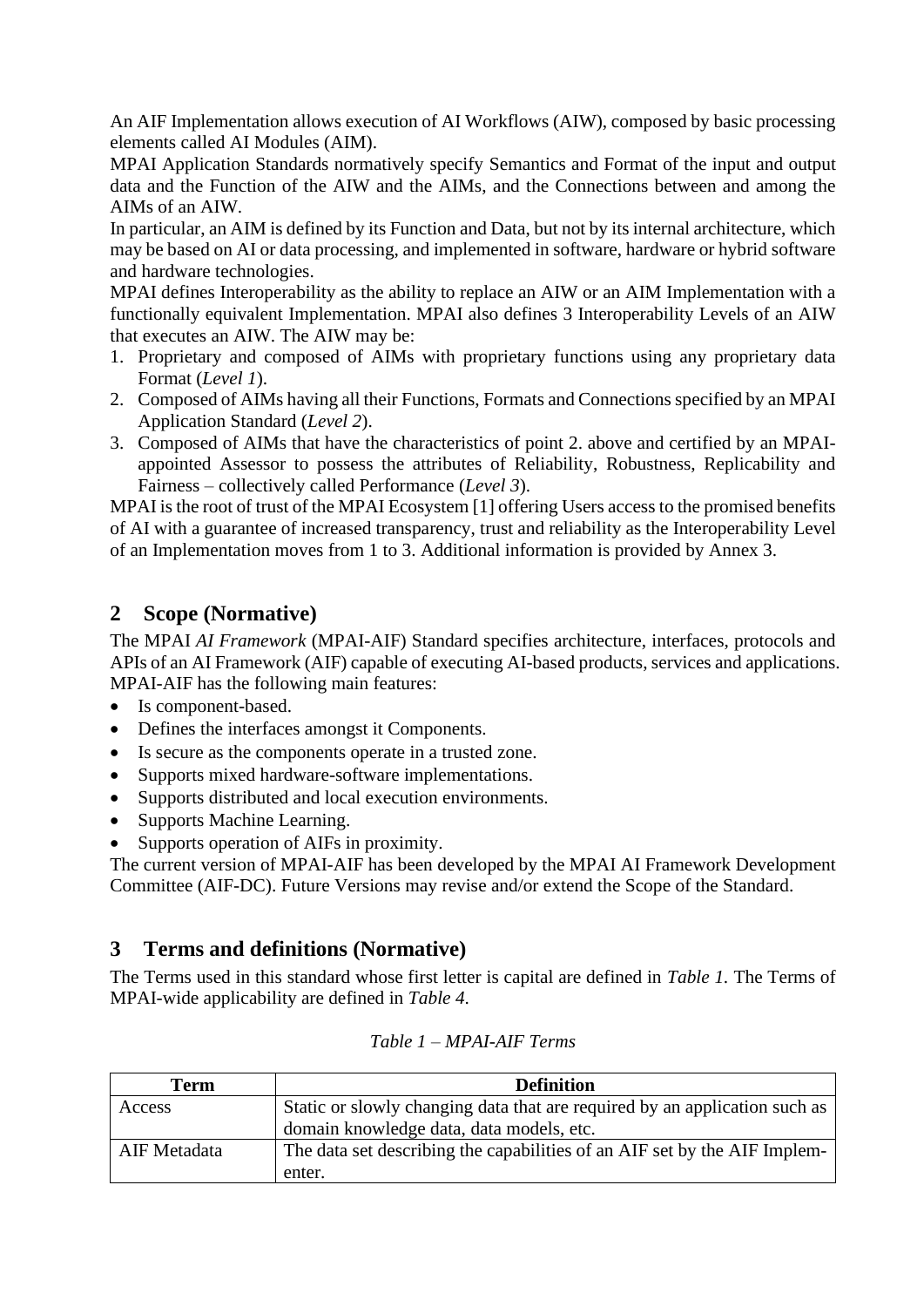| AIM Metadata            | The data set describing the capabilities of an AIM set by the AIM Implem-  |
|-------------------------|----------------------------------------------------------------------------|
|                         | enter.                                                                     |
| AI Module (AIM)         | A data processing element receiving AIM-specific inputs and producing      |
|                         | AIM-specific outputs according to its Function. An AIM may be an           |
|                         | aggregation of AIMs.                                                       |
| AI Workflow             | A structured aggregation of AIMs implementing a Use Case receiving         |
| (AIW)                   | AIM-specific inputs and producing AIM-specific outputs according to its    |
|                         | Function.                                                                  |
| Channel                 | A physical or logical connection between an output Port of an AIM and      |
|                         | an input Port of an AIM. The term "connection" is also used as             |
|                         | synonymous.                                                                |
| Communication           | The infrastructure that implements message passing between AIMs.           |
| Component               | One of the (AIF elements: Access, AI Module, AI Workflow, Commun-          |
|                         | ication, Controller, Internal Storage, Global Storage, MPAI Store, and     |
|                         | User Agent.                                                                |
| Controller              | A Component that manages and controls the AIMs in the AIWs, so that        |
|                         | they execute in the correct order and at the time when they are needed.    |
| Data Type               | An instance of the Data Types defined by 6.1.1.                            |
| Device                  | A hardware and/or software entity running at least one instance of an AIF. |
| Event                   | An occurrence acted on by an Implementation.                               |
| Global Storage          | A Component to store data shared among AIMs.                               |
| <b>Internal Storage</b> | A Component to store data of individual AIMs.                              |
| Knowledge Base          | Structured and/or unstructured information made accessible to AIMs via     |
|                         | MPAI-specified interfaces.                                                 |
| Message                 | A sequence of Records.                                                     |
| <b>MPAI</b> Store       | The repository of Implementations.                                         |
| Port                    | A physical or logical communication interface of an AIM.                   |
| Record                  | A data structure with a specified structure.                               |
| Resource policy         | The set of permissions under what conditions this applies specific actions |
|                         | may be applied.                                                            |
| <b>Status</b>           | The set of parameter characterising a Component.                           |
| <b>Time Base</b>        | The protocol specifying how Components can access timing information       |
| Topology                | The set of Channels connecting AIMs in an AIW.                             |
| <b>User Agent</b>       | The Component interfacing the user with an AIF through the Controller      |
| AIW Metadata            | The data set describing the capabilities of an AIW set by the AIW Im-      |
|                         | plementer.                                                                 |

# <span id="page-5-0"></span>**4 References**

# <span id="page-5-1"></span>**4.1 Normative references**

MPAI-AIF normatively references the following documents:

- <span id="page-5-2"></span>1. Technical Specification: The Governance of the MPAI Ecosystem V1.
- <span id="page-5-4"></span>2. GIT protocol, https://git-scm.com/book/en/v2/Git-on-the-Server-The-Protocols.
- <span id="page-5-5"></span>3. ZIP format, https://pkware.cachefly.net/webdocs/casestudies/APPNOTE.TXT.
- 4. Date and Time in the Internet: Timestamps; IETF RFC 3339; July 2002.
- <span id="page-5-3"></span>5. Uniform Resource Identifiers (URI): Generic Syntax, IETF RFC 2396, August 1998.
- 6. The JavaScript Object Notation (JSON) Data Interchange Format; https://datatracker.ietf.org/doc/html/rfc8259; IETF rfc8259; December 2017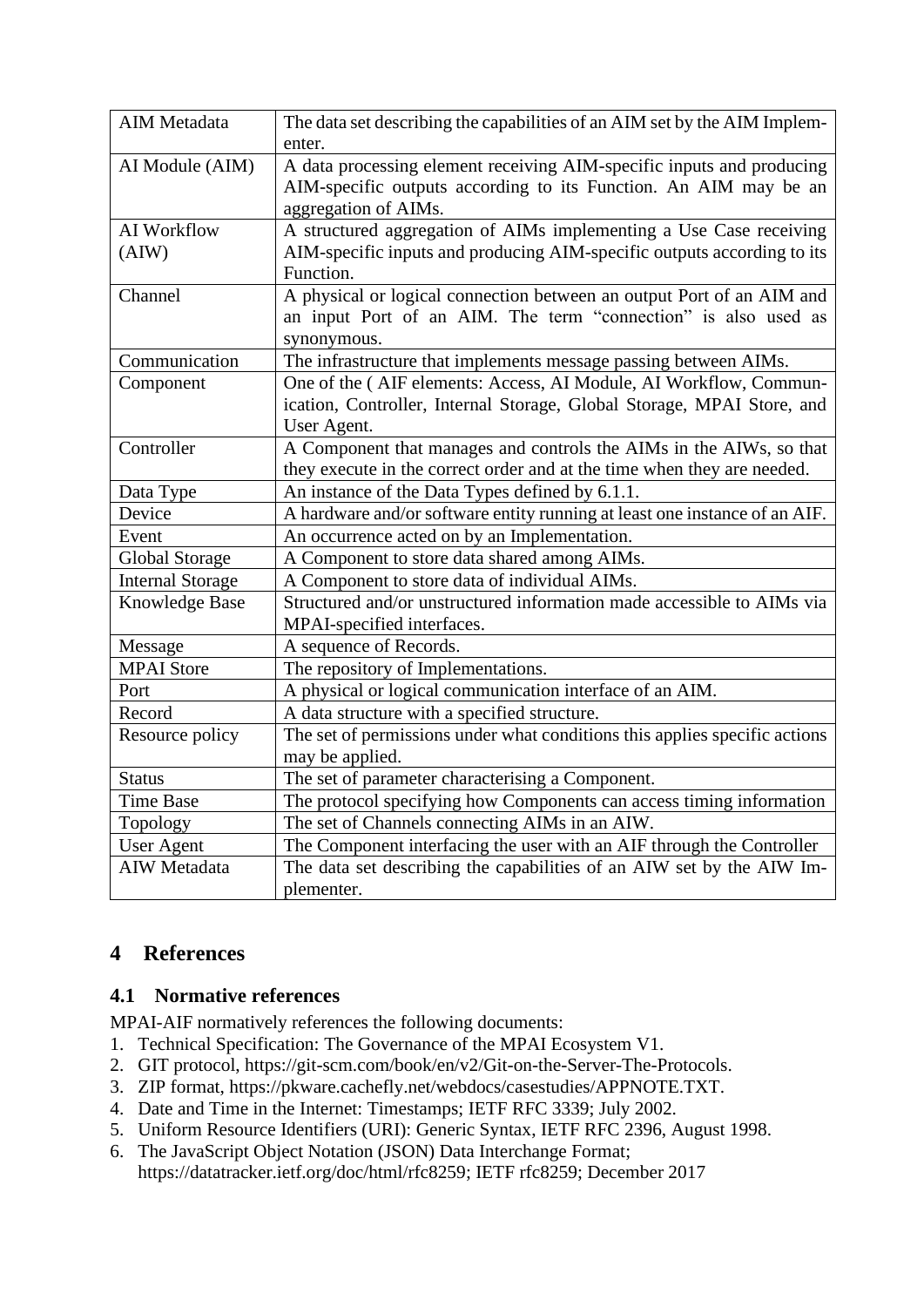## <span id="page-6-0"></span>**4.2 Informative references**

7. Message Passing Interface (MPI), https://www.mcs.anl.gov/research/projects/mpi/

# <span id="page-6-1"></span>**5 Architecture of the AI Framework (Normative)**

## <span id="page-6-2"></span>**5.1 AI Framework Components**

MPAI-AIF normatively specifies the Components of *Figure 1* whose functions are:

- 1. Access: provides access to static or slowly changing data that are required by an application such as domain knowledge data, data models, etc.
- 2. AI Module (AIM): a data processing element receiving AIM-specific Inputs and producing AIM-specific Outputs according to according to its Function. An AIM may be an aggregation of AIMs.
- 3. AI Workflow (AIW): an organised aggregation of AIMs implementing a Use Case receiving AIM-specific Inputs and producing AIM-specific Outputs according to its Function.
- 4. Communication: connects the Components of an AIF.
- 5. Controller:
	- a. Provides basic functionalities such as scheduling, inter AIMs communication, access to all the AIF components such as Internal and Global Storage.
	- b. Activates/suspends/resumes/deactivates AIWs or AIMs according to the user's or other inputs
	- c. Supports complex application scenarios by balancing load and resources.
	- d. Exposes three APIs:
		- i. AIM API through which modules can communicate with it (register themselves, communicate and access the rest of the AIF environment)
		- ii. User API through which the user or other Controllers can perform high-level tasks (e.g., switch the Controller on and off, give inputs to the AIW through the Controller).
		- iii. MPAI Store API to enable communication between the AIF and the Store.
	- e. May run one or more AIWs.
- 6. Global Storage: stores data shared by AIMs.
- 7. Internal Storage: stores data of the individual AIMs.
- 8. MPAI Store: stores Implementations for users to download.
- 9. User Agent: The Component interfacing the user with an AIF through the Controller

# <span id="page-6-3"></span>**5.2 AI Framework Features**

General features of the AI Framework are:

- 1. Messages are of two types: High-Priority Messages are expressed as up to 16 bit integers. Normal-Priority Messages are expressed as Types defined by this Standard. Messages may be communicated through Channels or Events.
- 2. Communication needs not be persistent and AIMs may be hot-plugged or dynamically disconnected.
- 3. A Channel is unicast.
- 4. Controller may run on a different computing platform than the AIW.
- 5. The AIMs of a AIW may run on different computing platforms, e.g., in the cloud or on swarms of drones.
- 6. Appropriate API Profiles allow Implementation on different computing platforms and different programming languages.
- 7. The Controller will always be present even if the AIF is a lightweight Implementation. The Controller acts as a resource manager, according to instructions given by the User.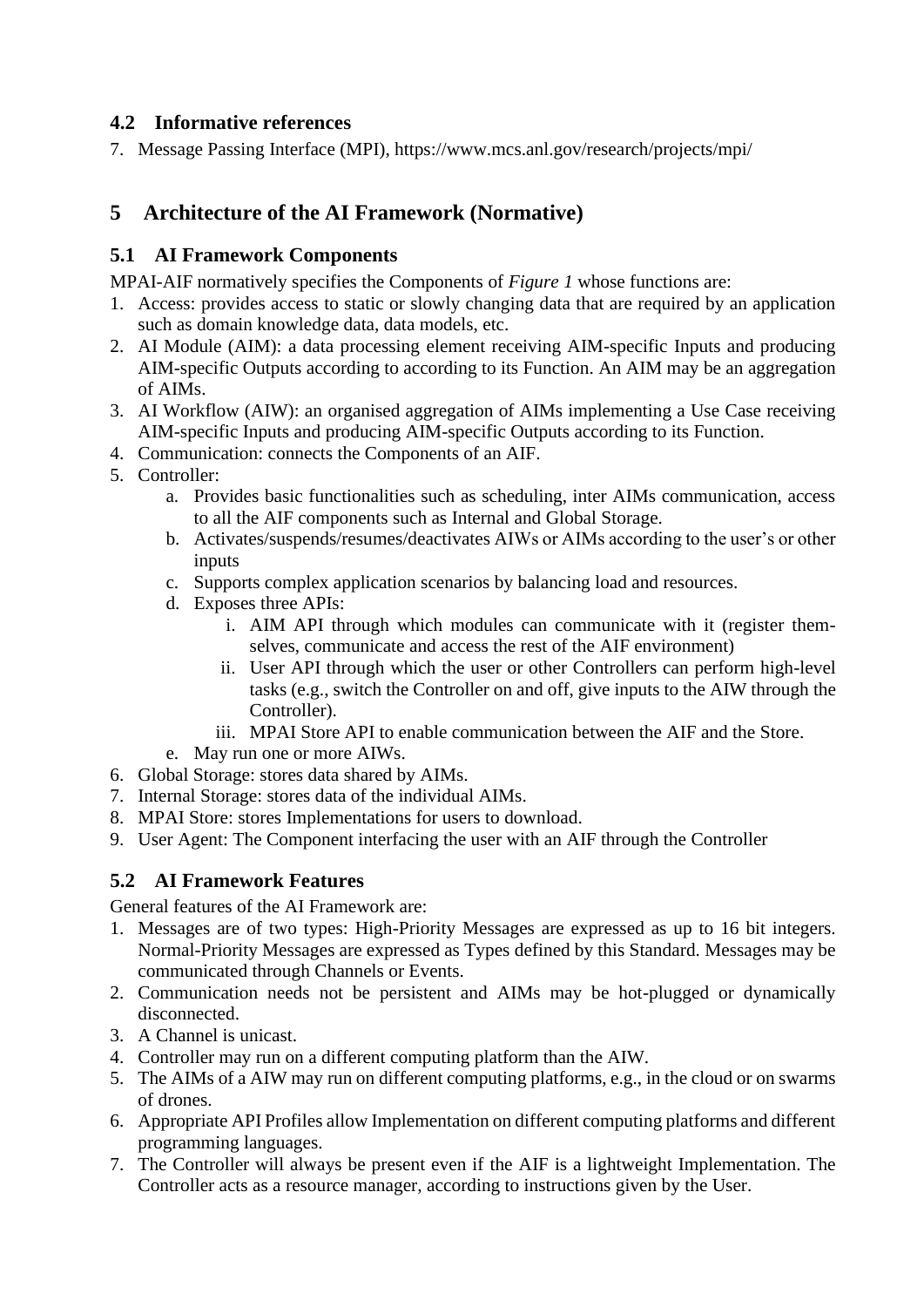- 8. Modules may be hot-pluggable and register themselves on the fly. However, modules are executed:
	- a. Locally, i.e., they encapsulate hardware physically accessible to the Controller.
	- b. Elsewhere and encapsulate communication with a remote Controller.
- 9. When different Controllers, each one running on a different agent ("swarm element"), interact with one another, controllers cooperate in one of the two following ways:
	- a. A Controller runs in local device (e.g., a traffic light) communicating with the swarm elements. The Controllers of the swarm elements register as communication AIMs with the local device whose Controller can feed them with input, thus controlling them. Control is implemented as internal logic to the AIW run by each swarm elements in response to information or signals sent by the local device seen by the Controllers of the swarm elements as an encapsulated AIM.
	- b. There is no Controller and swarm elements in range register with all other swarm elements as a communication AIM. Each Controller will have to react to signals and information coming from as many AIMs as the swarm elements.

## <span id="page-7-0"></span>**5.3 AI Framework Implementations**

MPAI-AIF enables a wide variety of Implementations:

- 1. AIF Implementations may be tailored to different execution environments, e.g., High-Performance Computing systems or resource-constrained computing boards. For instance, the Controller might be a process on a HPC system or a library function on a computing board. However, the API through which the AIMs and AIWs are implemented are common.
- 2. The API may have different MPAI-defined profiles and, depending on the hardware and resources available, only some of them might be offered by a specific AIF implementation. Interoperability between AIMs, irrespective of whether they are implemented in hardware or in software, is ensured by the way communication between AIM Ports is defined.
- 3. AIMs may be Implemented in hardware, software and mixed-hardware and software.
- 4. MPAI-AIF specifies implementation-independent (i.e., hardware, software and hybrid) ways to communicate Messages between AIMs:
	- a. Generation and management of Events.
	- b. Use of Ports and Channels ensuring that compatible AIM Ports may be connected together irrespective of the AIMs' implementation technology.

# <span id="page-7-1"></span>**5.4 AIMs**

## <span id="page-7-2"></span>**5.4.1 Implementation types**

This section defines how HW and SW AIMs can communicate. AIMs can be implemented in either in HW or SW keeing the same interfaces.

Although AIMs communicate through the same API irrespective of whether they are implemented in HW or SW, there might be constraints imposed on the specific values of certain API parameters depending on the nature of the AIM. Different profiles may have different constraints. One example is that of Events (easy to accommodate in SW but less so in HW); and another is persistent connections (easy to make in HW, less so in SW).

While SW-SW and HW-HW connections are homogeneous, a HW-SW mixed scenario is inherently heterogeneous and requires the specification of additional communication protocols, which are used to wrap the HW part and connect it to SW.

Examples of supported architectures are:

- CPU-based devices running an operating system. They are presented as software blocks.
- Memory-mapped devices (FPGAs, GPUs, TPUs) which are presented as accelerators. They are presented as software blocks.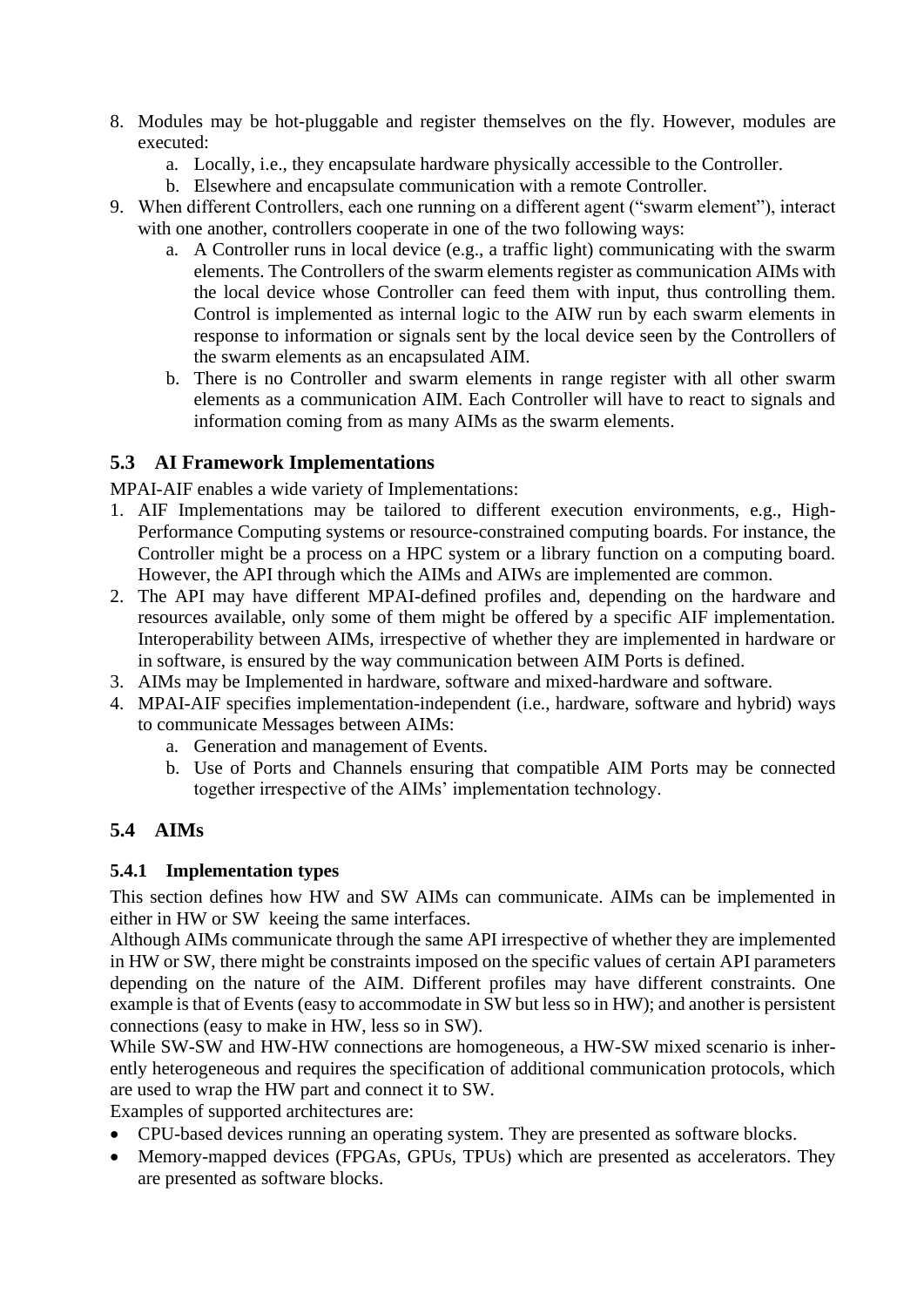- Cloud-based frameworks. They are presented as software blocks.
- Naked hardware devices (i.e. IP in FPGAs) that communicate through hardware Ports. They are presented as (non-encapsulated) hardware blocks.
- Encapsulated blocks of a hardware design (i.e. IP in FPGAs) that communicate through a memory-mapped bus. In this case, the low-level communication protocol used by the Ports specified in the metadata must also be specified. They are presented as software blocks.

It is always possible to encapsulate the hardware block into a software block. To achieve that, suitable hardware and associated low-level protocols shall be added to the communication channels of the non-encapsulated hardware block, in order to make the block accessible from software.

# <span id="page-8-0"></span>**5.4.2 Combination**

MPAI-AIF supports the following ways of combining AIMs :

- *Software AIMs* connected to other software AIMs resulting in a software AIM
- *Non-encapsulated hardware blocks* connected to other non-encapsulated hardware blocks, resulting in a larger, non-encapsulated hardware AIM
- *Encapsulated hardware blocks* connected to either other encapsulated hardware blocks or other software blocks, resulting in a larger software AIM.
- Connection between a non-encapsulated hardware AIM and a software AIM is not supported as in such a case direct communication between the AIMs cannot be defined in any meaningful way.

## <span id="page-8-1"></span>**5.4.3 Hardware-software compatibility**

The possibility to always connect communication channels with one another shall be ensured, irrespective of whether the channel has been implemented in software or hardware. This results in the following matrix of requirements:

|          | <b>Hardware</b>                                                                                                                                                                                                                                     | <b>Software</b>                                                                                                                                                                                                                              |
|----------|-----------------------------------------------------------------------------------------------------------------------------------------------------------------------------------------------------------------------------------------------------|----------------------------------------------------------------------------------------------------------------------------------------------------------------------------------------------------------------------------------------------|
| Hardware | In structures, each named type is trans-<br>mitted as a separate channel. Vector types<br>are implemented as two channels, one<br>transmitting the size and the second<br>transmitting the data                                                     | Data structures are turned into a default<br>strategy to fill out memory buffers,<br>obtained by recursively traversing the<br>definition (breadth-first). Sub-fields are<br>written down according to their type, in<br>little-endian order |
| Software | Data structures are turned into a default<br>strategy to fill out memory buffers, ob-<br>tained by recursively traversing the defin-<br>ition (breadth-first). Sub-fields are writ-<br>ten down according to their type, in little-<br>endian order | Data structures are turned into a default<br>strategy to fill out memory buffers,<br>obtained by recursively traversing the<br>definition (breadth-first). Sub-fields are<br>written down according to their type, in<br>little-endian order |

Both software-hardware and hardware-software cases require the specification of a memorymapped communication protocol in order to allow communication between architectures.

## <span id="page-8-2"></span>**5.4.4 Actual implementations**

#### <span id="page-8-3"></span>*5.4.4.1 Hardware*

Code implementations in hardware are defined as stand-alone objects. Metadata ensures that hardware blocks can be directly connected to other hardware/software blocks, provided the specification platforms for the two blocks are compatible. Hence, specifications for hardware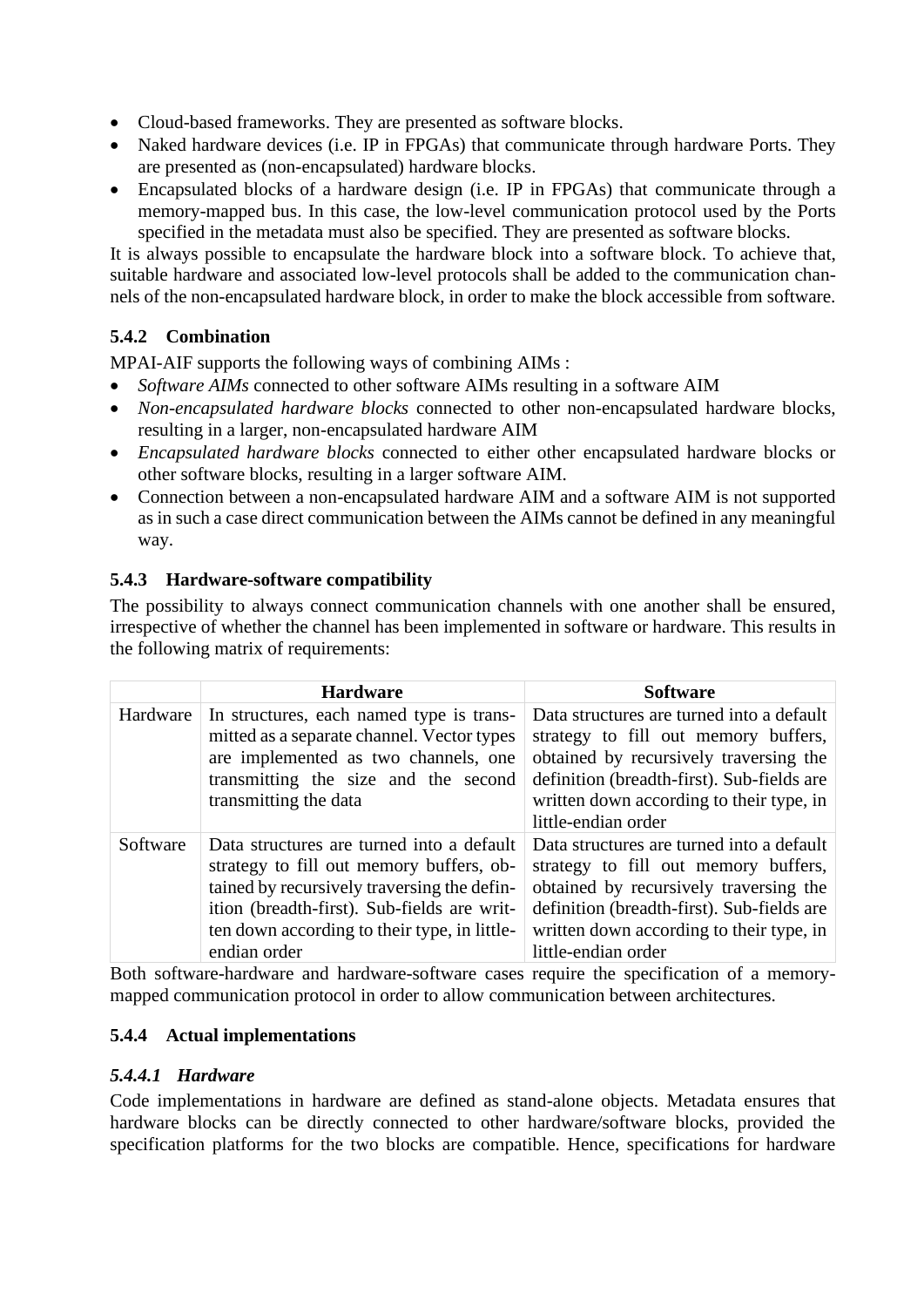components only rely upon one or more implementations in code (source or binary) and their associated metadata.

#### <span id="page-9-0"></span>*5.4.4.2 Software*

Software implementations must rely on a support library provided by the AIM Implementers in order to make sure that communication between the different constituent AIMs, and with other AIMs outside the block, is performed correctly. The support library can have different implementations, each one specific to one platform/operating system/programming language.

In addition, AIM Implementations must contain a number of well-defined steps so as to ensure that the controller is correctly initialised and remains in a consistent internal state, i.e.:

- 1. A code segment registering the different AIMs used by the AIW. The AIMs can be defined as:
	- a. Source code, which can be local or remote
	- b. Local instances of AIM Implementations that have been previously registered with the MPAI Store. Such AIMs are software functions or hardware designs executed on a local machine/HPC cluster/MPC machine.
	- c. Remote instances that have been previously registered with the MPAI Store. They are AIMs executed on a remote machine.
	- d. They are transparently executed by a remote Controller, and the only relevant point about them is their communication ports and protocols. The Controller automatically takes care of selecting an implementation of the AIM which is suitable for the hosting machine.
	- e. Registering an AIM with the Controller results in it retrieving a suitable implementation function for the AIM, either from local code or from the MPAI Store.
- 2. Code starting/stopping the AIMs.
- 3. Code registering the input/output Ports for the AIM.
- 4. Code instantiating unicast channels between AIM Ports belonging to AIMs used by the module, and connections from/to the AIM being defined to/from external AIMs.
- 5. Registering Ports and connecting them may result in a number of steps performed by the Controller – some suitable data structure (including, for instance, data buffers) will be allocated for each port or channel, in order to support the functions specified by the communication API.
- 6. It is also possible to explicitly write/read data to/from, any of the existing Ports.
- 7. In general, arbitrary functionality can be added to a software AIM. For instance, depending on the AIM Function, one would typically link libraries that allow a GPU or FPGA to be managed through DMA, or link and use high-level libraries (such as TensorFlow) that implement AIrelated functionality.
- 8. The API implementation depends on the architecture the Implementation is designed for.

# <span id="page-9-1"></span>**6 Metadata**

Metadata specifies static properties pertaining to the interaction between the AIW and the Controller. The configuration is specified in JSON as specified in the following sections.

## <span id="page-9-2"></span>**6.1 Communication channels and their data types**

#### <span id="page-9-3"></span>**6.1.1 Type system**

The data interchange happening through buffers involves the exchange of structured data. Data types for the record exchanged through Ports and communication Channels are defined by the following BNF specification. Words in bold typeface are keywords; capitalised words such as NAME are tokens.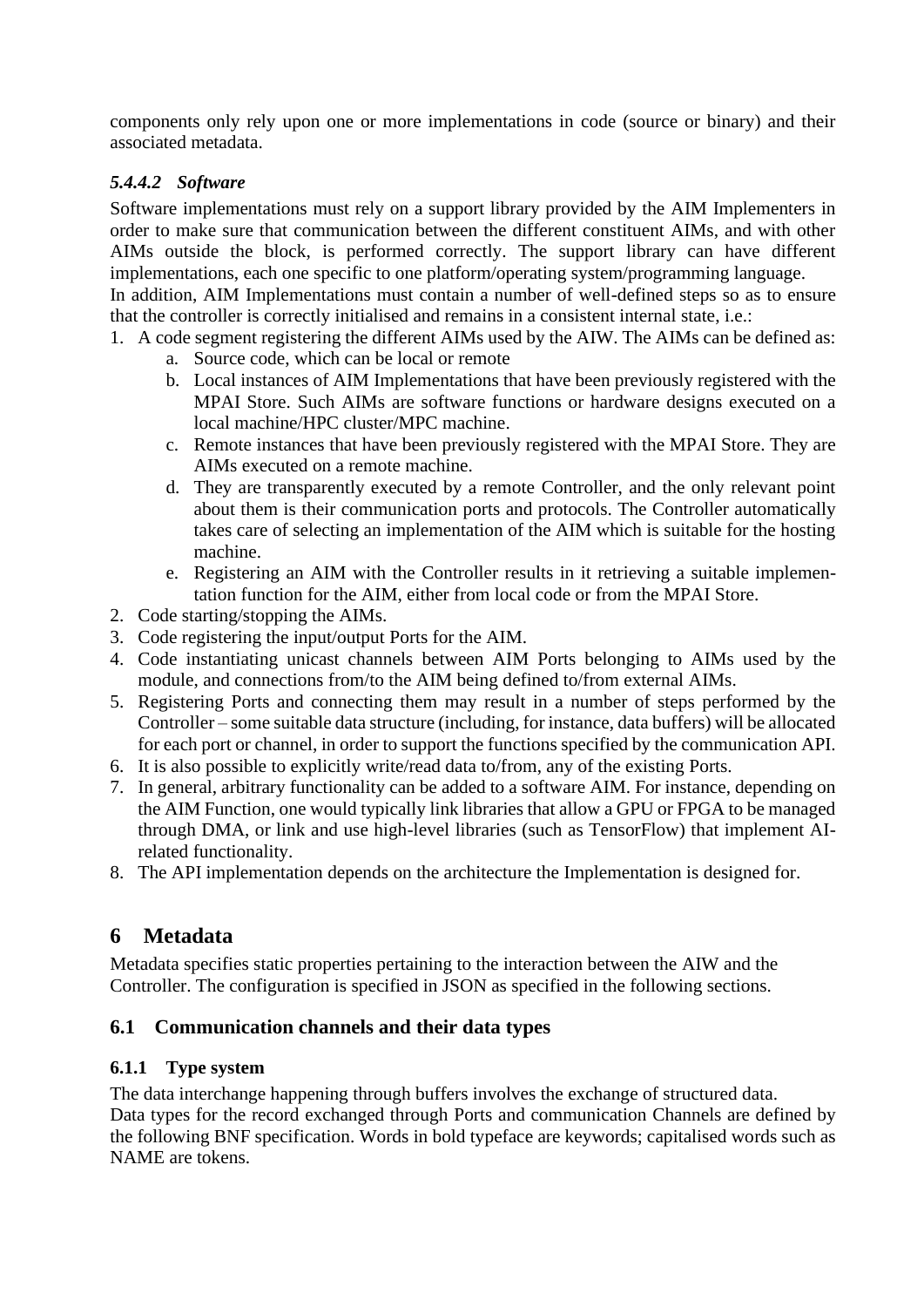```
fifo type :=\int /* The empty type */
       | base_type NAME
recursive_type :=
       | recursive_base_type NAME
base_type :=
       | toplevel_base_type
       | recursive_base_type
       | ( base_type )
toplevel base type :=
       | array_type
       | toplevel_struct_type
       | toplevel_variant_type
array type :=| recursive_base_type []
toplevel struct type :=
       | { one_or_more_fifo_types_struct }
one_or_more_fifo_types_struct :=
       | fifo_type
       | fifo_type ; one_or_more_fifo_types_struct
toplevel variant type :=
       | { one_or_more_fifo_types_variant }
one_or_more_fifo_types_variant :=
       | fifo_type | fifo_type
       | fifo_type | one_or_more_fifo_types_variant
recursive base type :=
       | signed_type
       | unsigned_type
       | float_type
       | struct_type
       | variant_type
signed type :=
        | int8
        | int16
        | int32
       | int64
unsigned type :=| uint8 | byte
        | uint16
       | uint32
       | uint64
float_type :=
        | float32
       | float64
struct type :=
       | { one_or_more_recursive_types_struct }
one or more recursive types struct :=
       | recursive_type
        | recursive_type ; one_or_more_recursive_types_struct
variant_type :=
       | { one_or_more_recursive_types_variant }
one_or_more_recursive_types_variant :=
       | recursive_type | recursive_type
       | recursive_type | one_or_more_recursive_types_variant
```
Valid types for FIFOs are those defined by the production fifo\_type.

Note that arrays can only occur at top level, so as to make the offsets for subtypes computable. Although by using this language it is perfectly possible to specify types having a fixed length, the general record type written to, or read from, the port will not have a fixed length. However, some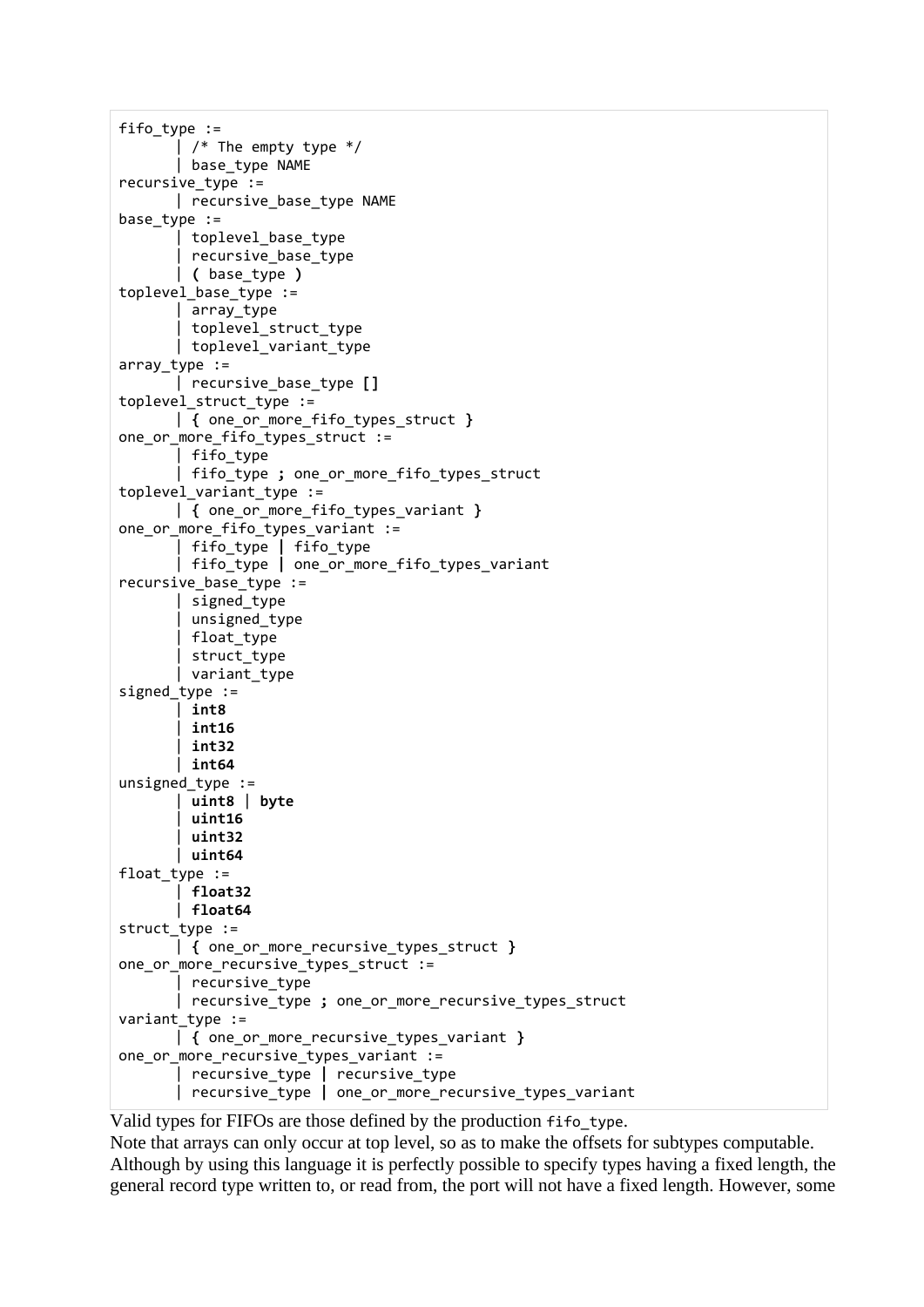modules (especially those implemented both in software and hardware) might need to keep the record type simpler.

#### <span id="page-11-0"></span>**6.1.2 Mapping the type to buffer contents**

From a definition in this language, an automated way of filling and transmitting buffers can be derived both for hardware and software implementations. In particular, data structures are turned into low-level memory buffers, filled out by recursively traversing the definition (breadth-first). Sub-fields are written down according to their type, in little-endian order.

For instance, a definition for transmitting a video frame through a FIFO might be:

{int32 frameNumber; int16 x; int16 y; byte[] frame} frame\_t

and the corresponding memory layout would be

[32 bits: frameNumber | 16 bits: x | 16 bits: y | 32 bits: size(frame) | 8\*size(frame) bits: frame].

API functions are provided in order to parse the content of raw memory buffers in a platform- and implementation-independent fashion (see Subsection [7.5.9\)](#page-20-7).

## <span id="page-11-1"></span>**6.2 AIF Metadata**

| <b>Field name</b>           | <b>Field syntax</b> | <b>Field description</b>                    | M/O            |
|-----------------------------|---------------------|---------------------------------------------|----------------|
| ImplementerID               | Number              | Provided by MPAI Store                      | M              |
| Version                     | <b>String</b>       | Provided by Implementer. Replaced by "*" in | M              |
|                             |                     | Technical Specifications.                   |                |
| Profile                     | Enumeration         | Defined by MPAI, selected by Implementer    | M              |
| <b>ResourcePolicies</b>     | Structure           |                                             | O              |
|                             | array               |                                             |                |
| Name                        | <b>String</b>       | An entry in the MPAI-specified Ontologies.  |                |
| Minimum                     | Structure           |                                             | $\Omega$       |
| Memory<br>$\circ$           | Integer             | Memory size in KBytes                       | $\Omega$       |
| <b>CPUClass</b><br>$\circ$  | Enumeration         | Reserved for future definition              | $\overline{O}$ |
| <b>CPULimit</b><br>$\circ$  | Integer             | Number of CPUs allocatable                  | $\mathbf O$    |
| Maximum                     |                     |                                             | $\mathbf{O}$   |
| Memory<br>$\circ$           | Integer             | Memory size in KBytes                       | $\Omega$       |
| <b>CPUClass</b><br>$\circ$  | Enumeration         | Reserved for future definition              | $\mathbf O$    |
| CPULimit<br>$\circ$         | Integer             | Number of CPUs allocatable                  | $\Omega$       |
| Request                     | Structure           |                                             | $\mathbf O$    |
| Memory<br>$\circ$           | Integer             | Memory size in KBytes                       | $\Omega$       |
| <b>CPUClass</b><br>$\circ$  | Enumeration         | Reserved for future definition              | $\overline{O}$ |
| <b>CPULimit</b><br>$\Omega$ | Integer             | Number of CPUs allocatable                  | $\Omega$       |
| Authentication              | Enumeration         | An entry in the MPAI-specified Ontologies.  | M              |
| TimeBase                    | Structure           | An entry in the MPAI-specified Ontologies.  | $\Omega$       |

*Table 2 – AIF Metadata*

AI Identifiers shall be represented by ImplementerID, Version and Profile fields in JSON format.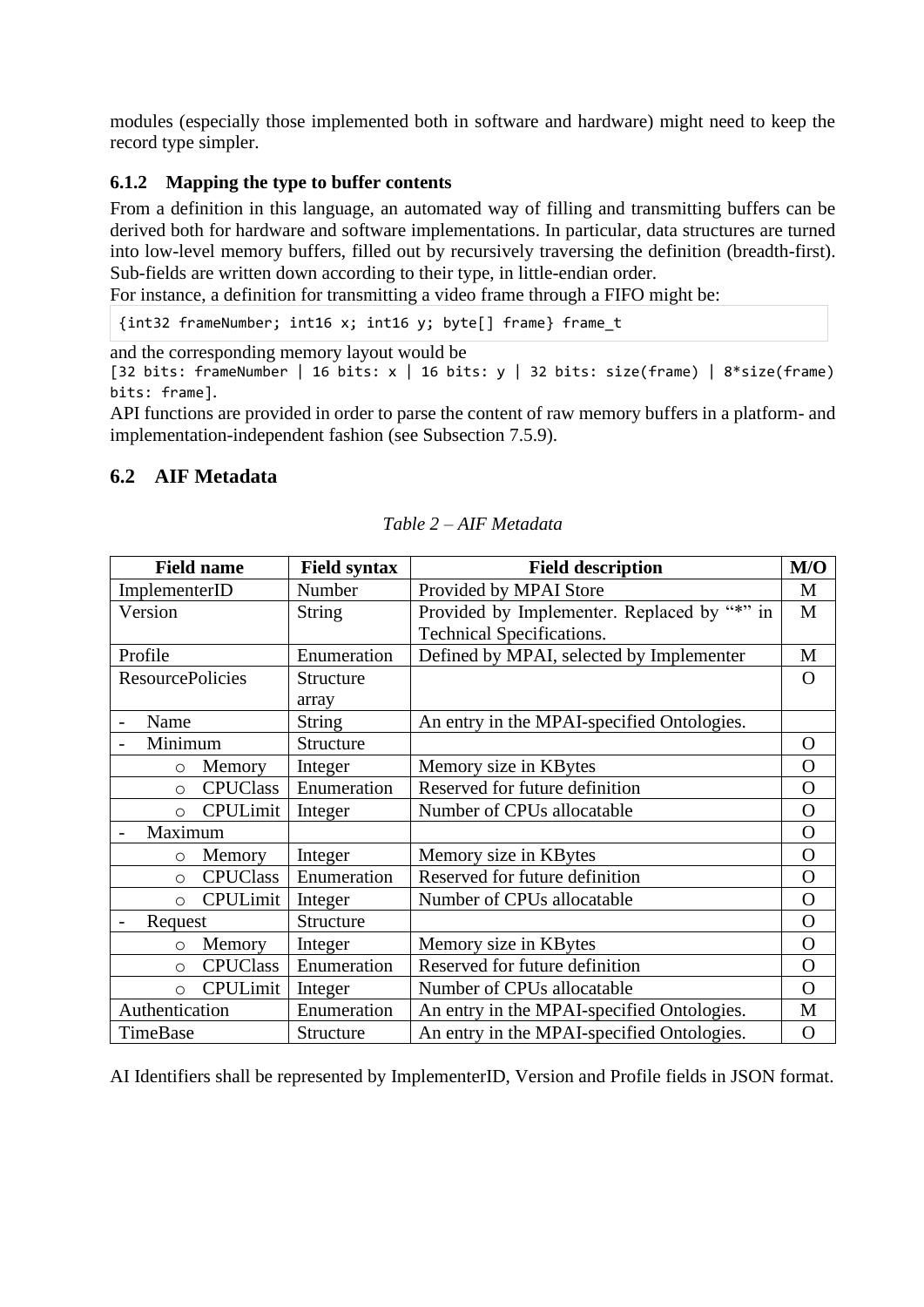## <span id="page-12-0"></span>**6.3 AIW/AIM Metadata**

AIM Metadata specifies static, abstract properties pertaining to one or more AIM implementations, and how the AIM will interact with the Controller. The configuration is specified in JSON, according to the following syntax:

| <b>Field name</b>                       | <b>Field syntax</b> | <b>Field description</b>                               | M/O            |
|-----------------------------------------|---------------------|--------------------------------------------------------|----------------|
| ImplementerID                           | Number              | Provided by MPAI Store                                 | M              |
| Standard                                | Structure           | Data set identifying the standard implemented          | $\overline{O}$ |
|                                         |                     | by AIM, if the AIM is standard. If absent, the         |                |
|                                         |                     | UserDefined field must be present.                     |                |
| Name                                    | <b>String</b>       | Defined by the standard itself                         | M              |
| Use_Case                                | Integer             | Sequential in the order of the standard                | M              |
| Version                                 | String              | Defined by the standard itself                         | $\mathbf M$    |
| Profile                                 | Enumeration         | Defined by MPAI, selected by Implementer               | $\mathbf M$    |
| UserDefined                             | Structure           | Data set identifying an AIM not implementing a         | $\overline{O}$ |
|                                         |                     | Standard. Mandatory if not an AIM atandard.            |                |
| Name                                    | <b>String</b>       | Provided by Implementer.                               | M              |
| Version                                 | Number              | Provided by Implementer.                               | M              |
| AIFAPIProfile                           | Enumeration         | Defined by MPAI, selected by implementer               | $\mathbf M$    |
| Description                             | <b>String</b>       | Free text describing the AIM                           | $\mathbf{O}$   |
| <b>Types</b>                            | Structure           | Defines Channel data types according to 6.1.1          | $\overline{O}$ |
|                                         | array               |                                                        |                |
| Ports                                   | Structure           | Optional. If present, all the fields of the structure  | $\Omega$       |
|                                         | array               | shall be present.                                      |                |
| Name                                    | <b>String</b>       | Implementer-defined name                               | $\mathbf{M}$   |
| Direction                               | Enumeration         | Valid values: InputOutput or OutputInput               | M              |
| Record_Type<br>$\overline{\phantom{0}}$ | <b>String</b>       | Valid values: Channel Data Type defined in the         | M              |
|                                         |                     | Types dictionary or a Channel data type defined        |                |
|                                         |                     | according to 6.1.1                                     |                |
| Type                                    | Enumeration         | Valid values: Software or Hardware                     | M              |
| Protocol                                | Enumeration         | An entry in the MPAI-specified Ontology                | M              |
| <b>AIMs</b>                             | Structure           | Each record identifies an AIM according to the         | M              |
|                                         | array               | short-hand notation defined in Error!<br><b>R</b>      |                |
|                                         |                     | eference source not found                              |                |
| Topology                                | Structure           | Array of Channels connecting one output to one         | M              |
|                                         | array               | input port                                             |                |
| Output                                  | Structure           | Identifies an AIM Port.                                | M              |
| AIMName<br>$\circ$                      | <b>String</b>       | An AIM Identifier defined in Error! Reference s        | M              |
|                                         |                     | ource not found An empty string indicates a            |                |
|                                         |                     | Port of the AIM being defined.                         |                |
| PortName<br>$\circ$                     | <b>String</b>       | A Port Identifier as defined in the corresponding      | M              |
|                                         |                     | field in the AIM.                                      |                |
| Input                                   | Structure           | Identifies an AIM Port.                                | M              |
| AIMName<br>$\circ$                      | <b>String</b>       | An AIM Identifier defined in <b>Error! Reference</b> s | M              |
|                                         |                     | ource not found An empty string indicates a            |                |
|                                         |                     | Port of the AIM being defined.                         |                |

*Table 3 – AIW/AIM Metadata*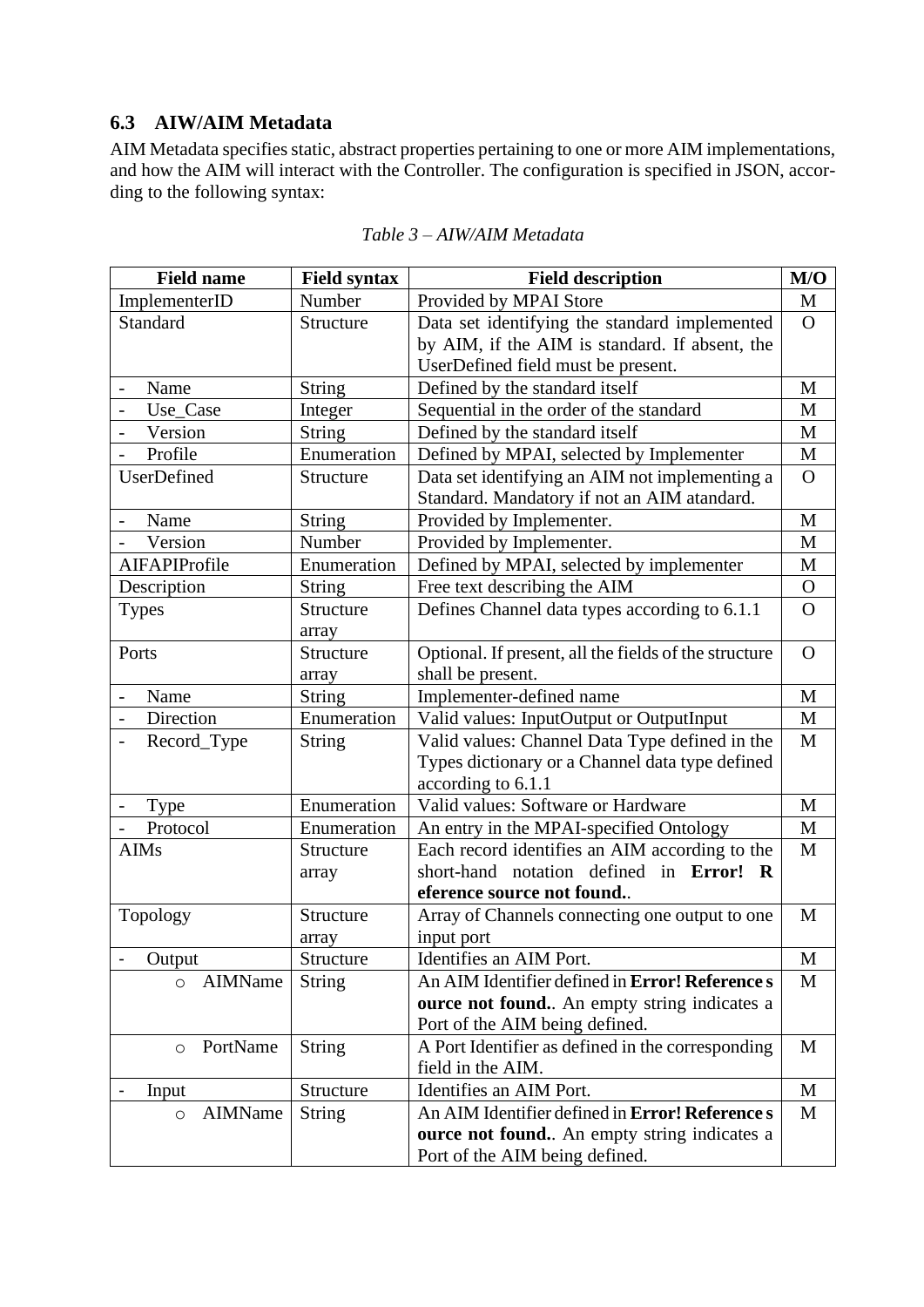| $\Omega$                | PortName        | String      | A Port Identifier as defined in the corresponding | M        |
|-------------------------|-----------------|-------------|---------------------------------------------------|----------|
|                         |                 |             | field in the AIM.                                 |          |
| <b>ResourcePolicies</b> |                 | Structure   |                                                   | 0        |
|                         |                 | array       |                                                   |          |
| Name                    |                 | String      | An entry in the MPAI-specified Ontologies.        |          |
| Minimum                 |                 | Structure   |                                                   | O        |
| $\circ$                 | Memory          | Integer     | Memory size in KBytes                             | O        |
| $\circ$                 | <b>CPUClass</b> | Enumeration | Reserved for future definition                    | $\rm{O}$ |
| $\Omega$                | CPULimit        | Integer     | Number of CPUs allocatable                        | O        |
| Maximum                 |                 |             |                                                   | O        |
| $\circ$                 | Memory          | Integer     | Memory size in KBytes                             | O        |
| $\circ$                 | <b>CPUClass</b> | Enumeration | Reserved for future definition                    | O        |
| $\bigcirc$              | <b>CPULimit</b> | Integer     | Number of CPUs allocatable                        | O        |
| Request                 |                 | Structure   |                                                   | O        |
| $\circ$                 | Memory          | Integer     | Memory size in KBytes                             | O        |
| $\circ$                 | <b>CPUClass</b> | Enumeration | Reserved for future definition                    | O        |
| $\circ$                 | <b>CPULimit</b> | Integer     | Number of CPUs allocatable                        | $\Omega$ |
| Documentation           |                 |             |                                                   | O        |
| <b>URI</b>              |                 | String      | According to [5]                                  | O        |

AIW/AIM Identifiers shall be represented by ImplementerID and Standard or UserDefined fields in JSON format.

# <span id="page-13-0"></span>**7 API**

## <span id="page-13-1"></span>**7.1 General**

This section defines and describes a subset of the API of the software support library which is sufficient to implement the basic functionality of the Standard. More functions might be added in the future.

#### <span id="page-13-2"></span>**7.2 Conventions**

For simplicity, the API is written in a C-like fashion. However, the specification should be meant as a definition for a general programming language.

Note that namespaces for modules, ports and communication channels (strings belonging to which are indicated in the next sections with names such as *module\_name*, *port\_name*, and *channel\_name*, respectively) are all independent.

## <span id="page-13-3"></span>**7.2.1 API types**

We assume that the implementation defines a number of types, as follows: message t, the type of messages being passed through communication ports and channels parser\_t, the type of parsed message datatypes (a.k.a. "the high-level protocol") error t, the type of return codes returned by library functions.

The exact types are opaque, and its exact definition is left to the implementer. The only meaningful way to operate on library types with defined results is by using library functions. On the other hand, the type of modules, module\_t, is always defined as

typedef error  $t * (module t)()$ 

across all implementations, in order to ensure cross-compatibility.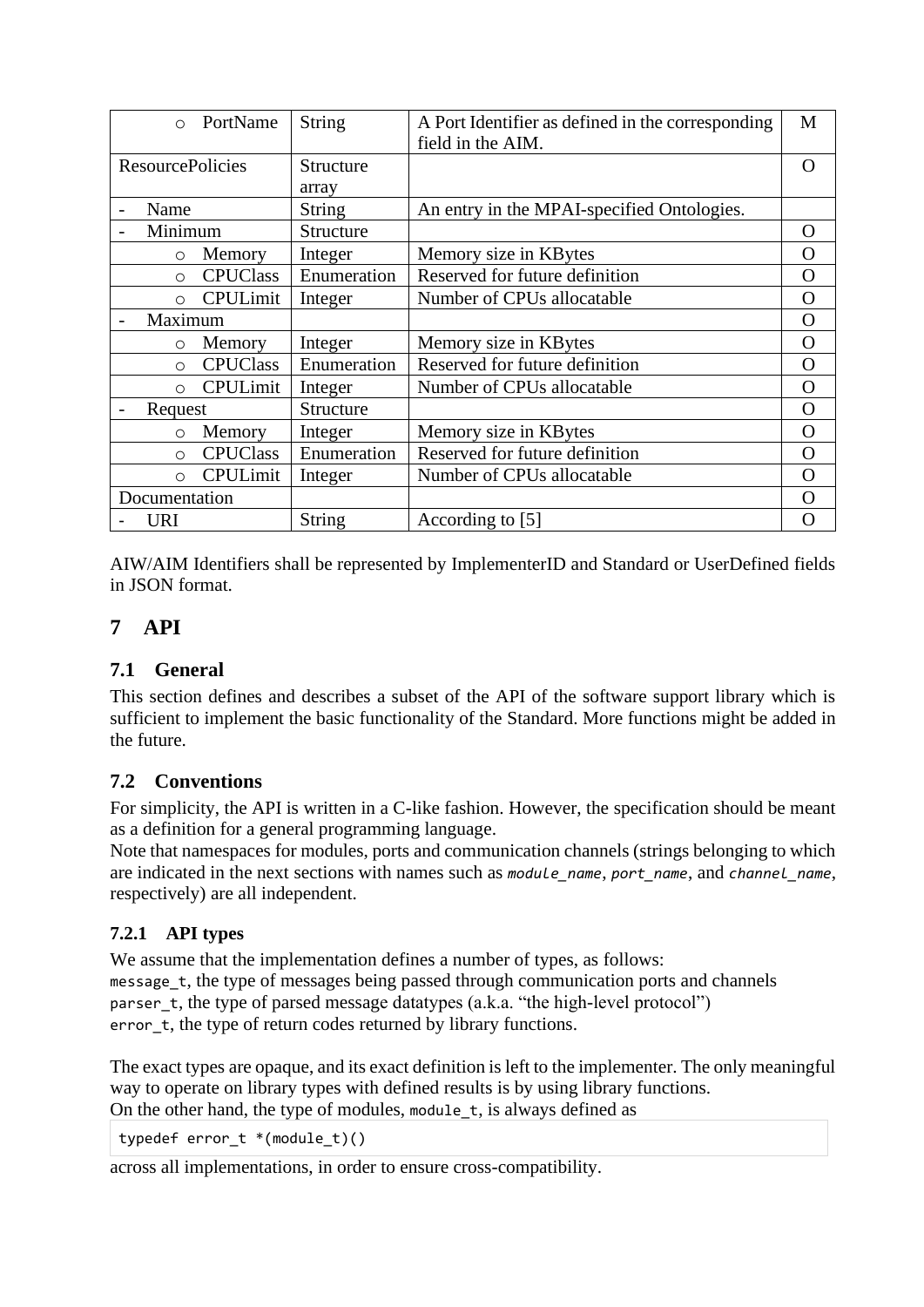<span id="page-14-0"></span>Types such as void, size\_t, char, int are regular C types.

#### **7.2.2 Error codes**

The following error codes having type error t are returned by the library:

| Code                               | <b>Semantic value</b>                             |
|------------------------------------|---------------------------------------------------|
| MPAI_AIF_OK                        | The function returned successfully. It must       |
|                                    | always evaluate to 0, so that one can write tests |
|                                    | on errors originating from a function f as        |
|                                    | if $(f())$ {                                      |
|                                    | // Error handler                                  |
|                                    |                                                   |
|                                    |                                                   |
| MPAI_AIF_ERROR                     | A generic error code                              |
| MPAI_AIF_MEM_ALLOC                 | Memory allocation error                           |
| MPAI_AIF_MODULE_NOT_FOUND          | The operation requested of a module cannot be     |
|                                    | executed since the module has not been found      |
| MPAI_AIF_INIT_ERROR                | The AIW cannot be initialized                     |
| MPAI_AIF_TERM_ERROR                | The AIW cannot be properly terminated             |
| MPAI_AIF_MODULE_CREATION_FAILED    | A new module cannot be created                    |
| MPAI_AIF_PORT_CREATION_FAILED      | A new module port cannot be created               |
| MPAI_AIF_CHANNEL_CREATION_FAILED   | A new channel cannot be created                   |
| MPAL_AIF_WRITE_ERROR               | A generic message writing error                   |
| MPAI_AIF_TOO_MANY_PENDING_MESSAGES | A message writing operation failed because        |
|                                    | there are too many pending messages waiting to    |
|                                    | be delivered                                      |
| MPAI_AIF_PORT_NOT_FOUND            | One or both ports of a connection has (or have)   |
|                                    | been removed                                      |
| MPAI_AIF_READ_ERROR                | A generic message reading error                   |
| MPAI_AIF_OP_FAILED                 | The requested operation failed                    |

# <span id="page-14-1"></span>**7.3 Controller API for MPAI Store**

It is assumed that all the communication between the controller and the MPAI Store occur via https protocol. Thus the APIs reported refer to the http secure protocol functions (i.e. GET, POST, etc). The MPAI Store supports the GIT protocol [\[2\]](#page-5-4). The MPAI Store offers 3 REST interfaces: one for accessing the packages, i.e., assembled AIMs and/or AIW in a single file container, the second one for querying the MPAI Store database and the third one to handle GIT communications. The controller implements the functions relative to the file retrieval as described in 7.3.5.

## <span id="page-14-2"></span>**7.3.1 Get file archive**

<span id="page-14-3"></span>Get an archive from the MPAI Store.

## *7.3.1.1 MPAI\_AIF\_Store\_GetFile*

error\_t MPAI\_AIF\_Store\_GetFile()

File Format default is tar.gz. Options are tar.gz, tar.bz2, tbz, tbz2, tb2, bz2, tar, and zip. For example, specifying archive.zip would send an archive in ZIP format [\[3\]](#page-5-5).

## <span id="page-14-4"></span>**7.4 Controller API for User Agent**

#### <span id="page-14-5"></span>**7.4.1 General**

The functions provided to the user agent are the following: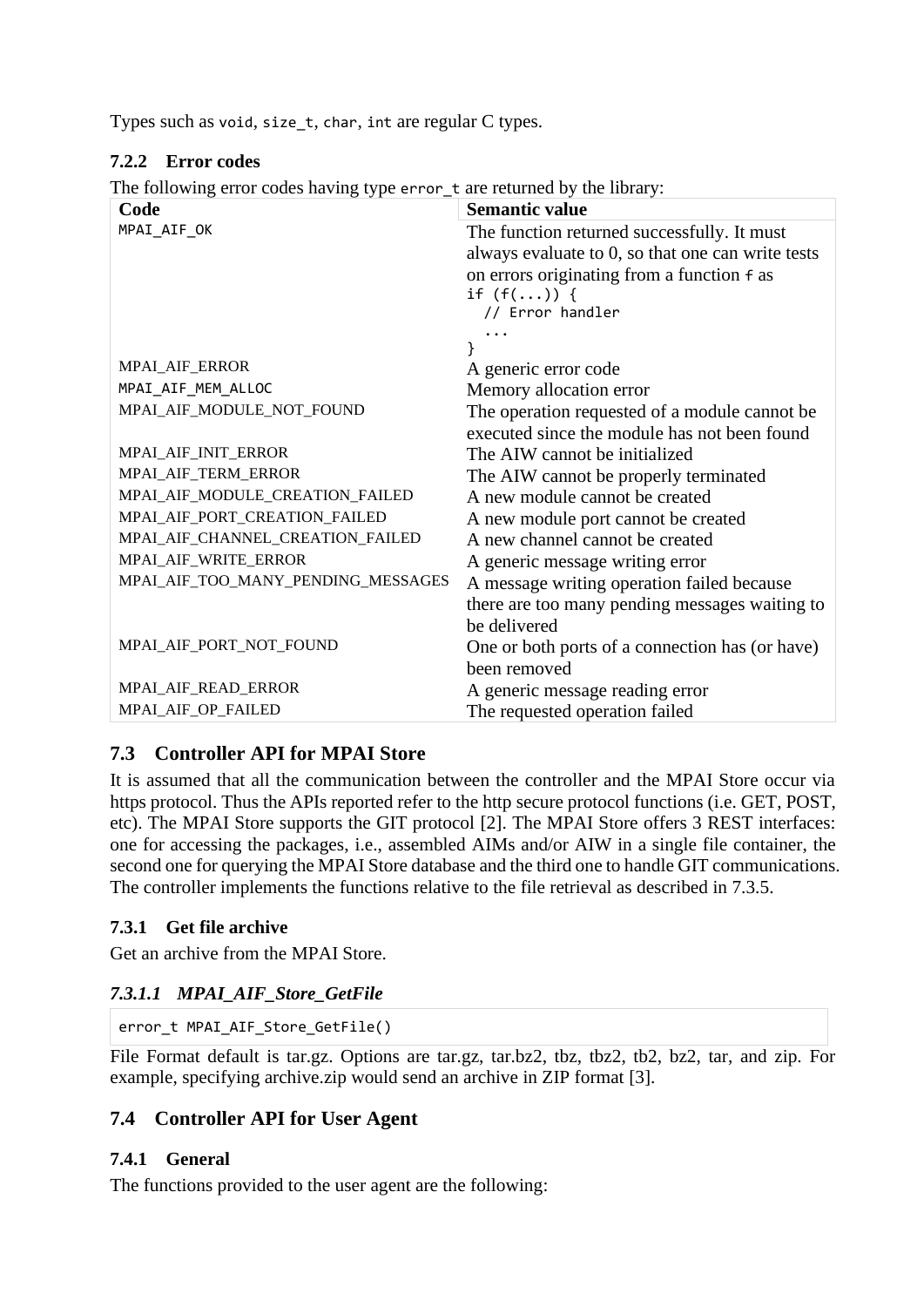- 1. Initialise all the Components of the AIF.
- 2. Manage Start/Stop/Suspend/Resume.
- 3. Manages Resource Allocation.

#### <span id="page-15-0"></span>*7.4.1.1 MPAI\_AIF\_USER\_Initialize*

error t MPAI AIF USER Initialize()

Make sure that the Controller is properly switched on and initialized.

## <span id="page-15-1"></span>*7.4.1.2 MPAI\_AIF\_USER\_Destroy*

error t MPAI AIF USER Destroy()

<span id="page-15-2"></span>Switch off the Controller, after data structures related to running AIWs have been disposed of.

#### *7.4.1.3 MPAI\_AIF\_USER \_Register*

```
error_t
   MPAI_AIF_USER _Register(const char* name, AIM_t pointer_to_function)
```
Register the AIW with the Controller, with name *name* and implementation *pointer\_to\_function*.

#### <span id="page-15-3"></span>*7.4.1.4 MPAI\_AIF\_USER \_Deregister*

error\_t

MPAI\_AIF\_USER \_Deregister(const char\* *name*, AIM\_t *pointer\_to\_function*)

Deregister the AIW with the Controller, with name *name* and implementation *pointer\_to\_function*.

#### <span id="page-15-4"></span>**7.4.2 Start/Pause/Resume/Stop Messages to other AIMs**

Note: Errors encountered while transmitting/receiving these Messages are non-recoverable – i.e., they terminate the entire AIW. AIMs can communicate with other AIMs and the Controller uses this API to Start/Pause/Resume/Stop the AIMs.

#### <span id="page-15-5"></span>*7.4.2.1 MPAI\_AIF\_USER\_Start*

error\_t MPAI\_AIF\_USER\_Start(*const char\* name*)

<span id="page-15-6"></span>Start the AIM with given name name. If the operation succeeds, it has immediate effect.

#### *7.4.2.2 MPAI\_AIF\_USER\_Pause*

error\_t MPAI\_AIF\_USER\_Pause(*const char\* name*)

<span id="page-15-7"></span>Pause the AIM with given name name. If the operation succeeds, it has immediate effect.

#### *7.4.2.3 MPAI\_AIF\_USER\_Resume*

```
error_t MPAI_AIF_USER_Resume(const char* name)
```
<span id="page-15-8"></span>Resume the AIM with given name name. If the operation succeeds, it has immediate effect.

#### *7.4.2.4 MPAI\_AIF\_USER\_Stop*

error\_t MPAI\_AIF\_USER\_Stop(*const char\* name*)

Stop the AIM with given name name. If the operation succeeds, it has immediate effect.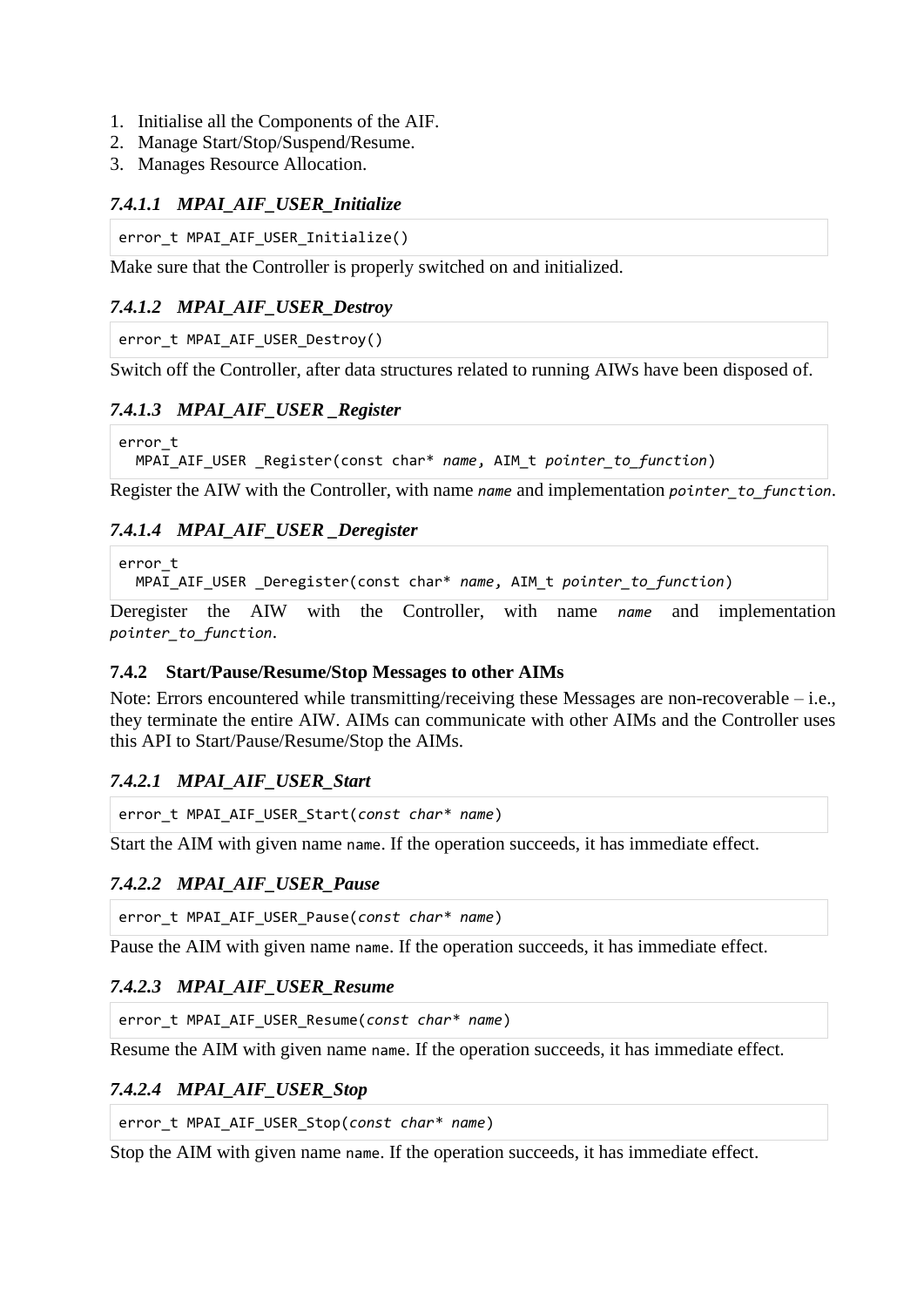#### <span id="page-16-0"></span>**7.4.3 Inquire about state of AIWs and AIMs**

#### <span id="page-16-1"></span>*7.4.3.1 MPAI\_AIF\_USER\_GetStatus*

error\_t MPAI\_AIF\_USER\_GetStatus(*const char\* name, char\* status*)

#### <span id="page-16-2"></span>**7.4.4 Management of Global and Internal Storage for AIWs**

#### <span id="page-16-3"></span>*7.4.4.1 MPAI\_AIF\_USER\_GStorage\_Init*

error\_t MPAI\_AIF\_USER\_GStorage\_init(*const char\* name*)

#### <span id="page-16-4"></span>*7.4.4.2 MPAI\_AIF\_USER\_IStorage\_Init*

error\_t MPAI\_AIF\_USER\_IStorage\_init(*const char\* name*)

#### <span id="page-16-5"></span>**7.4.5 Communication management**

Communication takes place with Messages that can be communicated via Events or Ports and Channels. Their actual implementation and signal type depends on the MPAI-AIF implementation (and hence on the specific platform, operating system and programming language the implementation is defined for). Events are defined AIF wide while Ports, Channels and Messages are specific to the AIM and thus part of the AIM API.

#### <span id="page-16-6"></span>*7.4.5.1 MPAI \_USER\_Comm\_Init*

error\_t MPAI\_AIF\_USER\_Comm\_init(*const char\* name*)

#### <span id="page-16-7"></span>*7.4.5.2 MPAI \_USER\_Comm\_Destroy*

error\_t MPAI\_AIF\_USER\_Comm\_Destroy(*const char\* name*)

#### <span id="page-16-8"></span>*7.4.5.3 MPAI USER\_Comm\_Event*

error\_t MPAI\_AIF\_USER\_Comm\_Event(*const char\* name\_event*)

Actual Event handling is left to the AIM.

#### <span id="page-16-9"></span>**7.4.6 Resorce allocation management**

```
error t MPAI AIF USER AIF Resource Allocation init( int MinMem, int MaxMem, int
ReqMem, int MinCPU, int MaxCPU, int ReqCPU)
```
## <span id="page-16-10"></span>**7.5 Controller API for AIMs**

#### <span id="page-16-11"></span>**7.5.1 General**

The functions executed by a AIW are:

- 1. Identify AIF, AIW, AIM, Storage, Use Case.
- 2. Describe the topology and connections of AIMs in the AIW.
- 3. Describe the Status of AIF.
- 4. Describe the Time base.
- 5. Describe the Resource policy.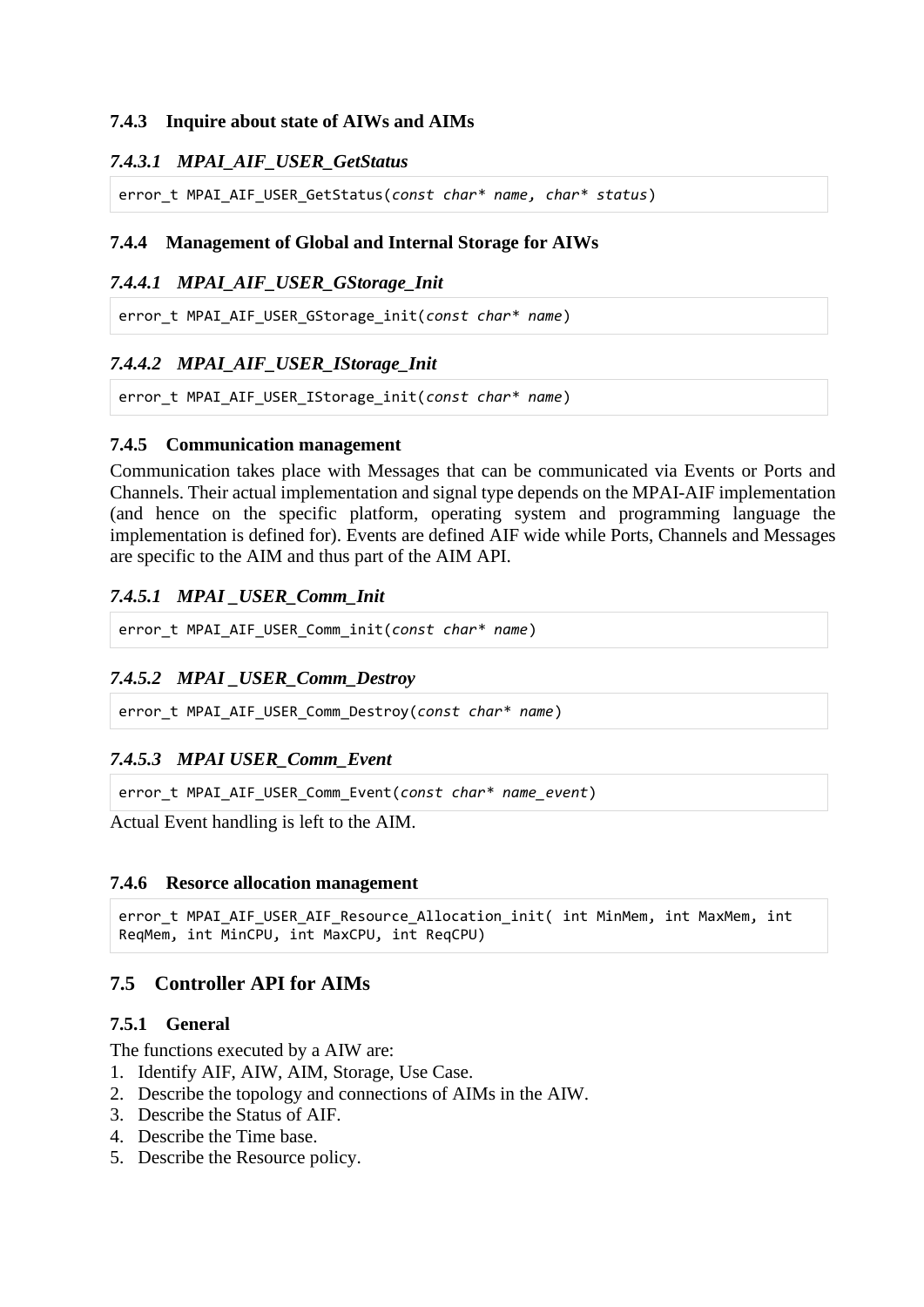#### <span id="page-17-0"></span>**7.5.2 Execution environment**

These API calls allow AIMs to interrogate the Controller about details of the execution environment (e.g., the MPAI-AIF profile implemented by the API).

#### <span id="page-17-1"></span>**7.5.3 Initialization/Deinitialization**

#### <span id="page-17-2"></span>*7.5.3.1 MPAI\_AIF\_Initialize*

```
error t MPAI AIF Initialize()
```
Make sure that the Controller is properly initialized and the AIF-specific data structures are created.

## <span id="page-17-3"></span>*7.5.3.2 MPAI\_AIF\_Destroy*

```
error_t MPAI_AIF_Destroy()
```
Controller destroys the AIW.

## <span id="page-17-4"></span>**7.5.4 Register/deregister AIMs to the Controller**

## <span id="page-17-5"></span>*7.5.4.1 MPAI\_AIF\_AIM\_Register*

```
error_t
   MPAI_AIF_AIM_Register(const char* name, AIM_t pointer_to_function)
```
Register the AIM with the Controller, with name *name* and implementation *pointer\_to\_function*.

## <span id="page-17-6"></span>*7.5.4.2 MPAI\_AIF\_AIM\_Deregister*

error\_t

MPAI\_AIF\_AIM\_Deregister(const char\* *name*, AIM\_t *pointer\_to\_function*)

Deregister the AIM with the Controller, with name *name* and implementation *pointer* to function.

## <span id="page-17-7"></span>*7.5.4.3 MPAI\_AIF\_AIM\_Use\_Local\_ByCode*

error\_t

MPAI\_AIF\_AIM\_Use\_Local\_ByCode(const char\* *name*, AIM\_t *pointer\_to\_function*)

Declare to the Controller that the AIM depends on another AIM, to be run locally, with name *name* and implementation *pointer* to function. This API call may be executed only in a Trusted Zone The source code must be available in the same implementation unit.

## <span id="page-17-8"></span>*7.5.4.4 MPAI\_AIF\_AIM\_Use\_Local\_ByID*

error\_t MPAI\_AIF\_AIM\_Use\_Local\_ByID(const char\* *name*, const char\* *ID*)

Declare to the Controller that the AIM depends on another AIM, to be run locally, with name *name* and implementation identified by the MPAI-AIF *ID*. A binary implementation corresponding to the *ID* and matching the platform on which the AIW is being executed must be available from the MPAI Store.

## <span id="page-17-9"></span>*7.5.4.5 MPAI\_AIF\_AIM\_Use\_Remote*

Declare to the Controller that the AIM depends on another AIM, to be run on the remote MPAI-AIF instance identified by URI *URI*, with name *name* and implementation identified by the MPAI-AIF *ID*. A binary implementation corresponding to the *ID* and matching the platform on which the AIW for the server available at *URI* is being executed must be available from the MPAI Store.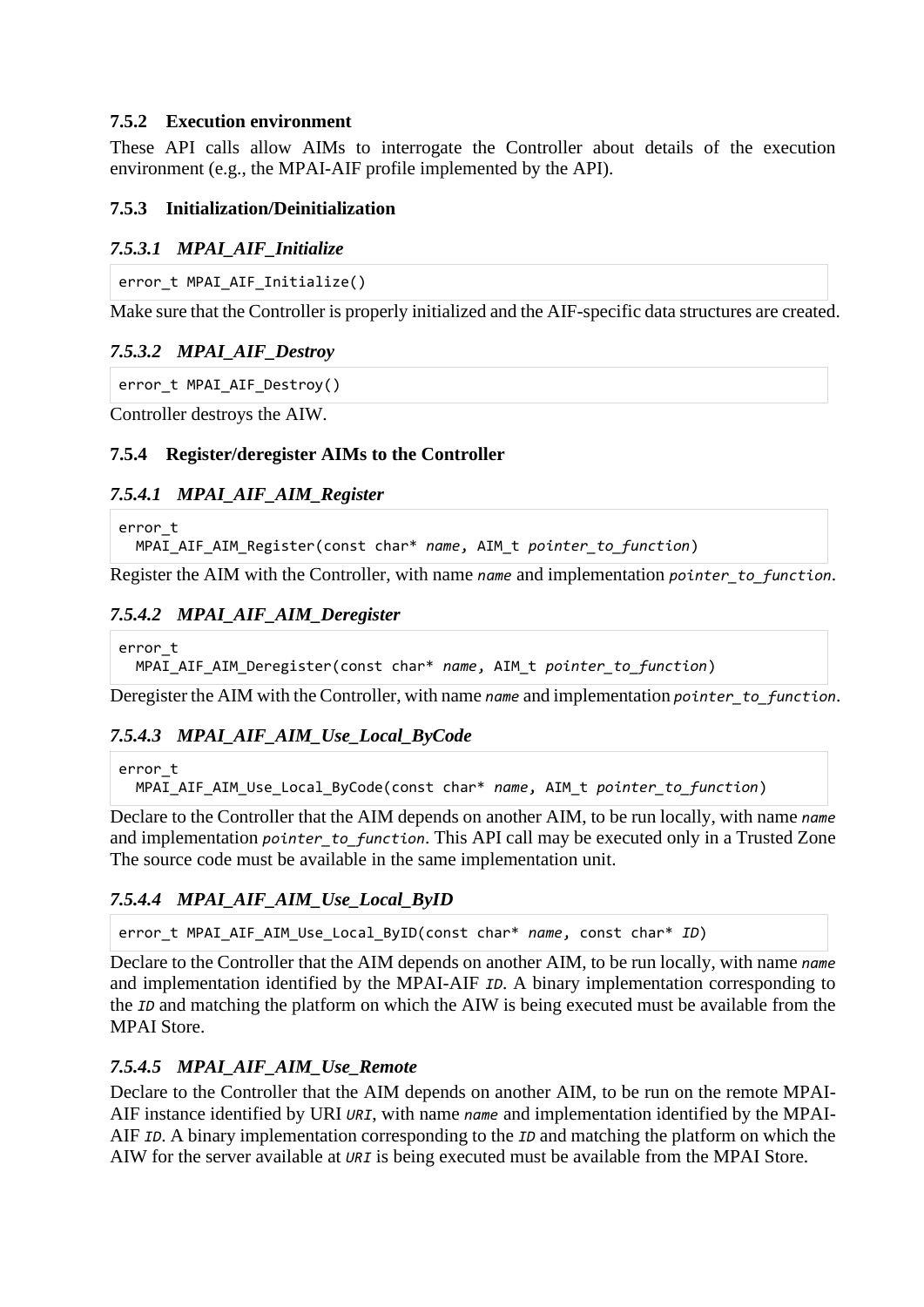#### <span id="page-18-0"></span>**7.5.5 Start/Pause/Resume/Stop Messages to other AIMs**

Note: Errors encountered while transmitting/receiving these Messages are non-recoverable – i.e., they terminate the entire AIW. AIMs can communicate with other AIMs and the Controller uses this API to Start/Pause/Resume/Stop the AIMs.

## <span id="page-18-1"></span>*7.5.5.1 MPAI\_AIF\_AIM\_Start*

error\_t MPAI\_AIF\_AIM\_Start(*const char\* name*)

Start the AIM with given name name. If the operation succeeds, it has immediate effect.

## <span id="page-18-2"></span>*7.5.5.2 MPAI\_AIF\_AIM\_Pause*

```
error_t MPAI_AIF_AIM_Pause(const char* name)
```
Pause the AIM with given name name. If the operation succeeds, it has immediate effect.

## <span id="page-18-3"></span>*7.5.5.3 MPAI\_AIF\_AIM\_Resume*

error\_t MPAI\_AIF\_AIM\_Resume(*const char\* name*)

Resume the AIM with given name name. If the operation succeeds, it has immediate effect.

## <span id="page-18-4"></span>*7.5.5.4 MPAI\_AIF\_AIM\_Stop*

error\_t MPAI\_AIF\_AIM\_Stop(*const char\* name*)

Stop the AIM with given name name. If the operation succeeds, it has immediate effect.

## <span id="page-18-5"></span>*7.5.5.5 MPAI\_AIF\_AIM\_EventHandler*

```
error_t MPAI_AIF_AIM_EventHandler(const char* name)
```
Create EventHandler for the AIM with given name name. If the operation succeeds, it has immediate effect.

## <span id="page-18-6"></span>**7.5.6 Registering AIM Ports**

Note that the following calls define *two* Ports, one in input and one in output. This is done because for each input/output external Port there always is one implicit output/input internal Port. By convention, internal Ports can be accessed from within AIM code by giving "" as the AIM name (there is no assigned name for the AIM being defined). External code will use the external Ports, and refer to the AIM by using its assigned name.

## <span id="page-18-7"></span>*7.5.6.1 MPAI\_AIF\_Port\_InputOutput\_Create*

```
error_t MPAI_AIF_Port_InputOutput_Create(
           const char* name, size_t maxMessages, size_t maxMemory)
```
Define a new output port with the given name for the calling AIM. *maxMessages* and *maxMemory* define the maximum number of pending messages and total buffer memory in bytes, respectively, according to the Resource Allocation Policy. A value of 0 for any of the arguments uses the defaults provided by the Controller.

#### <span id="page-18-8"></span>*7.5.6.2 MPAI\_AIF\_Port\_InputOutput\_Destroy*

error\_t MPAI\_AIF\_Port\_InputOutput\_Destroy( *const char\* name*)

Destroy an output port with the given name.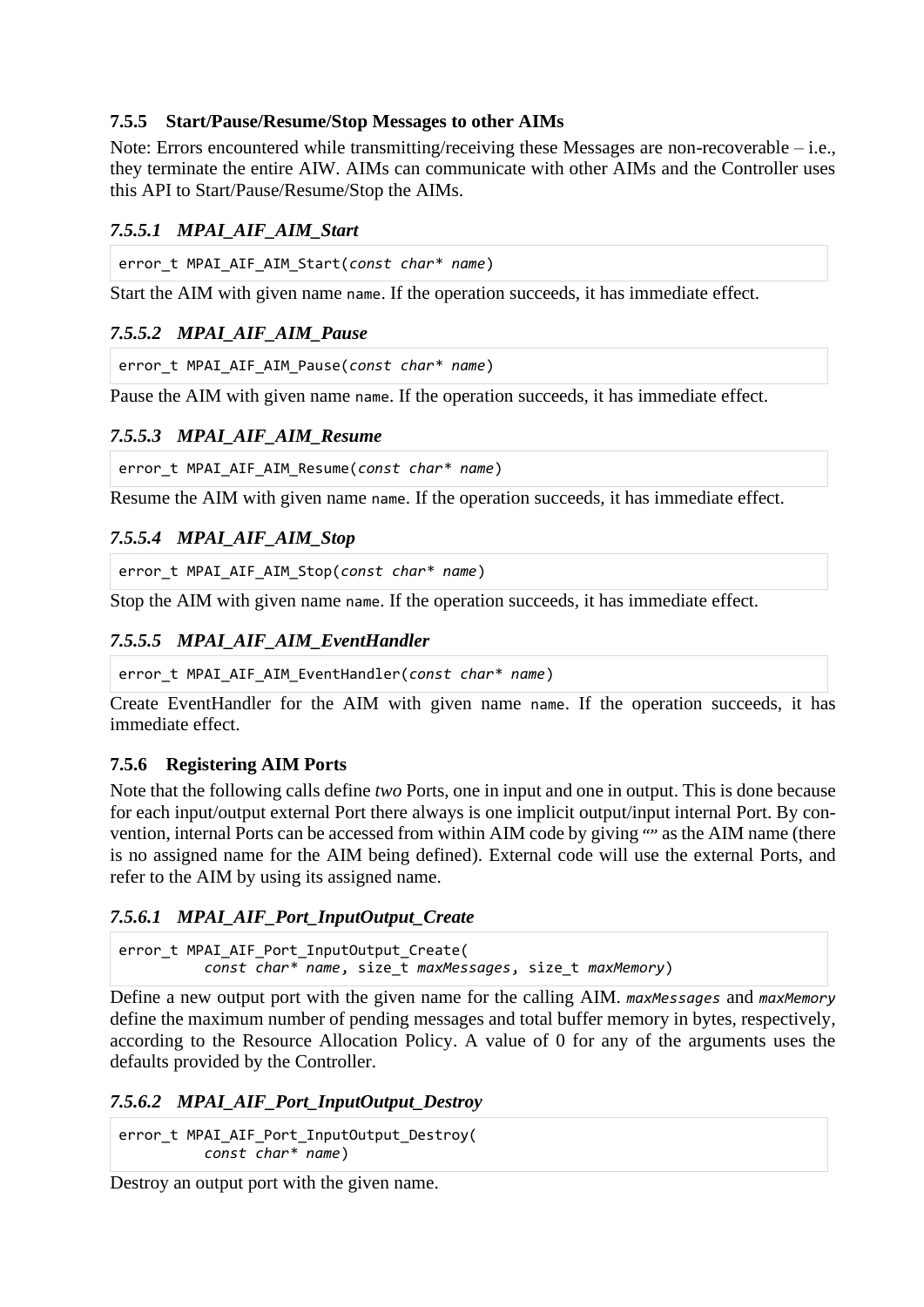#### <span id="page-19-0"></span>*7.5.6.3 MPAI\_AIF\_Port\_OutputInput\_Create*

error t MPAI AIF Port OutputInput Create( *const char\* name*, size\_t *maxMessages*, size\_t *maxMemory*)

Define a new input port with the given name for the calling AIM. *maxMessages* and *maxMemory* define the maximum number of pending messages and total buffer memory in bytes, respectively, according to the Resource Allocation Policy. A value of 0 for any of the arguments uses the defaults provided by the Controller.

#### <span id="page-19-1"></span>*7.5.6.4 MPAI\_AIF\_Port\_OutputInput\_Destroy*

error t MPAI AIF Port OutputInput Destroy( *const char\* name*)

<span id="page-19-2"></span>Destroy an input port with the given name.

#### *7.5.6.5 MPAI\_AIF\_Port\_InputOutput\_Open*

error\_t MPAI\_AIF\_Port\_InputOutput\_Open(*const char\* name*)

Open the output Port *name*. This call is needed before any Message can be transmitted through the Port.

#### <span id="page-19-3"></span>*7.5.6.6 MPAI\_AIF\_Port\_InputOutput\_Close*

error\_t MPAI\_AIF\_Port\_InputOutput\_Close(*const char\* name*)

<span id="page-19-4"></span>Close the output Port *name*. After this call no more Message can be transmitted through the Port.

#### *7.5.6.7 MPAI\_AIF\_Port\_OutputInput\_Open*

error\_t MPAI\_AIF\_Port\_OutputInput\_Open(*const char\* name*)

Open the input Port *name*. This call is needed before any Message can be transmitted through the Port.

#### <span id="page-19-5"></span>*7.5.6.8 MPAI\_AIF\_Port\_OutputInput\_Close*

error\_t MPAI\_AIF\_Port\_OutputInput\_Close(*const char\* name*)

Close the output Port *name*. After this call no more Message can be transmitted through the Port.

#### <span id="page-19-6"></span>**7.5.7 Register Connections between AIMs**

#### <span id="page-19-7"></span>*7.5.7.1 MPAI\_AIF\_Channel\_Create*

```
error_t
   MPAI_AIF_Channel_Create(const char* name, const char* out_AIM_name, const char*
out_port_name, const char* in_AIM_name, const char* in_port_name)
```
Create a new interconnecting channel between an output port and an input port. AIM and port names are specified with the name used when constructed.

<span id="page-19-8"></span>Note: The Channel identifies and connects one output Port to an input Port.

#### *7.5.7.2 MPAI\_AIF\_Channel\_Destroy*

```
error_t
   MPAI_AIF_Channel_Destroy(const char* name)
```
Destroy the channel with name *name*. This API Call closes all Ports related to the Channel.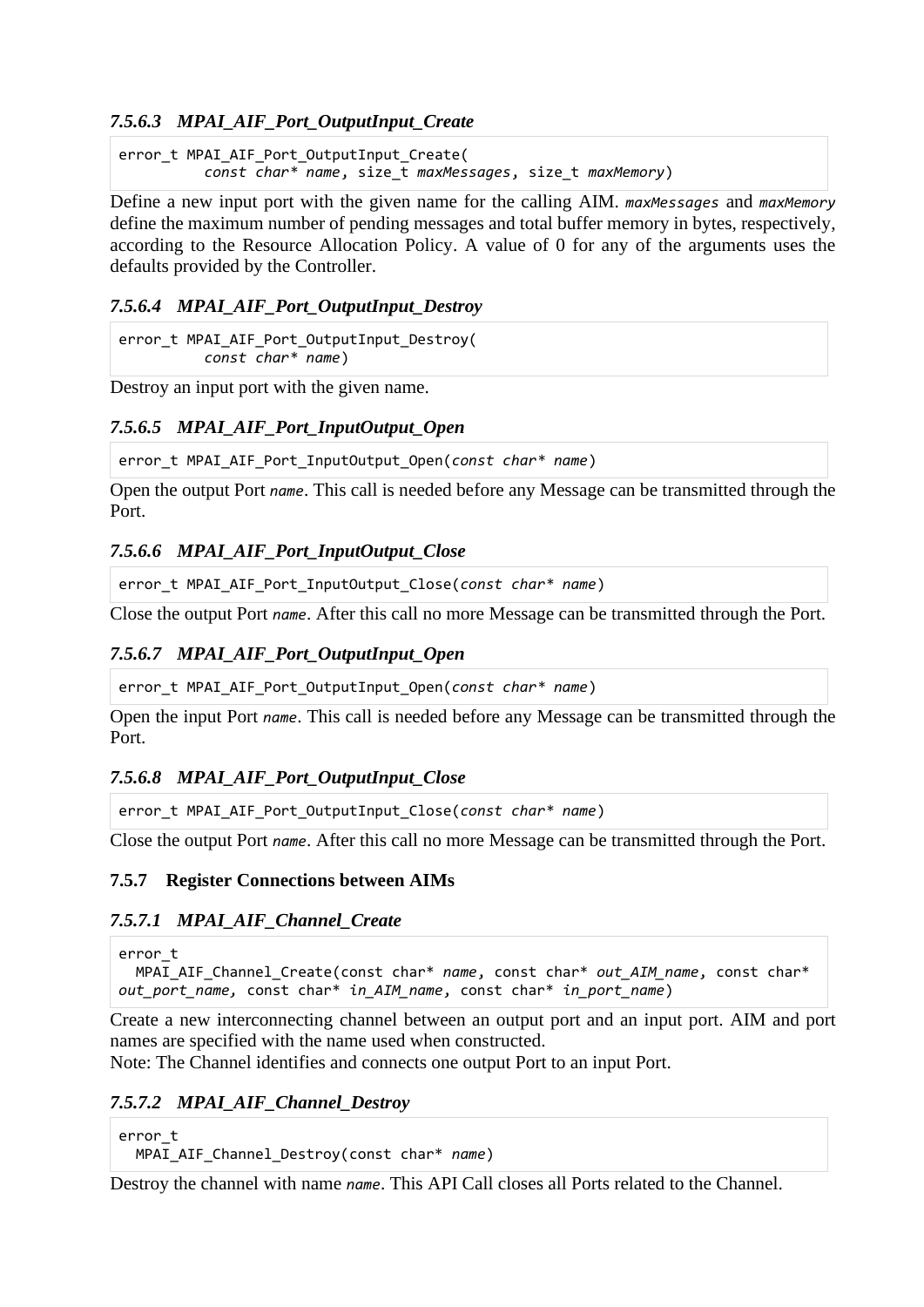#### <span id="page-20-0"></span>**7.5.8 Using Ports**

#### <span id="page-20-1"></span>*7.5.8.1 MPAI\_AIF\_Port\_Output\_Read*

message\_t\* MPAI\_AIF\_Port\_Output\_Read( const char\* *AIM\_name,* const char\* *port\_name*)

Reads a message from the port identified by (*AIM\_name*,*port\_name*). The read is blocking. Hence, in order to avoid deadlocks, one should first probe the port with MPAI\_AIF\_Port\_Probe. It returns a copy of the original message.

#### <span id="page-20-2"></span>*7.5.8.2 MPAI\_AIF\_Port\_Input\_Write*

```
error_t MPAI_AIF_Port_Input_Write(
           const char* AIM_name, const char* port_name, message_t* message)
```
Writes a message *message* to the port identified by (AIM name,*port* name). The write is blocking. Hence, in order to avoid deadlocks one should first probe the port with MPAI\_AIF\_Port\_Probe. The message being transmitted must remain available until the function returns, or the behaviour will be undefined.

#### <span id="page-20-3"></span>*7.5.8.3 MPAI\_AIF\_Port\_Reset*

error t MPAI\_AIF\_Port\_Reset(const char\* *AIM\_name, const char\* port\_name*)

Reset an input or output port identified by (*AIM\_name,port\_name*) by deleting all the pending messages associated with it.

#### <span id="page-20-4"></span>*7.5.8.4 MPAI\_AIF\_Port\_CountPendingMessages*

```
size_t MPAI_AIF_Port_CountPendingMessages(
          const char* AIM_name, const char* port_name)
```
This function returns the number of pending messages on a input or output port identified by (*AIM\_name*,*port\_name*).

#### <span id="page-20-5"></span>*7.5.8.5 MPAI\_AIF\_Port\_Probe*

error t MPAI AIF Port Probe(const char\* *port name*, message t\* *message*)

For this function, a return value of MPAI\_AIF\_OK means that one can write to the port if the port is a FIFO input port, or that data is available to be read from the port if the port is a FIFO output port.

#### <span id="page-20-6"></span>*7.5.8.6 MPAI\_AIF\_Port\_Select*

```
int MPAI_AIF_Port_Output_Select(
      const char* AIM_name_1,const char* port_name_1,...)
```
Given a list of output Ports, returns the index of one Port for which data has become available in the meantime. The call is blocking to address potential race conditions.

#### <span id="page-20-7"></span>**7.5.9 Operations on messages**

All implementations must provide a common Message passing functionality which is abstracted by the following functions.

#### <span id="page-20-8"></span>*7.5.9.1 MPAI\_AIF\_Message\_Copy*

```
message_t* MPAI_AIF_Message_Copy(message_t* message)
```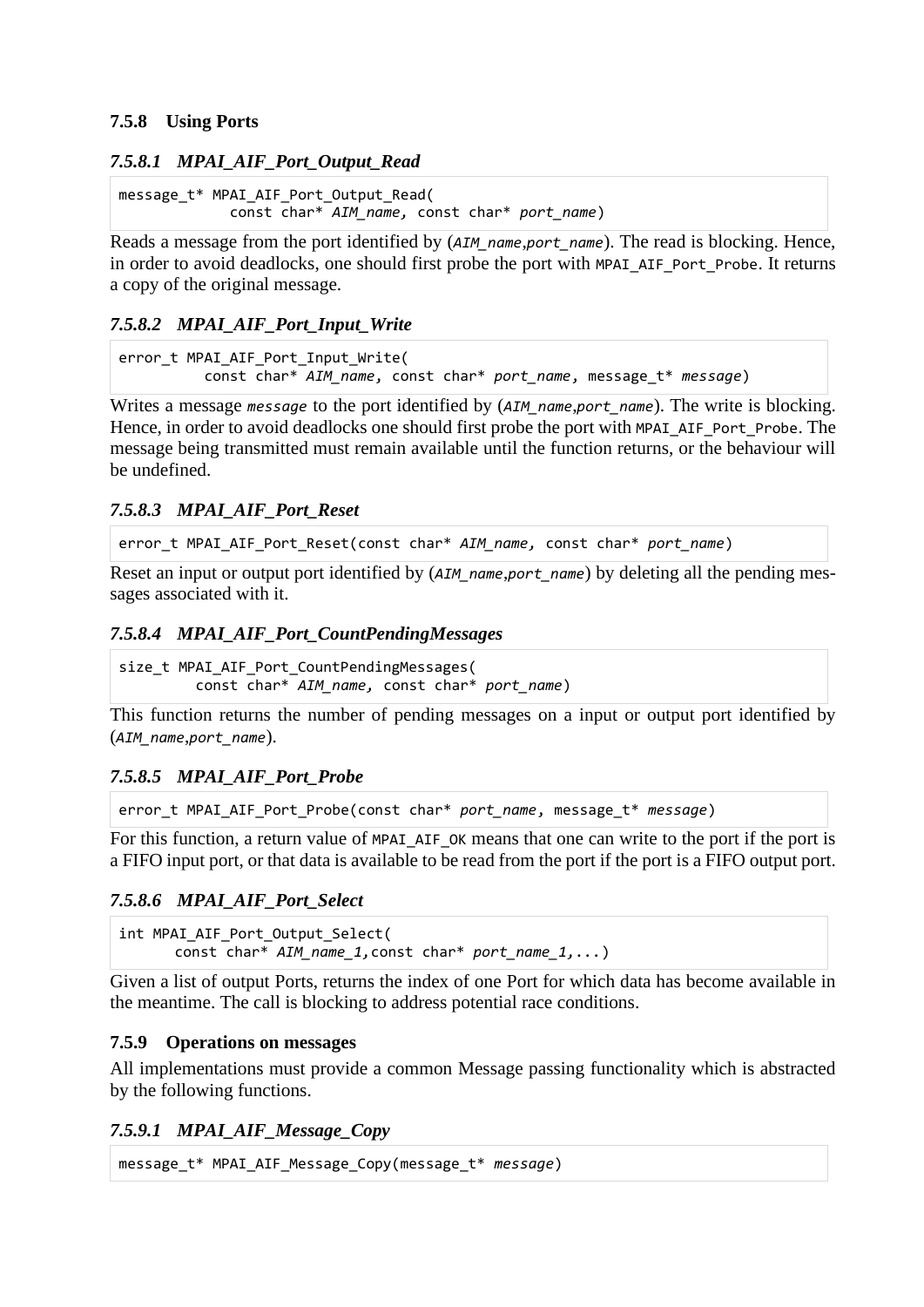<span id="page-21-0"></span>Make a copy of a message structure *message*.

#### *7.5.9.2 MPAI\_AIF\_Message\_Delete*

message\_t\* MPAI\_AIF\_Message\_Delete(message\_t\* *message*)

Delete a message *message* and its allocated memory.

## <span id="page-21-1"></span>*7.5.9.3 MPAI\_AIF\_Message\_GetBuffer*

void\* MPAI\_AIF\_Message\_GetBuffer(message\_t\* *message*)

<span id="page-21-2"></span>Get access to the low-level memory buffer associated with a message structure *message*.

## *7.5.9.4 MPAI\_AIF\_Message\_GetBufferLength*

```
size t MPAI AIF Message GetBufferLength(message t* message)
```
Get the size in bits of the low-level memory buffer associated with a message structure *message*.

## <span id="page-21-3"></span>*7.5.9.5 MPAI\_AIF\_Message\_Parse*

parser\_t\* MPAI\_AIF\_Message\_Parse (const char\* *type*)

Create a parsed representation of the data type defined in *type* according to the metadata syntax defined in section 3.7, Type system, in order to facilitate the successive parsing of raw memory buffers associated with message structures (see functions below).

## <span id="page-21-4"></span>*7.5.9.6 MPAI\_AIF\_Message\_Parse\_Get\_StructField*

void\* MPAI AIF Message Parse Get StructField( parser\_t\* *parser*, void\* *buffer*, const char\* *field\_name*)

Assume that the low-level memory buffer *buffer* contains data of type struct type whose complete parsed type definition (specified according to the metadata syntax defined in section 3.7, Type system) can be found in *parser*. Fetch the member of the struct\_type named *field\_name*, and return it in a freshly allocated low-level memory buffer. If a member with such name does not exist, return NULL.

#### <span id="page-21-5"></span>*7.5.9.7 MPAI\_AIF\_Message\_Parse\_Get\_VariantType*

void\* MPAI\_AIF\_Message\_Parse\_Get\_VariantType( parser\_t\* *parser*, void\* *buffer*, const char\* *type\_name*)

Assume that the low-level memory buffer *buffer* contains data of type variant type whose complete parsed type definition (specified according to the metadata syntax defined in section 3.7, Type system) can be found in *parser*. Fetch the member of the variant\_type named *field\_name*, and return it in a freshly allocated low-level memory buffer. If a member with such name does not exist, return NULL.

## <span id="page-21-6"></span>*7.5.9.8 MPAI\_AIF\_Message\_Parse\_Get\_ArrayLength*

int MPAI\_AIF\_Message\_Parse\_Get\_ArrayLength(parser\_t\* *parser*, void\* *buffer*)

Assume that the low-level memory buffer *buffer* contains data of type array type whose complete parsed type definition (specified according to the metadata syntax defined in section 3.7, Type system) can be found in *parser*. Retrieve the length of such an array. If the buffer does not contain an array, return -1.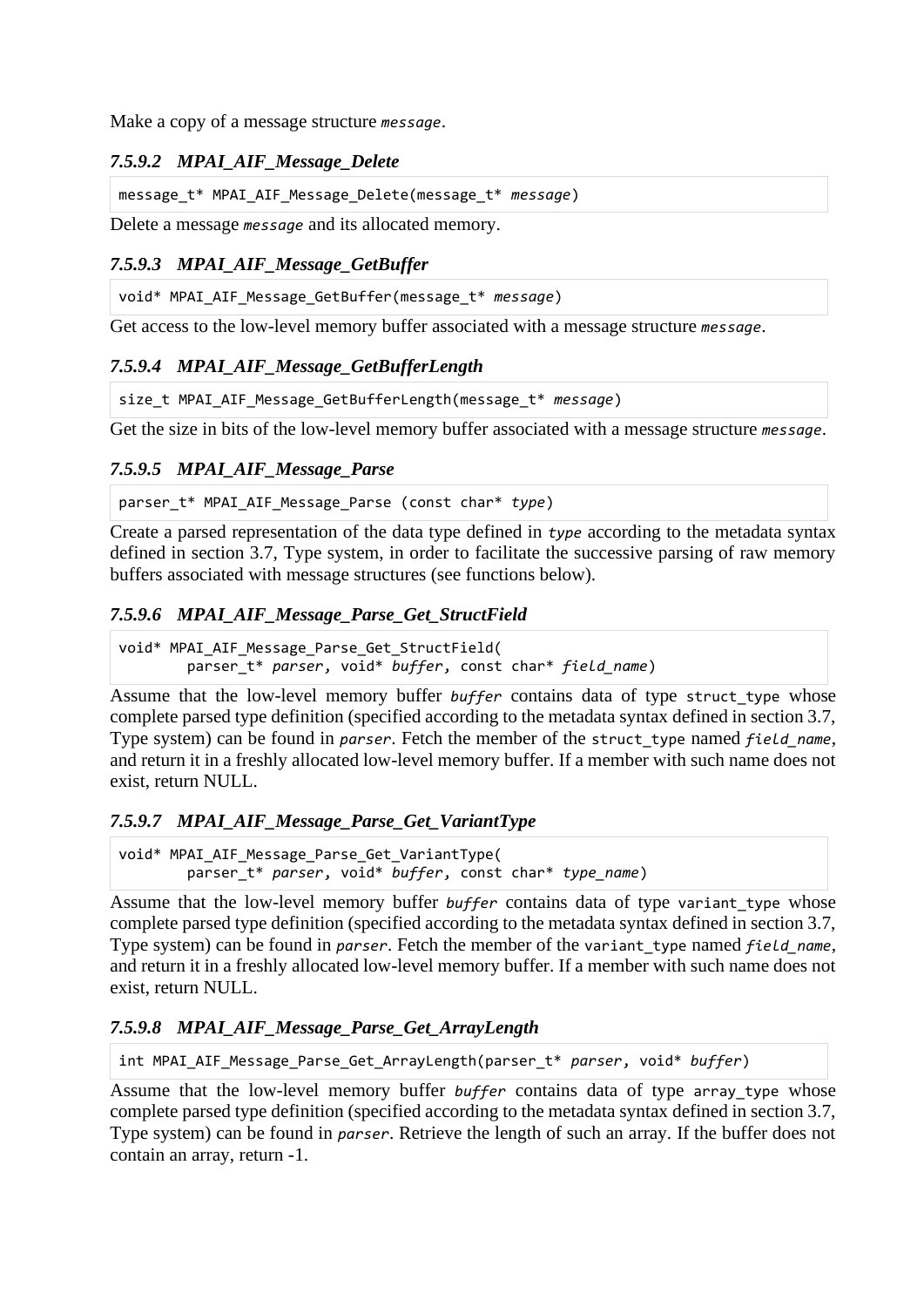## <span id="page-22-0"></span>*7.5.9.9 MPAI\_AIF\_Message\_Parse\_Get\_ArrayField*

void\* MPAI AIF Message Parse Get ArrayField( parser\_t\* *parser*, void\* *buffer*, const int *field\_num*)

Assume that the low-level memory buffer *buffer* contains data of type array type whose complete parsed type definition (specified according to the metadata syntax defined in section 3.7, Type system) can be found in *parser*. Fetch the element of the array\_type named *field\_num*, and return it in a freshly allocated low-level memory buffer. If such element does not exist, return NULL.

## <span id="page-22-1"></span>*7.5.9.10 MPAI\_AIF\_Message\_Parse\_Delete*

void MPAI\_AIF\_Message\_Parse\_Delete(parser\_t\* *parser*)

Delete the parsed representation of a data type defined by *parser*, and deallocate all memory associated to it.

## <span id="page-22-2"></span>**7.5.10 Functions specific to machine learning**

## <span id="page-22-3"></span>*7.5.10.1 Support for model update*

The following API are provided to support AIM ML model update.

Such update occurs via the MPAI Store by using the MPAI Store specific APIs or via Global (GStorage) or Internal (IStorage) storage by using the specified APIs.

The Golobal and/or Internal storage needs to be initialized via the corresponding API and then the secure protocol of choice (as specified in the AIF metadata) can be used for the transfer.

# <span id="page-22-4"></span>**8 Implementation Guidelines (Informative)**

This chapter is to be fully developed. It will provide guidelines for implementation of:

- Message queues
- Control structures
- Messages vs Events
- Support for HW and SW
- Support for local and remote AIMs
- Scope of programming language dependence
- Scheduling of AIMs and AIWs

# <span id="page-22-5"></span>**9 Examples (Informative)**

## <span id="page-22-6"></span>**9.1 AIF Implementations**

The following two informative examples are high-level descriptions of possible AIF operations:

## <span id="page-22-7"></span>**9.1.1 Resource-constrained implementation**

- 1. Controller is a single process that implements the AIW and operates based on interrupts callbacks
- 2. AIF is instantiated via a secure communication interface
- 3. AIMs can be local or has been instantiated through a secure communication interface
- 4. Controller initialises the AIF
- 5. AIF asks the AIMs to be instantiated
- 6. Controller manages the Events and Messages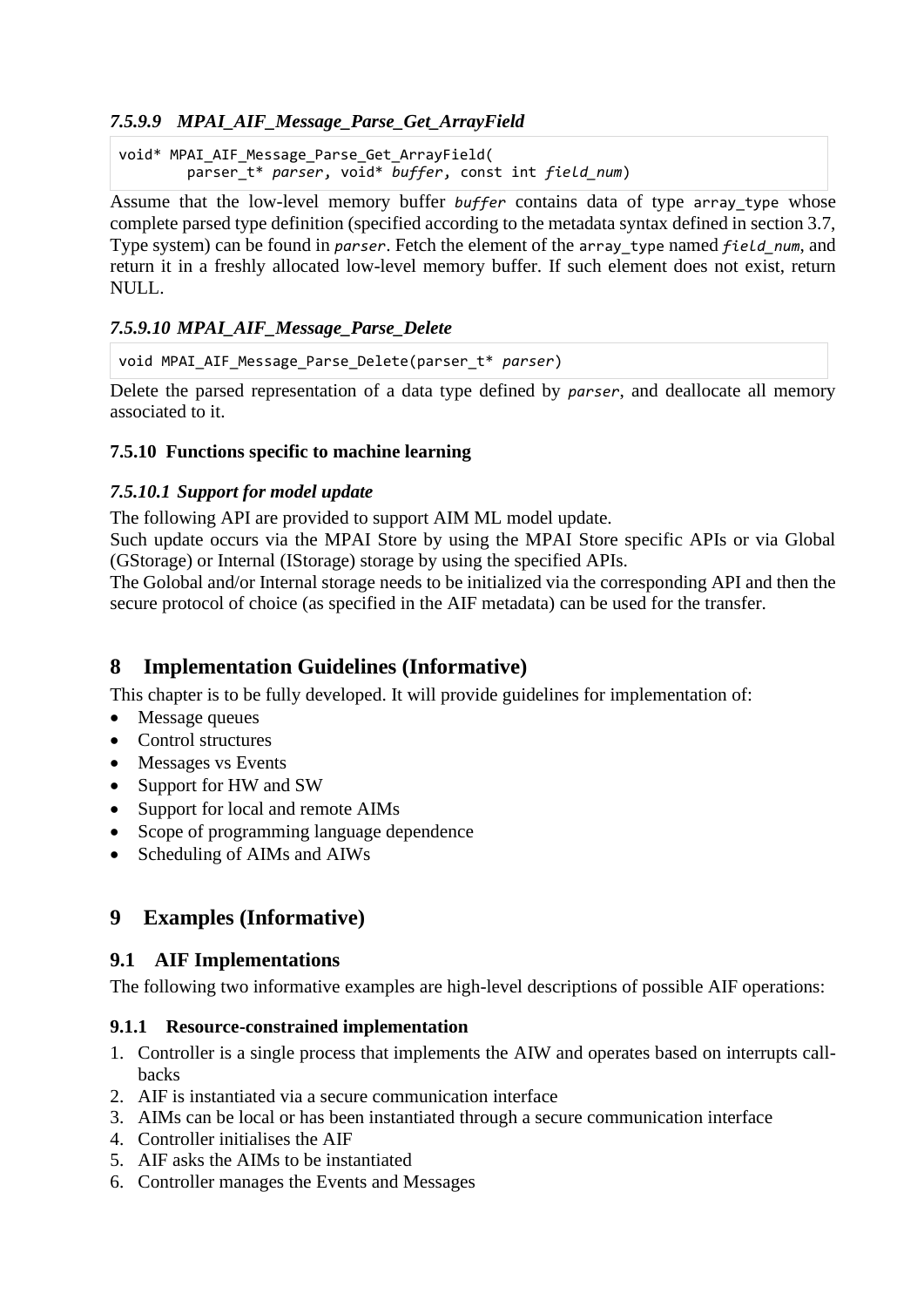<span id="page-23-0"></span>7. User Agent can act on the AIWs at the request of the user.

#### **9.1.2 Non-resource-constrained implementation**

- 1. Controller and AIW are two independent processes
- 8. Controller manages the Events and Messages
- 2. AIW contacts Controller on Communication and authenticates itself
- 3. Controller requests AIW configuration metadata
- 4. AIW sends Controller the configuration metadata
- 5. The implementation of the AIW can be local or can be downloaded from the MPAI Store
- 6. Controller authenticates itself with the MPAI Store and requests implementations for the needed AIMs listed in the metadata from the MPAI Store
- 7. MPAI Store sends the requested AIM implementations and the configuration metadata
- 8. Controller
	- a. Instantiates the AIMs specified in the AIW metadata
	- b. Manages their communication and resources by sending Messages to AIMs.
- 9. User Agent can gain control of AIWs running on the Controller via a specific Controller API, e.g., User Agent can test conformance of a AIW with an MPAI standard through a dedicated API call.

## <span id="page-23-1"></span>**9.2 Examples of types**

byte[] bitstream\_t

An array of bytes, with variable length.

```
{int32 frameNumber; int16 x; int16 y; byte[] frame} frame_t
```
A struct\_type with 4 members named frameNumber, x, y, and frame — they are an int32, an int16, an int16, and an array of bytes with variable length, respectively.

 $\{int32 \mid int64 \mid i64\}$  variant\_t

<span id="page-23-2"></span>A variant\_type that can be either an int32 or an int64.

# **9.3 Examples of Metadata**

#### <span id="page-23-3"></span>**9.3.1 AIF Metadata**

```
{
        "AIF": {
                "ImplementerID": 100, 
                "Version": "*", 
                "Profile": "Main",
                "Description": "",
                "ResourcePolicies": [
                        { 
                                "Name": "CPU",
                                "Minimum": {
                                        ...<br>"Memorv": 50000.
                                        "CPUClass": "OntologyEntry",
                                        "CPULimit": 1
                                },
                                "Maximum": {
                                        "Memory": 150000,
                                        "CPUClass": "OntologyEntry",
                                        "CPULimit": 4
                                },
                                "Request": {
                                        "Memory": 100000,
                                        "CPUClass": "OntologyEntry",
                                        "CPULimit": 2
                                }
                        }
```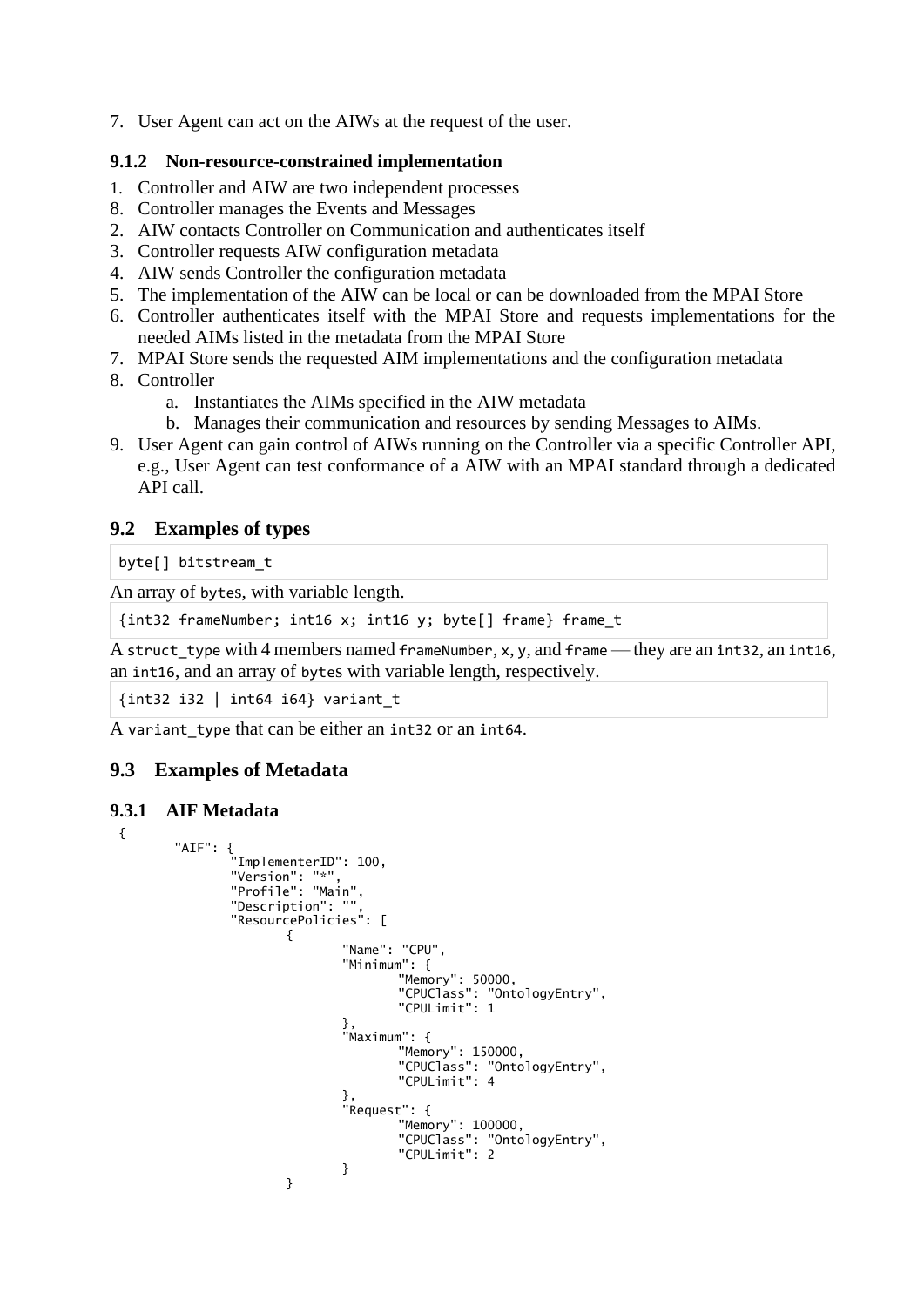```
],
                "Authentication": "OntologyEntry",
                "TimeBase": "OntologyEntry",
                "UserAPIProfile": "Low.V",
                "ControllerAPIProfile": {
                        Version: "27",
                        Level: "High"
                },
                "Implementations": [
                ],
                "Documentation": [
                       { "URI": "https://mpai.community/standards/mpai-aif/"
                        }
               ]
       }
}
```
#### <span id="page-24-0"></span>**9.3.2 AIW Metadata**

The following example provides the AIW Metadata of the MPAI-MMC UST Use Case.

```
{
   "AIW":{
     "ImplementerID": 100,
     "Standard":{
        "Name":"MMC",
 "Use_Case": UST,
 "Version":"1",
        "Profile":"Main"
 },
 "Description":"This AIW implements UST application of MPAI-MMC",
 "Types":[
\{ "Text_t":"{byte[] One_Byte_Text | uint16[] Two_Byte_Text}",
 "Speech_t":"uint16[]",
 "InputSelection_t":"{Enum Text | Enum Speech}",
          "Language_t":"uint8[]"
        }
 ],
 "Ports":[
\{ "Name":"InputSelection",
 "Direction":"InputOutput",
 "Record_Type":"InputSelection_t",
 "Type":"Software",
 "Protocol":""
        },
        {
          "Name":"RequestedLanguage",
          "Direction":"InputOutput",
 "Record_Type":"uint8[5] Language_t",
 "Type":"Software",
          "Protocol":""
        },
        {
          "Name":"InputText",
 "Direction":"InputOutput",
 "Record_Type":"Text_t",
 "Type":"Software",
 "Protocol":""
 },
\{ "Name":"InputSpeech1",
 "Direction":"InputOutput",
 "Record_Type":"Speech_t",
 "Type":"Software",
          "Protocol":""
 },
\{ "Name":"InputSpeech2",
          "Direction":"InputOutput",
          "Record_Type":"Speech_t",
```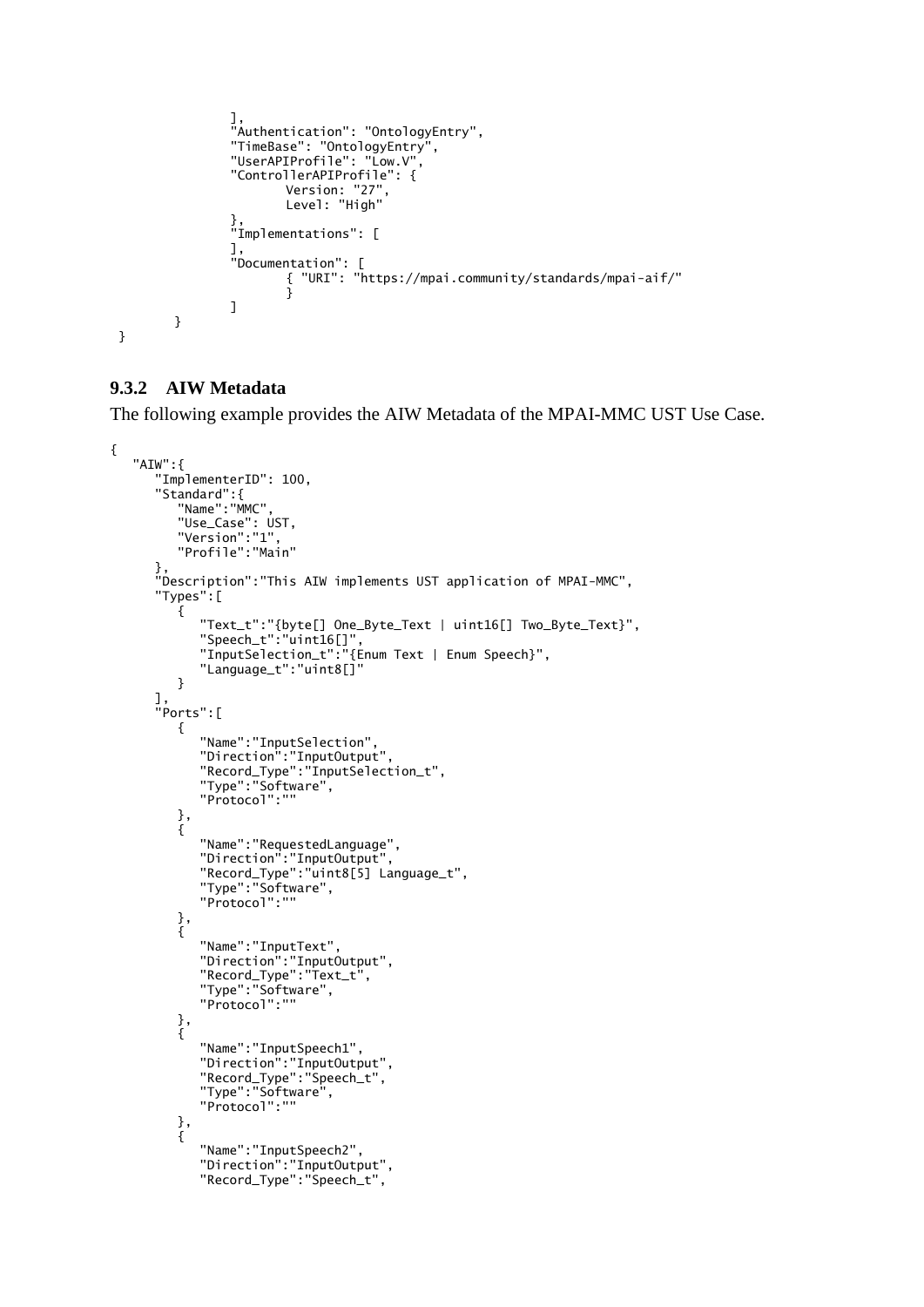```
 "Type":"Software",
         "Protocol":""
 },
\{ "Name":"TranslatedText",
 "Direction":"OutputInput",
 "Record_Type":"Text_t",
 "Type":"Software",
 "Protocol":""
 },
\overline{\mathcal{L}} "Name":"TranslatedSpeech",
 "Direction":"OutputInput",
 "Record_Type":"Speech_t",
 "Type":"Software",
         "Protocol":""
       }
 ],
 "AIMs":[
\overline{\mathcal{L}} "SpeechRecogniton":"@*:(S:(MMC:UST:2:SpeechRecogniton)):*",
 "Translation":"*:(S:(MMC:UST:2:Translation)):*",
 "SpeechFeatureExtraction":"@*:(S:(MMC:UST:2:LanguageUnderstanding)):*",
 "SpeechSynthesis":"@*:(S:(MMC:UST:2:SpeechSynthesis)):*"
       }
 ],
 "Topology":[
\{ "RequestedLanguage":{
 "Output":{
             "Module":"",
             "Port":"RequestedLanguage"
 },
 "Input":{
              "Module":"Translation",
            "Port":"RequestedLanguage"
 }
 },
 "InputText":{
 "Output":{
             "Module":"",
             "Port":"InputText"
 },
 "Input":{
 "Module":"Translation",
            "Port":"InputText "
 }
 },
 "InputSpeech1":{
 "Output":{
 "Module":"",
            "Port":"InputSpeech1"
 },
 "Input":{
 "Module":"SpeechRecognition",
            "Port":"InputSpeech1"
 }
 },
 "InputSpeech2":{
 "Output":{
          "Putspeechz<br>"Output":{<br>"Module":"",
            "Port":"InputSpeech2"
 },
 "Input":{
              "Module":"SpeechFeatureExtraction",
            "Port":"InputSpeech2"
 }
 },
 "OutputSpeech":{
 "Output":{
 "Module":"SpeechSynthesis",
            "Port":"TranslatedSpeech"
 },
 "Input":{
```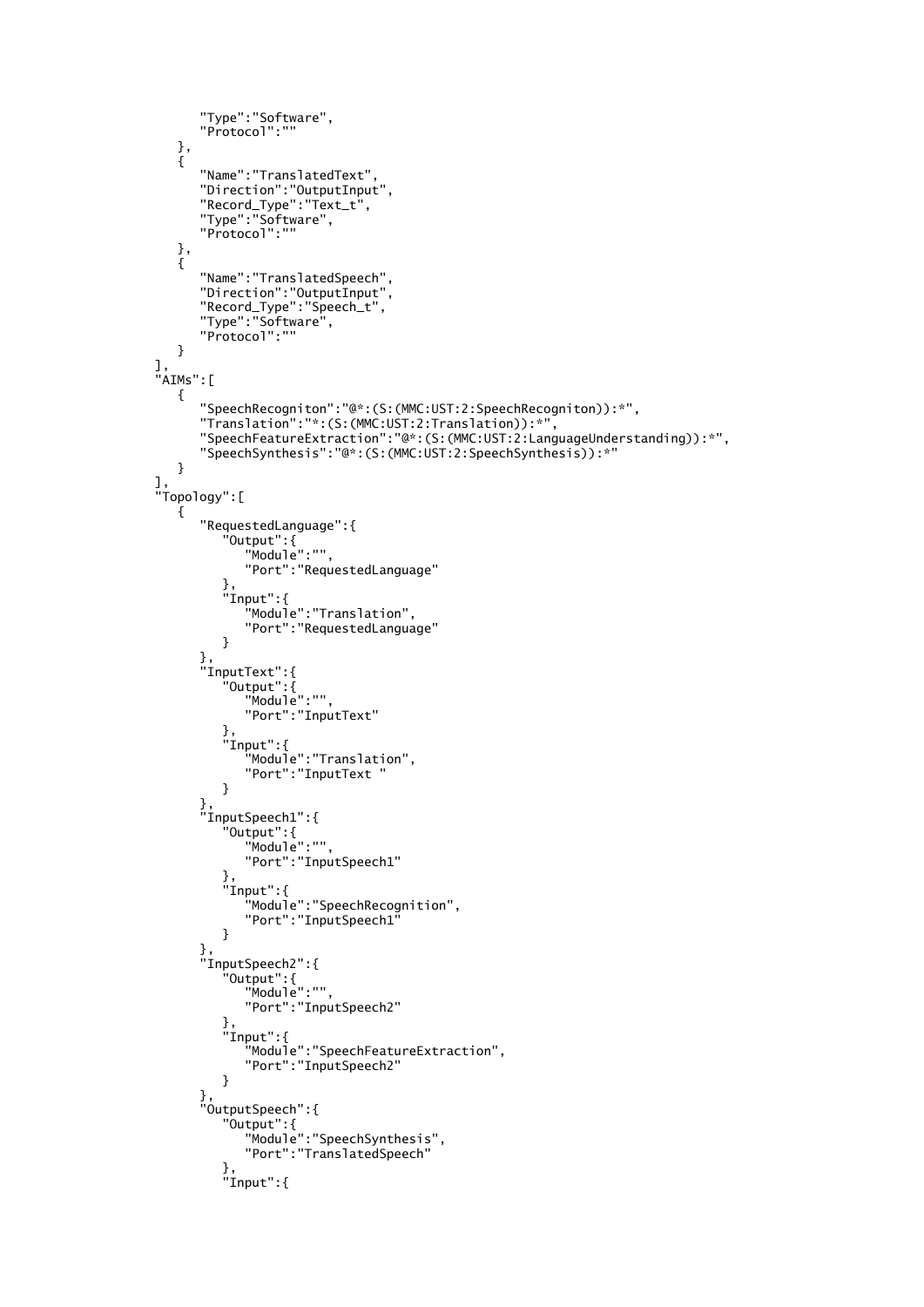```
 "Module":"",
            "Port":"TranslatedSpeech"
 }
 },
 "SpeechFeatures":{
 "Output":{
 "Module":"SpeechFeatureExtraction",
 "Port":"SpeechFeatures"
 },
 "Input":{
 "Module":"SpeechSynthesis",
             "Port":"SpeechFeatures"
 }
 },
 "RecognizedText":{
 "Output":{
 "Module":"SpeechRecognition",
             "Port":"RecognizedText"
 },
 "Input":{
 "Module":"Translation",
             "Port":"RecognizedText"
 }
 },
 "TranslatedText":{
 "Output":{
 "Module":"Translation",
             "Port":"TranslatedText"
 },
 "Input":{
 "Module":"SpeechSynthesis",
             "Port":"TranslatedText"
 }
 },
 "OutputText":{
 "Output":{
 "Module":"Translation",
             "Port":"TranslatedText"
 },
 "Input":{
              "Module":"",
             "Port":"TranslatedText"
 }
         }
       }
     ],
     "ResourcePolicies": [
     { 
                "Name": "CPU",
                     "Minimum": {
                           "Memory": 50000,
                           "CPUClass": "OntologyEntry",
                           "CPULimit": 1
                     },
                     "Maximum": {
                           "Memory": 100000,
                           "CPUClass": "OntologyEntry",
                           "CPULimit": 2
                     },
                     "Request": {
                           "Memory": 75000,
                           "CPUClass": "OntologyEntry",
                           "CPULimit": 1
                     }
                }
          ],
     "Documentation":[
       {
         "Type":"tutorial",
         "URI":"https://mpai.community/standards/mpai-mmc/"
       }
    ]
  }
```
}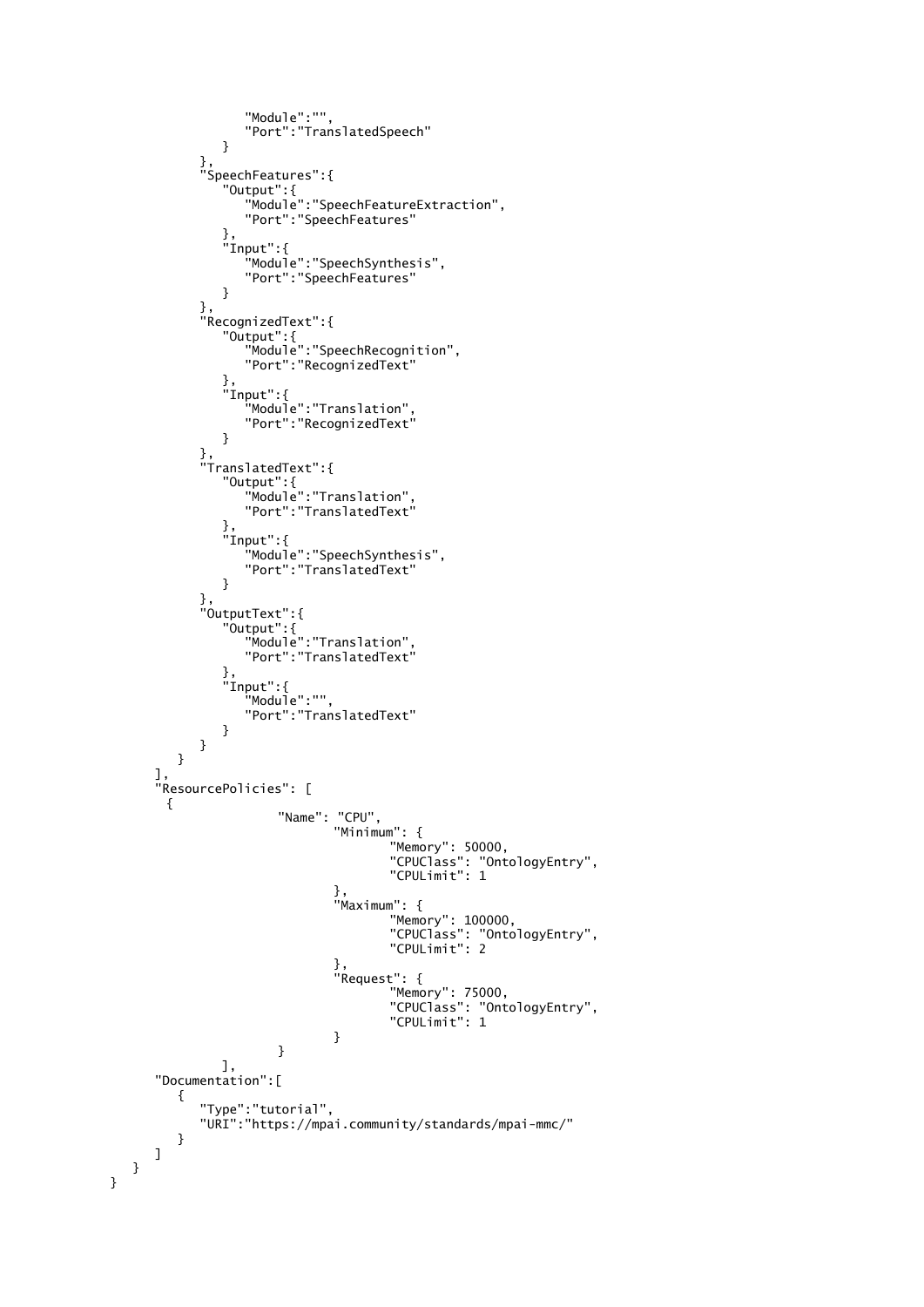#### <span id="page-27-0"></span>**9.3.3 AIM Metadata**

#### <span id="page-27-1"></span>*9.3.3.1 SpeechRecognition*

```
{
   "AIM":{
      "ImplementerID": 100,
 "Standard":{
 "Name": "SpeechRecognition",
 "Use_Case": UST,
 "Version":"1",
 "Profile":"Main"
 },
 "Description":"This AIM implements speech recognition function for UST that converts 
speech to text of user utterance.",
      "Types":[
        {
 "Text_t":"{byte[] One_Byte_Text | uint16[] Two_Byte_Text}",
 "Speech_t":"uint16[]"
        }
      ],
      "Ports":[
        {
 "Name":"InputSpeech1",
 "Direction":"InputOutput",
 "Record_Type":"Speech_t",
 "Type":"Software",
           "Protocol":""
 },
\{ "Name":"RecognizedText",
 "Direction":"OutputInput",
 "Record_Type":"Text_t",
 "Type":"Software",
           "Protocol":""
        }
 ],
 "AIMs":[
 ],
 "Topology":[
      ],
      "Documentation":[
        {
           "Type":"tutorial",
           "URI":"https://mpai.community/standards/mpai-mmc/"
        }
     ]
   }
}
```
#### <span id="page-27-2"></span>*9.3.3.2 Translation*

```
{
   "AIM":{
      "ImplementerID": 100,
 "Standard":{
 "Name":"SpeechTranslation",
 "Use_Case": UST,
 "Version":"1",
         "Profile":"Main"
 },
 "Description":"This AIM implements Translation function.",
 "Types":[
     "Types": [
 "Text_t":"{byte[] One_Byte_Text | uint16[] Two_Byte_Text}",
 "InputSelection_t":"{Enum Text | Enum Speech}",
           "Language_t":"uint8[]"
        }
      ],
      "Ports":[
```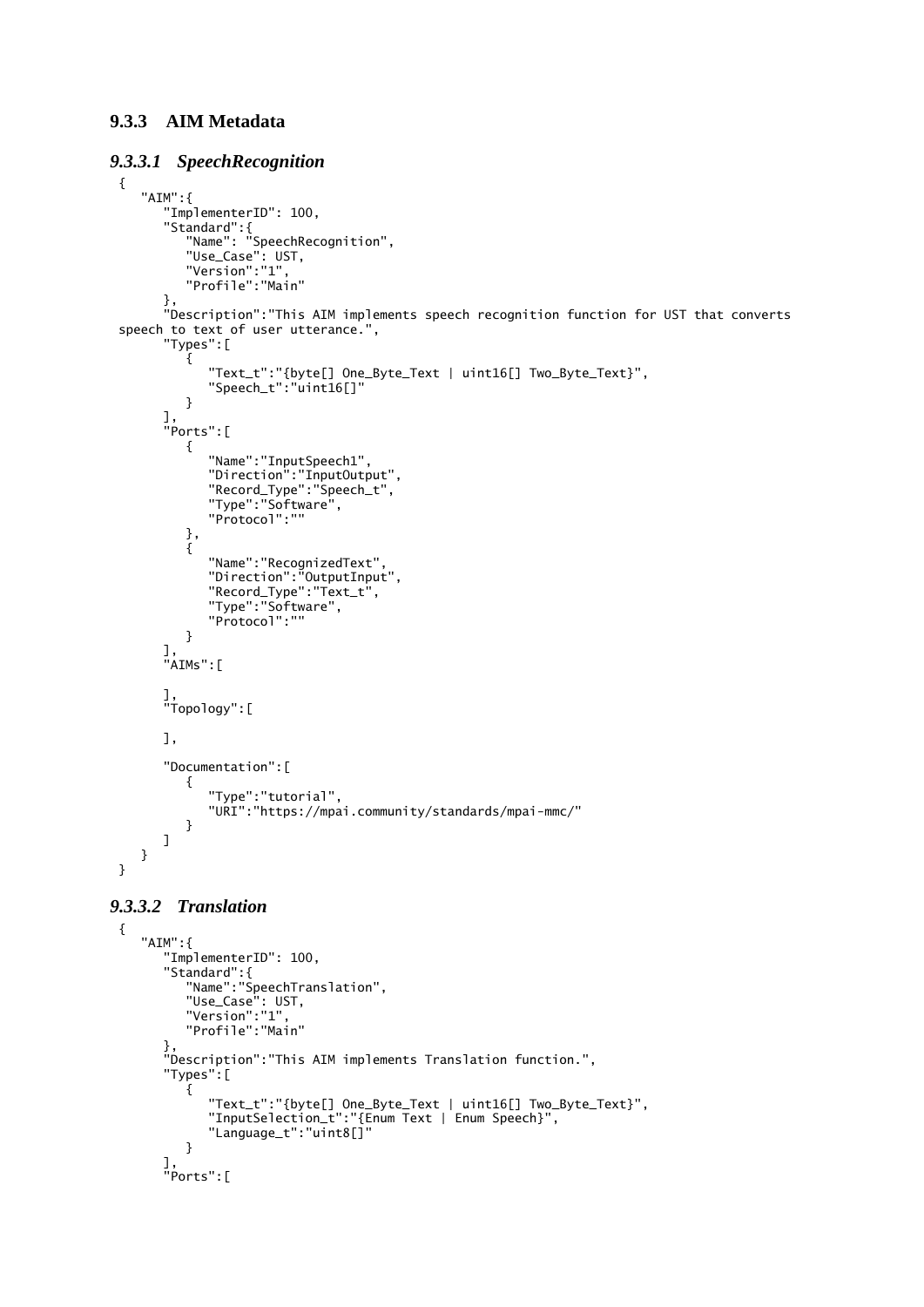```
 {
          "Name":"InputSelection",
 "Direction":"InputOutput",
 "Record_Type":"InputSelection_t",
 "Type":"Software",
 "Protocol":""
        },
        {
          "Name":"RequestedLanguage",
          "Direction":"InputOutput",
 "Record_Type":"uint8[5] Language_t",
 "Type":"Software",
          "Protocol":""
 },
\{ "Name":"InputText",
 "Direction":"InputOutput",
          "Record_Type":"Text_t",
 "Type":"Software",
 "Protocol":""
 },
\{ "Name":"OutputText",
 "Direction":"OutputInput",
 "Record_Type":"Text_t",
 "Type":"Software",
          "Protocol":""
        },
        {
          "Name":"TranslatedText",
          "Direction":"OutputInput",
          "Record_Type":"Text_t",
          "Type":"Software",
          "Protocol":""
        }
 ],
 "AIMs":[
 ],
 "Topology":[
 ],
 "Documentation":[
\{ "Type":"tutorial",
          "URI":"https://mpai.community/standards/mpai-mmc/"
        }
     ]
   }
```
#### *9.3.3.3 Speech Feature Extraction*

<span id="page-28-0"></span>}

```
{
   "AIM":{
      "ImplementerID": 100,
 "Standard":{
 "Name": "SpeechFeatureExtraction",
 "Use_Case": UST,
 "Version":"1",
        "Profile":"Main"
 },
 "Description":"This AIM implements Speech Feature Extraction function.",
      "Types":[
\{ "Speech_t":"uint16[]",
 "SpeechFeatures_t":"{byte pitch; string<256 tone; string<256 intonation; 
string<256 intensity; string<256 speed; Emotion_t emotion; float32[] NNspeechFeatures}"
        }
 ],
 "Ports":[
\{ "Name":"InputSpeech2",
           "Direction":"InputOutput",
```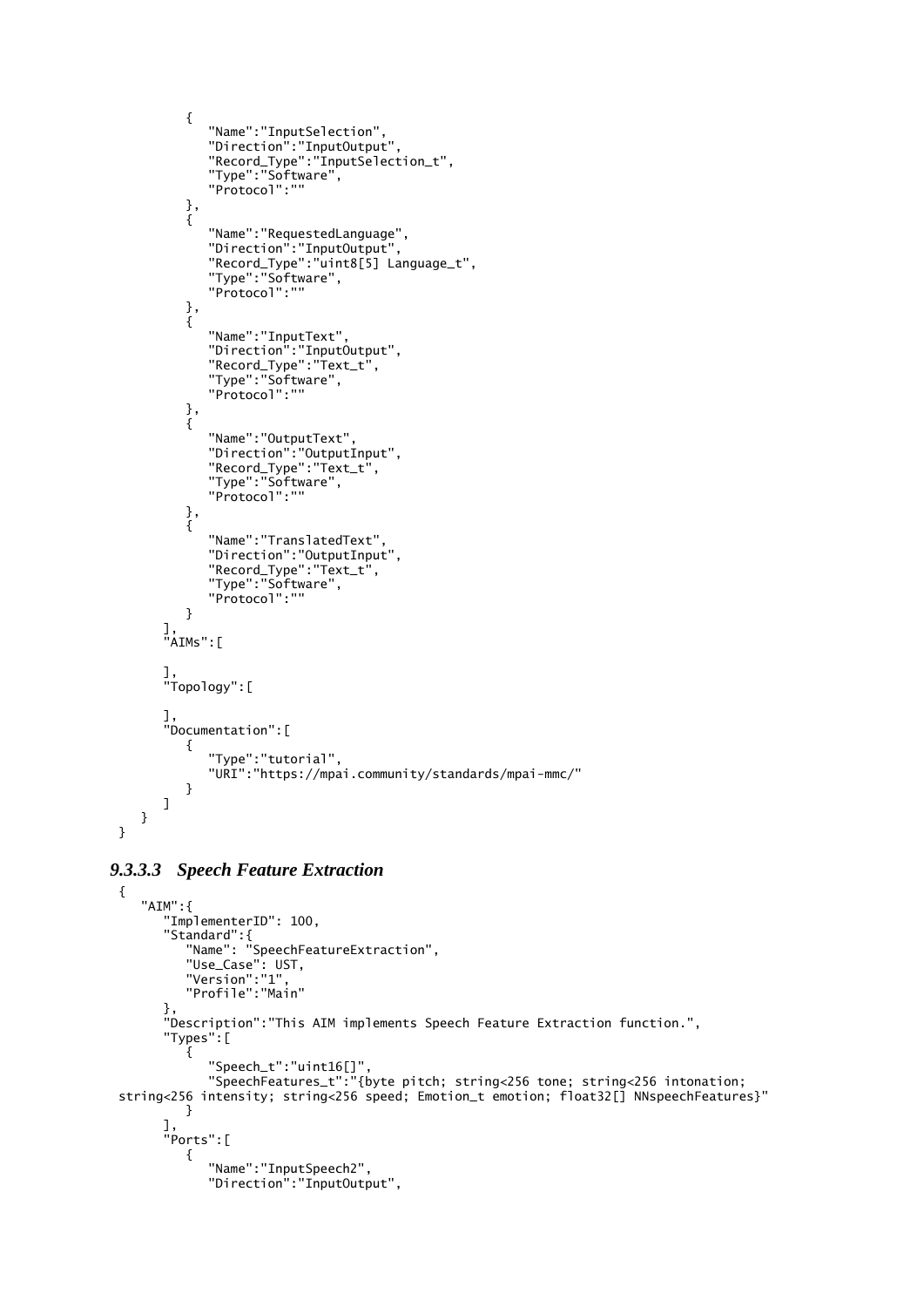```
 "Record_Type":"Speech_t",
 "Type":"Software",
           "Protocol":""
        },
        {
           "Name":"SpeechFeatures",
           "Direction":"OutputInput",
 "Record_Type":"SpeechFeatures_t",
 "Type":"Software",
           "Protocol":""
        }
 ],
 "AIMs":[
 ],
 "Topology":[
      ],
      "Documentation":[
        {
 "Type":"tutorial",
 "URI":"https://mpai.community/standards/mpai-mmc/"
        }
      ]
   }
}
```
#### <span id="page-29-0"></span>*9.3.3.4 Speech Synthesis*

```
{
   "AIM":{
     "ImplementerID": 100,
 "Standard":{
 "Name":"SpeechSynthesis",
 "Use_Case": UST,
 "Version":"1",
 "Profile":"Main"
 },
 "Description":"This AIM implements Speech Synthesis function.",
     "Types":[
\{ "Text_t":"{byte[] One_Byte_Text | uint16[] Two_Byte_Text}",
 "Speech_t":"uint16[]",
 "SpeechFeatures_t":"{byte pitch; string<256 tone; string<256 intonation; 
string<256 intensity; string<256 speed; Emotion_t emotion; float32[] NNspeechFeatures}"
 }
 ],
 "Ports":[
\{ "Name":"TranslatedText",
 "Direction":"InputOutput",
 "Record_Type":"Text_t",
 "Type":"Software",
 "Protocol":""
 },
\{ "Name":"SpeechFeatures",
 "Direction":"InputOutput",
 "Record_Type":"SpeechFeatures_t",
 "Type":"Software",
          "Protocol":""
        },
        {
 "Name":"OutputSpeech",
 "Direction":"OutputInput",
 "Record_Type":"Speech_t",
 "Type":"Software",
          "Protocol":""
        }
 ],
 "AIMs":[
 ],
 "Topology":[
```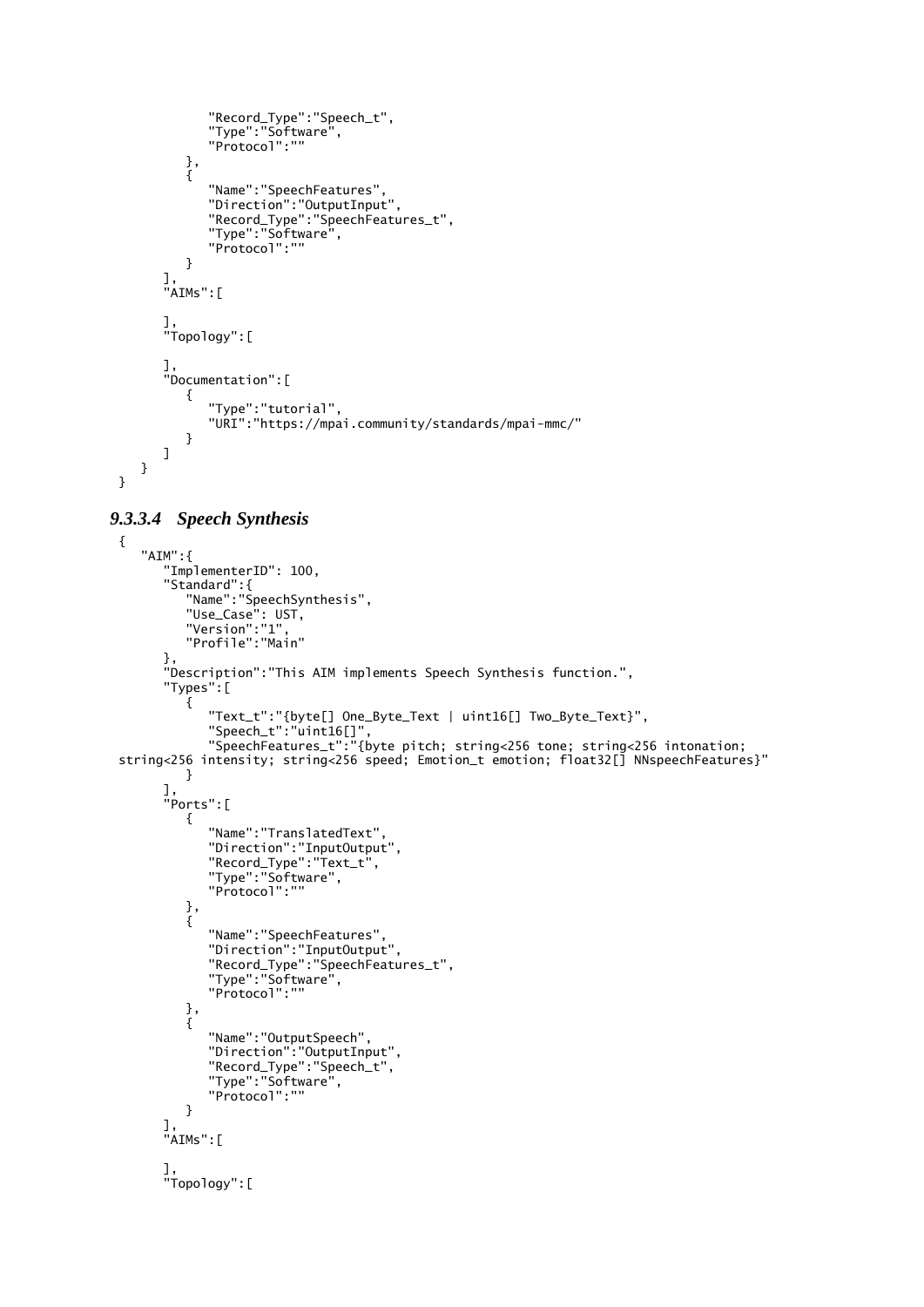```
 ],
 "Documentation":[
\{ "Type":"tutorial",
 "URI":"https://mpai.community/standards/mpai-mmc/"
 }
 ]
 }
}
```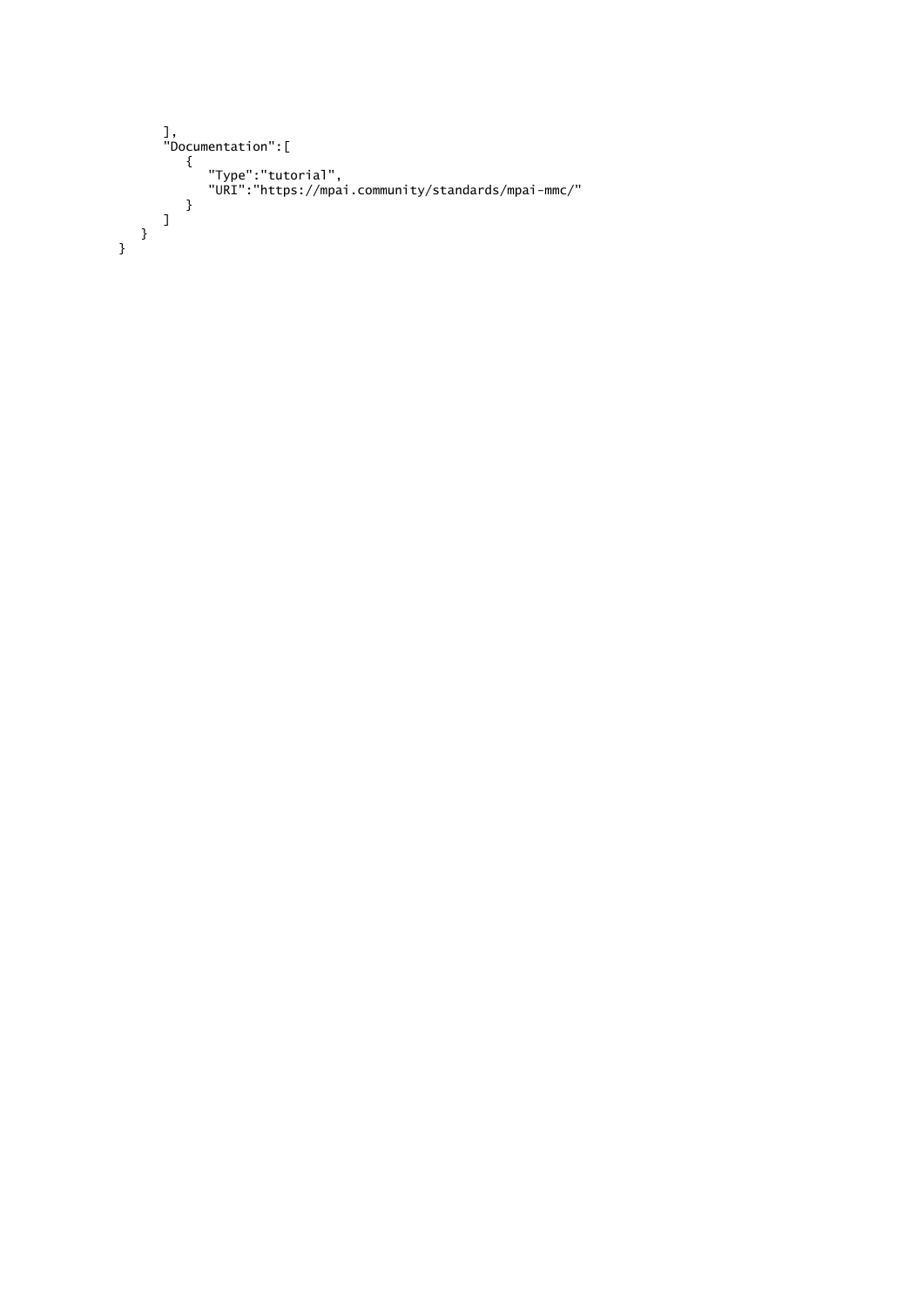# **Annex 1 – MPAI-wide terms and definitions (Normative)**

<span id="page-31-0"></span>The Terms used in this standard whose first letter is capital and are not already included in *Table 1* are defined in *[Table 4.](#page-31-1)*

<span id="page-31-1"></span>

| <b>Term</b>             | <b>Definition</b>                                                                                                                         |
|-------------------------|-------------------------------------------------------------------------------------------------------------------------------------------|
| Access                  | Static or slowly changing data that are required by an application such as                                                                |
|                         | domain knowledge data, data models, etc.                                                                                                  |
| AI Framework<br>(AIF)   | The environment where AIWs are executed.                                                                                                  |
| AI Workflow             |                                                                                                                                           |
| (AIW)                   | An organised aggregation of AIMs implementing a Use Case receiving<br>AIM-specific Inputs and producing AIM-specific Outputs according to |
|                         | its Function.                                                                                                                             |
| AI Module (AIM)         | A processing element receiving AIM-specific Inputs and producing AIM-                                                                     |
|                         | specific Outputs according to according to its Function.                                                                                  |
| Application             | A usage domain target of an Application Standard                                                                                          |
| Channel                 | A connection between an output port of an AIM and an input port of an                                                                     |
|                         | AIM. The term "connection" is also used as synonymous.                                                                                    |
| Communication           | The infrastructure that implements message passing between AIMs                                                                           |
| Component               | One of the 7 AIF elements: Access, Communication, Controller, Internal                                                                    |
|                         | Storage, Global Storage, MPAI Store, and User Agent                                                                                       |
| Conformance             | The attribute of an Implementation of being a correct technical Implem-                                                                   |
|                         | entation of a Technical Specification.                                                                                                    |
| Conformance             | An entity authorised by MPAI to Test the Conformance of an Implem-                                                                        |
| <b>Tester</b>           | entation.                                                                                                                                 |
| Conformance             | The normative document specifying the Means to Test the Conformance                                                                       |
| Testing                 | of an Implementation.                                                                                                                     |
| Conformance             | Procedures, tools, data sets and/or data set characteristics to Test the                                                                  |
| <b>Testing Means</b>    | Conformance of an Implementation.                                                                                                         |
| Connection              | A channel connecting an output port of an AIM and an input port of an                                                                     |
|                         | AIM.                                                                                                                                      |
| Controller              | A Component that manages and controls the AIMs in the AIF, so that                                                                        |
|                         | they execute in the correct order and at the time when they are needed                                                                    |
| Data format             | The standard digital representation of data and their semantics.                                                                          |
| Ecosystem               | The ensemble of the following actors: MPAI, MPAI Store, Implementers,                                                                     |
|                         | Conformance Testers, Performance Testers and Users of MPAI-AIF Im-                                                                        |
|                         | plementations as needed to enable an Interoperability Level.                                                                              |
| Explainability          | The ability to trace the output of an Implementation back to the inputs                                                                   |
|                         | that have produced it.                                                                                                                    |
| Fairness                | The attribute of an Implementation whose extent of applicability can be                                                                   |
|                         | assessed by making the training set and/or network open to testing for                                                                    |
|                         | bias and unanticipated results.                                                                                                           |
| Function                | The operations effected by an AIW or an AIM on input data.                                                                                |
| Global Storage          | A Component to store data shared by AIMs.                                                                                                 |
| <b>Internal Storage</b> | A Component to store data of the individual AIMs.                                                                                         |
| Identifier              | A name that uniquely identifies an Implementation.                                                                                        |
| Implementation          | An embodiment of the MPAI-AIF Technical Specification, or<br>1.                                                                           |

#### *Table 4 – MPAI-wide Terms*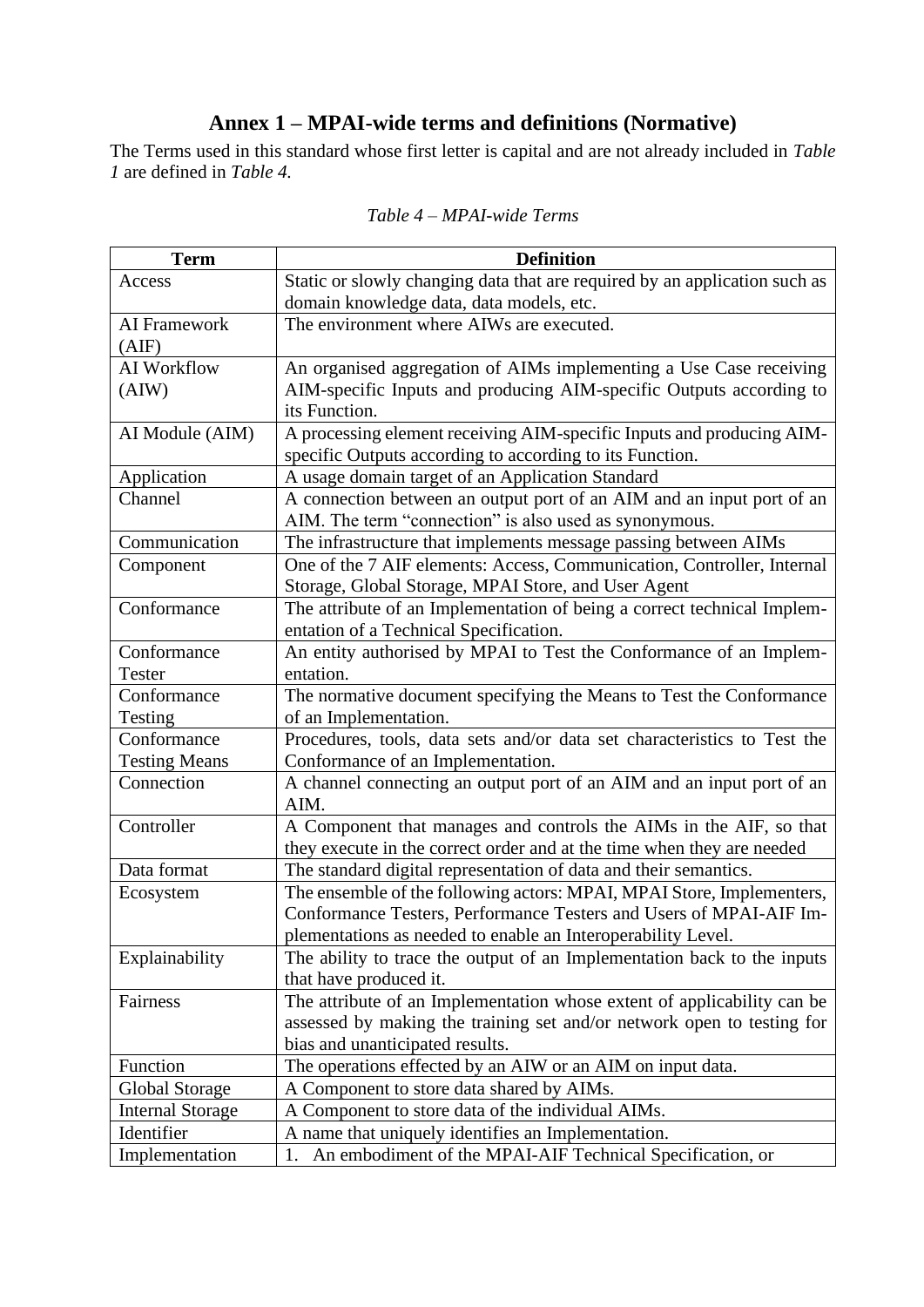|                           | 2. An AIW or AIM of a particular Level (1-2-3) conforming with a Use               |
|---------------------------|------------------------------------------------------------------------------------|
|                           | Case of an MPAI Application Standard.                                              |
| Interoperability          | The ability to functionally replace an AIW or AIM with another AIW of              |
|                           | AIM having the same Interoperability Level                                         |
| Interoperability          | The attribute of an AIW and its AIMs to be executable in an AIF Implem-            |
| Level                     | entation and to be proprietary (Level 1) or to pass the Conformance Tes-           |
|                           | ting (Level 2) or the Performance Testing (Level 3) of an MPAI Applic-             |
|                           | ation Standard.                                                                    |
| Knowledge Base            | Structured and/or unstructured information made accessible to AIMs via             |
|                           | MPAI-specified interfaces                                                          |
| Message                   | A sequence of Records transported by Communication through Channels.               |
| Normativity               | The set of attributes of a technology or a set of technologies specified by        |
|                           | the applicable parts of an MPAI standard.                                          |
| Performance               | The attribute of an Implementation of being Reliable, Robust, Fair and             |
|                           | Replicable.                                                                        |
| Performance               | The normative document specifying the procedures, the tools, the data              |
| Assessment                | sets and/or the data set characteristics to Assess the Grade of Performance        |
|                           | of an Implementation.                                                              |
| Performance               | Procedures, tools, data sets and/or data set characteristics to Assess the         |
| <b>Assessment Means</b>   | Performance of an Implementation.                                                  |
| Performance               | An entity authorised by MPAI to Assess the Performance of an                       |
| Assessor                  | Implementation in a given Application domain                                       |
| Profile                   | A particular subset of the technologies used in MPAI-AIF or an AIW of              |
|                           | an Application Standard and, where applicable, the classes, other subsets,         |
|                           | options and parameters relevant to that subset.                                    |
| Record                    | A data structure with a specified structure                                        |
| <b>Reference Software</b> | A technically correct software implementation of a Technical Specific-             |
|                           | ation containing source code, or source and compiled code.                         |
| Reliability               | The attribute of an Implementation that performs as specified by the               |
|                           | Application Standard, profile and version the Implementation refers to,            |
|                           | e.g., within the application scope, stated limitations, and for the period of      |
|                           | time specified by the Implementer.                                                 |
| Replicability             | The attribute of an Implementation whose Performance, as Assessed by a             |
|                           | Performance Assessor, can be replicated, within an agreed level, by                |
|                           | another Performance Assessor.                                                      |
| Robustness                | The attribute of an Implementation that copes with data outside of the             |
|                           | stated application scope with an estimated degree of confidence.                   |
| Service Provider          | An entrepreneur who offers an Implementation as a service (e.g., a                 |
|                           | recommendation service) to Users.                                                  |
| Standard                  | The ensemble of Technical Specification, Reference Software, Confor-               |
|                           | mance Testing and Performance Assessment of an MPAI application                    |
|                           | Standard.                                                                          |
| Technical                 | (Framework) the normative specification of the AI Framework.                       |
| Specification             | (Application) the normative specification of the set of Use Cases                  |
|                           | belonging to an Application Domain along with the AIMs required to                 |
|                           | Implement the Use Cases. the collection of Use Cases relevant to the               |
|                           | Application Domain that include:                                                   |
|                           | 1. The formats of the Input/Output data of the AIWs implementing the<br>Use Cases. |
|                           |                                                                                    |
|                           | The Topology of the AIMs of the AIWs.<br>2.                                        |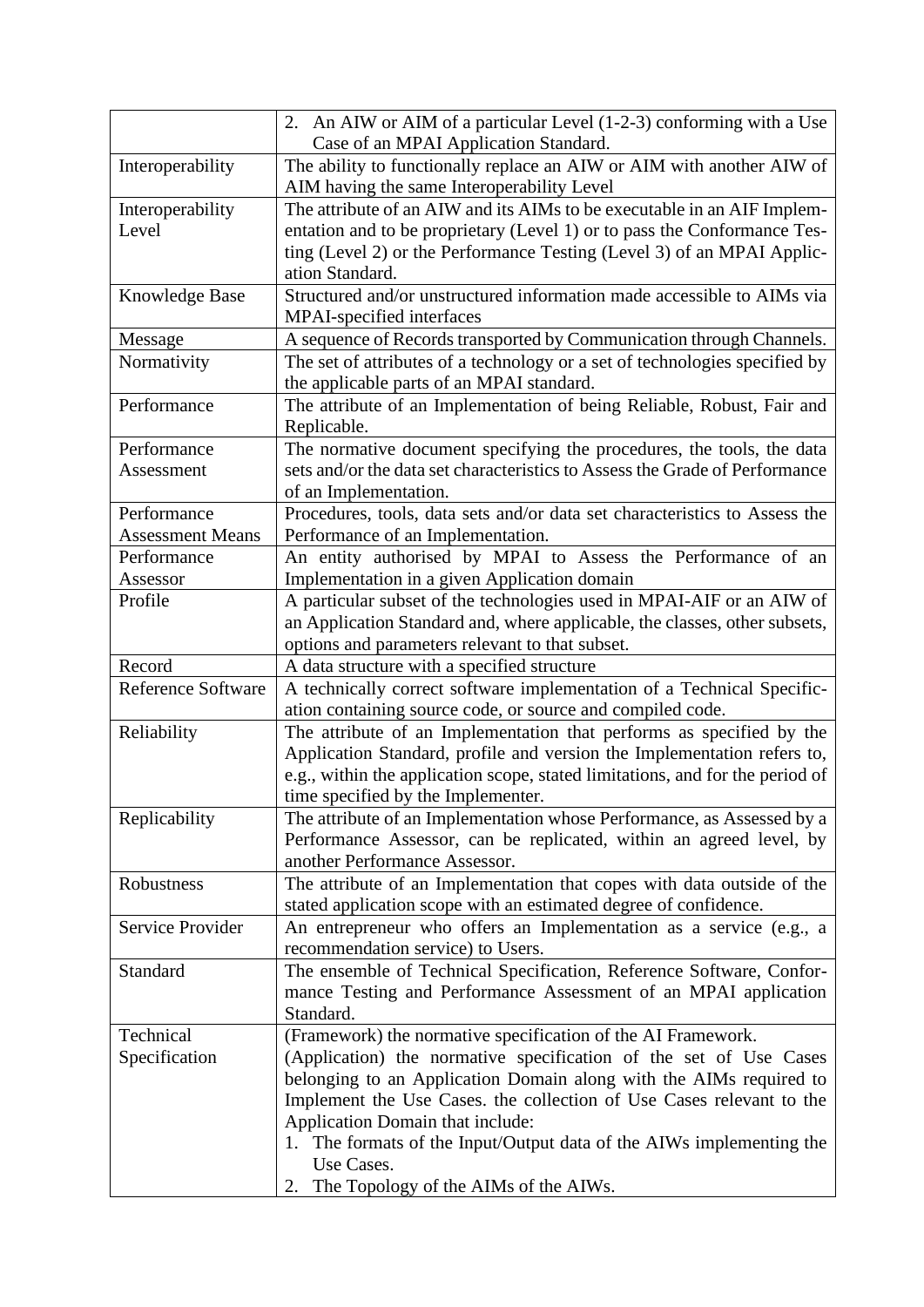|                   | 3. The formats of the Input/Output data of the AIMs belonging the AIW.   |
|-------------------|--------------------------------------------------------------------------|
| Time Base         | The protocol specifying how Components can access timing information     |
| Topology          | The set of AIM Connections of an AIW.                                    |
| Use Case          | A particular instance of the Application domain target of an Application |
|                   | Standard.                                                                |
| User              | A user of an Implementation.                                             |
| <b>User Agent</b> | The Component interfacing the user with an AIF through the Controller    |
| Version           | A revision or extension of a Standard or of one of its elements.         |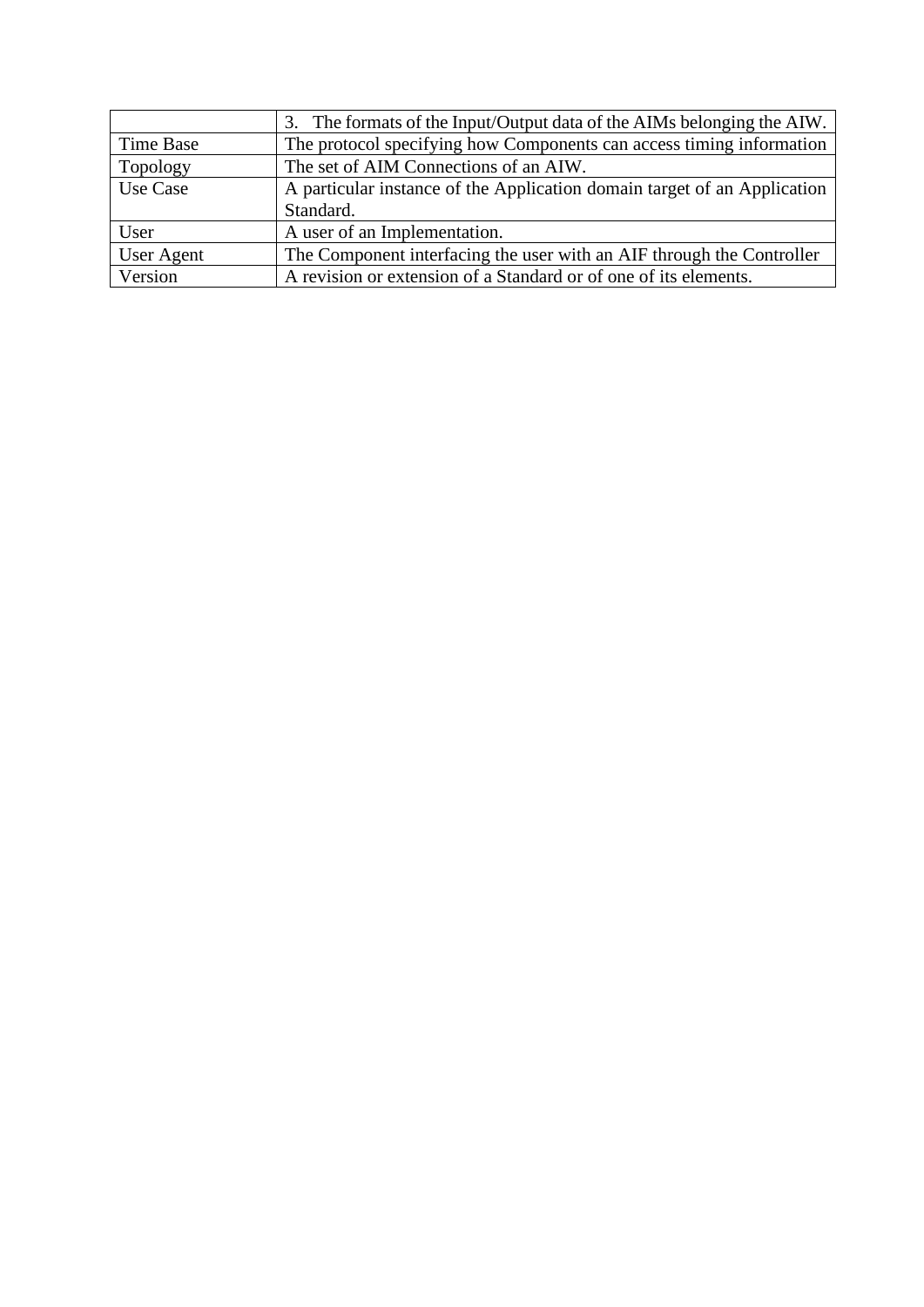# <span id="page-34-0"></span>**Annex 2 - Notices and Disclaimers Concerning MPAI Standards (Informative)**

The notices and legal disclaimers given below shall be borne in mind when [downloading](https://www.mpai.community/resources/) and using approved MPAI Standards.

In the following, "Standard" means the collection of four MPAI-approved and [published](https://www.mpai.community/resources/) documents: "Technical Specification", "Reference Software" and "Conformance Testing" and, where applicable, "Performance Testing".

#### Life cycle of MPAI Standards

MPAI Standards are developed in accordance with the [MPAI Statutes.](https://mpai.community/statutes/) An MPAI Standard may only be developed when a Framework Licence has been adopted. MPAI Standards are developed by especially established MPAI Development Committees who operate on the basis of consensus, as specified in Annex 1 of the [MPAI Statutes.](https://mpai.community/statutes/) While the MPAI General Assembly and the Board of Directors administer the process of the said Annex 1, MPAI does not independently evaluate, test, or verify the accuracy of any of the information or the suitability of any of the technology choices made in its Standards.

MPAI Standards may be modified at any time by corrigenda or new editions. A new edition, however, may not necessarily replace an existing MPAI standard. Visit the [web page](https://mpai.community/resources/) to determine the status of any given published MPAI Standard.

Comments on MPAI Standards are welcome from any interested parties, whether MPAI members or not. Comments shall mandatorily include the name and the version of the MPAI Standard and, if applicable, the specific page or line the comment applies to. Comments should be sent to the [MPAI Secretariat.](mailto:secretariat@mpai.community) Comments will be reviewed by the appropriate committee for their technical relevance. However, MPAI does not provide interpretation, consulting information, or advice on MPAI Standards. Interested parties are invited to join MPAI so that they can attend the relevant Development Committees.

#### Coverage and Applicability of MPAI Standards

MPAI makes no warranties or representations of any kind concerning its Standards, and expressly disclaims all warranties, expressed or implied, concerning any of its Standards, including but not limited to the warranties of merchantability, fitness for a particular purpose, non-infringement etc. MPAI Standards are supplied "AS IS".

The existence of an MPAI Standard does not imply that there are no other ways to produce and distribute products and services in the scope of the Standard. Technical progress may render the technologies included in the MPAI Standard obsolete by the time the Standard is used, especially in a field as dynamic as AI. Therefore, those looking for standards in the Data Compression by Artificial Intelligence area should carefully assess the suitability of MPAI Standards for their needs.

IN NO EVENT SHALL MPAI BE LIABLE FOR ANY DIRECT, INDIRECT, INCIDENTAL, SPECIAL, EXEMPLARY, OR CONSEQUENTIAL DAMAGES (INCLUDING, BUT NOT LIMITED TO: THE NEED TO PROCURE SUBSTITUTE GOODS OR SERVICES; LOSS OF USE, DATA, OR PROFITS; OR BUSINESS INTERRUPTION) HOWEVER CAUSED AND ON ANY THEORY OF LIABILITY, WHETHER IN CONTRACT, STRICT LIABILITY, OR TORT (INCLUDING NEGLIGENCE OR OTHERWISE) ARISING IN ANY WAY OUT OF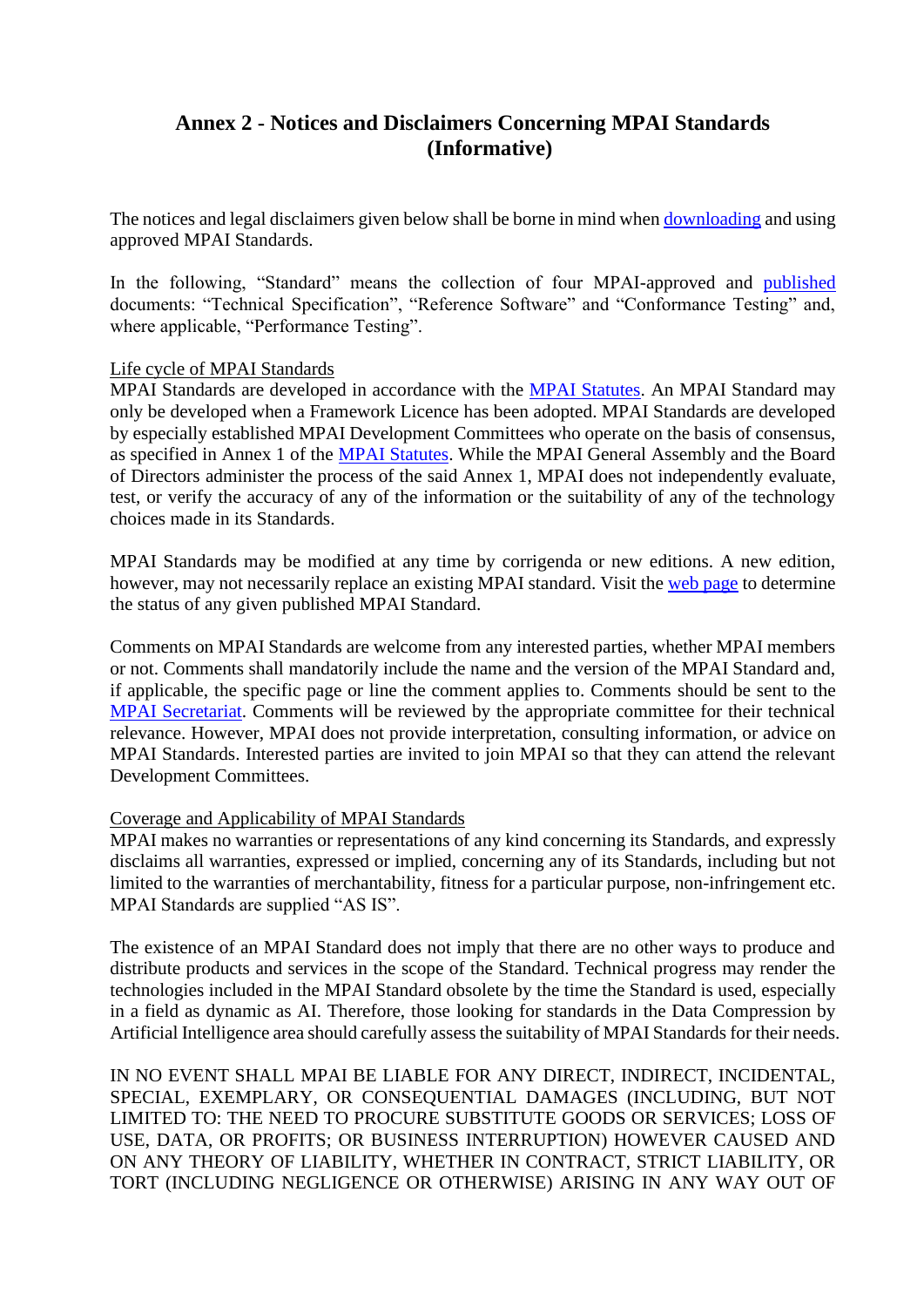#### THE PUBLICATION, USE OF, OR RELIANCE UPON ANY STANDARD, EVEN IF ADVISED OF THE POSSIBILITY OF SUCH DAMAGE AND REGARDLESS OF WHETHER SUCH DAMAGE WAS FORESEEABLE.

MPAI alerts users that practicing its Standards may infringe patents and other rights of third parties. Submitters of technologies to this standard have agreed to licence their Intellectual Property according to their respective Framework Licences.

Users of MPAI Standards should consider all applicable laws and regulations when using an MPAI Standard. The validity of Conformance Testing is strictly technical and refers to the correct implementation of the MPAI Standard. Moreover, positive Performance Assessment of an implementation applies exclusively in the context of the [MPAI Governance](https://mpai.community/governance/) and does not imply compliance with any regulatory requirements in the context of any jurisdiction. Therefore, it is the responsibility of the MPAI Standard implementer to observe or refer to the applicable regulatory requirements. By publishing an MPAI Standard, MPAI does not intend to promote actions that are not in compliance with applicable laws, and the Standard shall not be construed as doing so. In particular, users should evaluate MPAI Standards from the viewpoint of data privacy and data ownership in the context of their jurisdictions.

Implementers and users of MPAI Standards documents are responsible for determining and complying with all appropriate safety, security, environmental and health and all applicable laws and regulations.

#### Copyright

MPAI draft and approved standards, whether they are in the form of documents or as web pages or otherwise, are copyrighted by MPAI under Swiss and international copyright laws. MPAI Standards are made available and may be used for a wide variety of public and private uses, e.g., implementation, use and reference, in laws and regulations and standardisation. By making these documents available for these and other uses, however, MPAI does not waive any rights in copyright to its Standards. For inquiries regarding the copyright of MPAI standards, please contact the [MPAI Secretariat.](mailto:secretariat@mpai.community)

The Reference Software of an MPAI Standard is released with the [MPAI Modified Berkeley](https://mpai.community/about/licence/)  [Software Distribution licence.](https://mpai.community/about/licence/) However, implementers should be aware that the Reference Software of an MPAI Standard may reference some third party software that may have a different licence.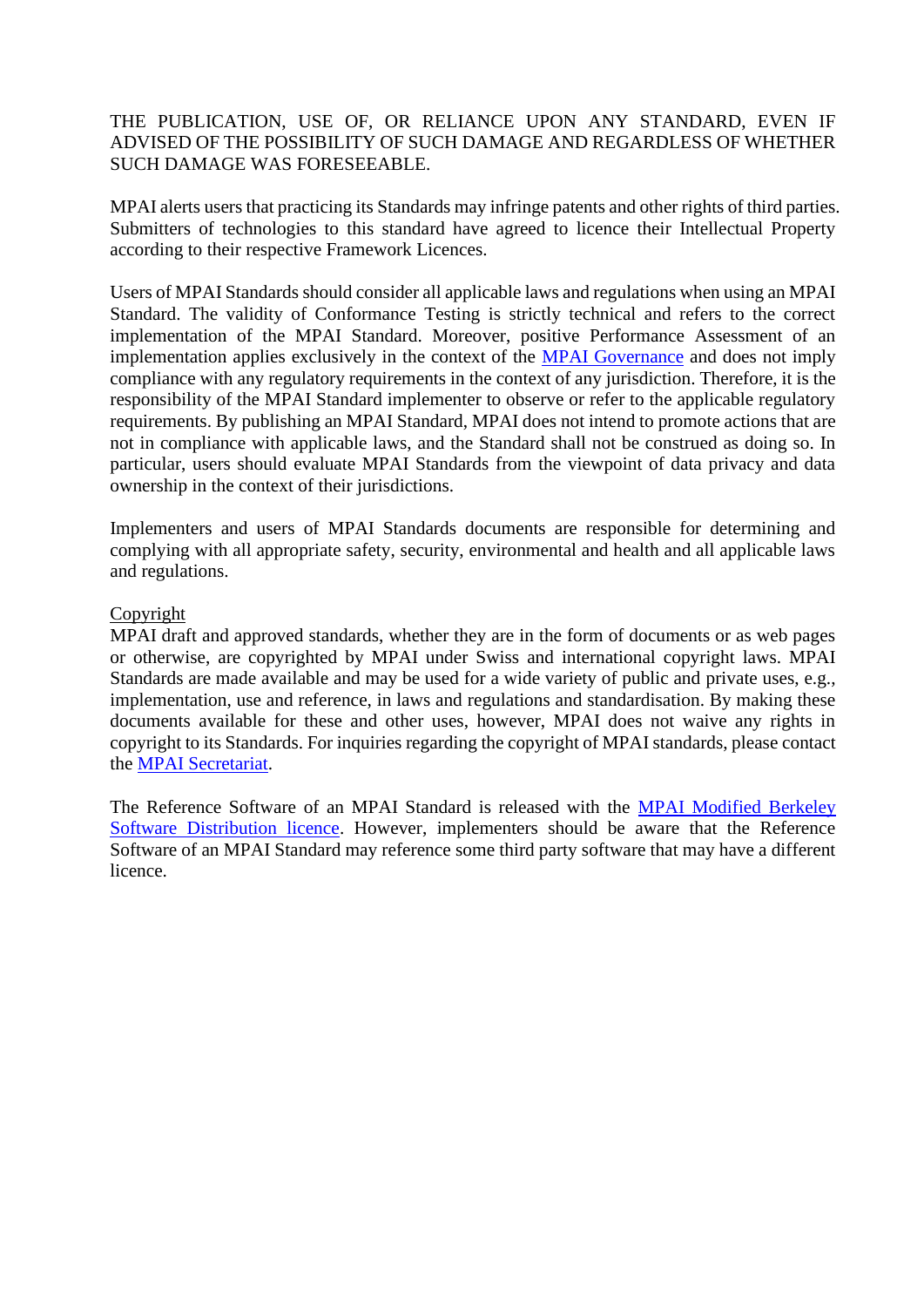# **Annex 3 – The Governance of the MPAI Ecosystem (Informative)**

#### <span id="page-36-0"></span>**Level 1 Interoperability**

With reference to *[Figure 1](#page-3-1)*, MPAI issues and maintains a standard – called MPAI-AIF – whose components are:

- 1. An environment called AI Framework (AIF) running AI Workflows (AIW) composed of interconnected AI Modules (AIM) exposing standard interfaces.
- 2. A distribution system of AIW and AIM Implementation called MPAI Store from which an AIF Implementation can download AIWs and AIMs.

| Implementers' | Upload to the MPAI Store and have globally distributed Implementations of   |
|---------------|-----------------------------------------------------------------------------|
| benefits      | - AIFs conforming to MPAI-AIF.                                              |
|               | - AIWs and AIMs performing proprietary functions executable in AIF.         |
|               | Users' benefits Rely on Implementations that have been tested for security. |
|               | MPAI Store's - Tests the Conformance of Implementations to MPAI-AIF.        |
| role          | - Verifies Implementations' security, e.g., absence of malware.             |
|               | - Indicates unambiguously that Implementations are Level 1.                 |

#### **Level 2 Interoperability**

In a Level 2 Implementation, the AIW must be an Implementation of an MPAI Use Case and the AIMs must conform with an MPAI Application Standard.

| Implementers' |                          | Upload to the MPAI Store and have globally distributed Implementations of |
|---------------|--------------------------|---------------------------------------------------------------------------|
| benefits      |                          | AIFs conforming to MPAI-AIF.                                              |
|               | $\overline{\phantom{0}}$ | AIWs and AIMs conforming to MPAI Application Standards.                   |
| Users'        | $\overline{\phantom{0}}$ | Rely on Implementations of AIWs and AIMs whose Functions have been        |
| benefits      |                          | reviewed during standardisation.                                          |
|               |                          | - Have a degree of Explainability of the AIW operation because the AIM    |
|               |                          | Functions and the data Formats are known.                                 |
| Market's      |                          | Open AIW and AIM markets foster competition leading to better products.   |
| benefits      |                          | Competition of AIW and AIM Implementations fosters AI innovation.         |
| MPAI Store's  | $\overline{\phantom{0}}$ | Tests Conformance of Implementations with the relevant MPAI Standard.     |
| role          | $\sim$                   | Verifies Implementations' security.                                       |
|               | -                        | Indicates unambiguously that Implementations are Level 2.                 |

#### **Level 3 Interoperability**

MPAI does not generally set standards on how and with what data an AIM should be trained. This is an important differentiator that promotes competition leading to better solutions. However, the performance of an AIM is typically higher if the data used for training are in greater quantity and more in tune with the scope. Training data that have large variety and cover the spectrum of all cases of interest in breadth and depth typically lead to Implementations of higher "quality". For Level 3, MPAI normatively specifies the process, the tools and the data or the characteristics of the data to be used to Assess the Grade of Performance of an AIM or an AIW.

|          | Implementers' May claim their Implementations have passed Performance Assessment. |
|----------|-----------------------------------------------------------------------------------|
| benefits |                                                                                   |
| Users'   | Get assurance that the Implementation being used performs correctly, e.g., it     |
| benefits | has been properly trained.                                                        |
| Market's | Implementations' Performance Grades stimulate the development of more             |
| benefits | Performing AIM and AIW Implementations.                                           |